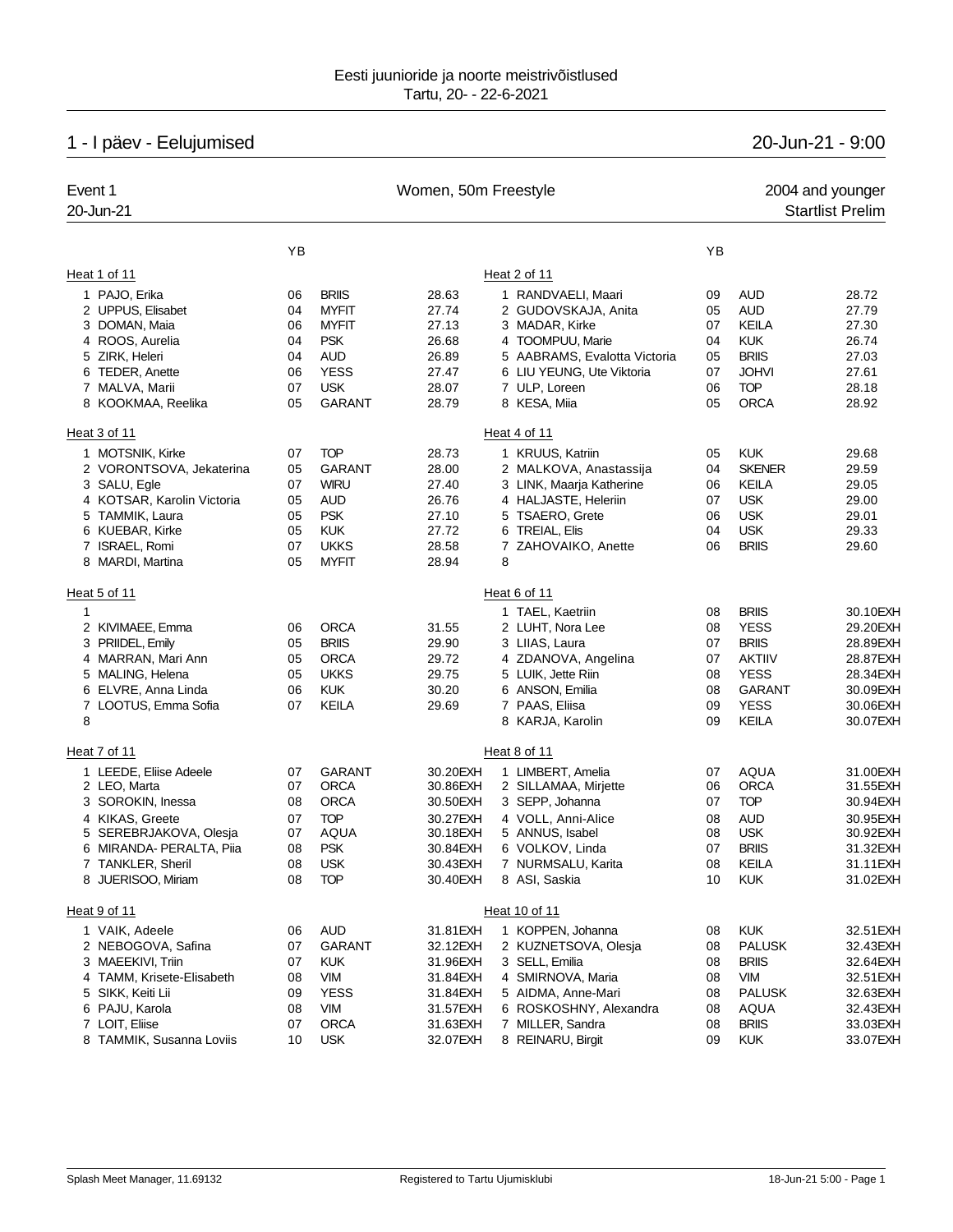# Event 1, Women, 50m Freestyle, Prelim

### **Heat 11 of 11**

| 1 SUUROJA, Charlotte-Sophia | 10 | <b>KUK</b>  | 34.81 EXH |
|-----------------------------|----|-------------|-----------|
| 2 KARLSON, Britta           | 09 | <b>KUK</b>  | 33.15EXH  |
| 3 ROSKOSHNY, Maria          | 10 | AQUA        | 33.94EXH  |
| 4 SIBUL, Krete              | 09 | <b>YESS</b> | 33.36EXH  |
| 5 LAANE, Helis              | 08 | <b>KUK</b>  | 33.75 EXH |
| 6 JAERVMAEGI, Kristelle     | 09 | <b>PSK</b>  | 33.11 EXH |
| 7 MAEEKIVI, Katrin          | 09 | <b>KUK</b>  | 33.34EXH  |
| 8 KAARE, Sarah Maria        | 09 | KUK         | 34.49EXH  |
|                             |    |             |           |

| Event 2                                   | Boys, 50m Freestyle |                            |                |              | 2003 and younger                        |          |                               |                         |
|-------------------------------------------|---------------------|----------------------------|----------------|--------------|-----------------------------------------|----------|-------------------------------|-------------------------|
| 20-Jun-21                                 |                     |                            |                |              |                                         |          |                               | <b>Startlist Prelim</b> |
|                                           | YB                  |                            |                |              |                                         | YB       |                               |                         |
| Heat 1 of 13                              |                     |                            |                | Heat 2 of 13 |                                         |          |                               |                         |
|                                           |                     |                            |                |              |                                         |          |                               |                         |
| 1 JOGIS, Karl                             | 04                  | <b>BRIIS</b>               | 24.87          |              | 1 MAENNIK, Hans Herman                  | 05       | <b>BRIIS</b><br><b>TOP</b>    | 24.94                   |
| 2 LUMI, Lennart Joosep                    | 04                  | <b>MYFIT</b>               | 24.49          |              | 2 GOLDBERG, Georgi                      | 04       |                               | 24.53                   |
| 3 BORISSOV, Pavel<br>4 KUULPAK, Hans-Mikk | 05<br>04            | <b>JOHVI</b><br><b>TOP</b> | 24.01<br>22.99 |              | 3 TIEDE, Kai Robert<br>4 SOLODOV, Demid | 04<br>03 | <b>KEILA</b><br><b>SKENER</b> | 24.06<br>23.10          |
| 5 LIHHATS, Erik                           | 03                  | <b>GARANT</b>              | 23.32          |              | 5 PALVADRE, Christopher                 | 03       | <b>TOP</b>                    | 23.46                   |
| 6 TAMMIS, Tristan                         | 04                  | <b>KUK</b>                 | 24.26          |              | 6 MILK, Karl Mattias                    | 04       | <b>USK</b>                    | 24.34                   |
| 7 ALIMOV, Ilja                            | 06                  | <b>GARANT</b>              | 24.70          |              | 7 ULMAS, Artur                          | 04       | <b>KUK</b>                    | 24.75                   |
| 8 LILL, Robin                             | 05                  | <b>TOP</b>                 | 24.98          |              | 8 LASIMER, Artur                        | 04       | <b>SKENER</b>                 | 25.05                   |
|                                           |                     |                            |                |              |                                         |          |                               |                         |
| Heat 3 of 13                              |                     |                            |                | Heat 4 of 13 |                                         |          |                               |                         |
| 1 VESKI, Harri                            | 03                  | <b>TOP</b>                 | 24.98          |              | 1 SERGEJEV, Nikita                      | 05       | <b>SKENER</b>                 | 25.39                   |
| 2 TAMMIK, Remi                            | 05                  | <b>PSK</b>                 | 24.63          |              | 2 SAHPAZOV, Artiom                      | 04       | <b>AUD</b>                    | 25.23                   |
| 3 ORAV, Patrick                           | 04                  | <b>KUK</b>                 | 24.14          |              | 3 PETROV, Ilja                          | 03       | <b>GARANT</b>                 | 25.12                   |
| 4 DROZDOV, Daniil                         | 04                  | <b>GARANT</b>              | 23.25          |              | 4 KULJUS, Lars                          | 05       | <b>TOP</b>                    | 25.07                   |
| 5 URIKO, Kristjan Erik                    | 03                  | <b>AUD</b>                 | 23.77          |              | 5 TOMING, Jakob                         | 07       | <b>WIRU</b>                   | 25.08                   |
| 6 MEIER, Martin                           | 04                  | <b>VIM</b>                 | 24.40          |              | 6 SOORM, Aleksandr                      | 05       | <b>USK</b>                    | 25.22                   |
| 7 KARATSEVSKI, Nikita                     | 03                  | <b>ORCA</b>                | 24.84          |              | 7 EINBERG, Endrik                       | 04       | <b>BRIIS</b>                  | 25.35                   |
| 8 RUHNO, Roger                            | 06                  | <b>BRIIS</b>               | 25.06          |              | 8 PARM, Markus                          | 04       | <b>KUK</b>                    | 25.39                   |
| Heat 5 of 13                              |                     |                            |                | Heat 6 of 13 |                                         |          |                               |                         |
| 1 JABLOKOV, Erik                          | 03                  | <b>PALUSK</b>              | 26.35          |              | 1 LAURI, Silver                         | 07       | <b>YESS</b>                   | 29.18                   |
| 2 TEDER, Karl Christopher                 | 04                  | <b>BRIIS</b>               | 25.86          |              | 2 MALVA, Oskar                          | 06       | <b>PSK</b>                    | 27.95                   |
| 3 LIIV, Armin                             | 04                  | <b>KUK</b>                 | 25.61          |              | 3 MAENNA, Oskar                         | 07       | <b>USK</b>                    | 27.76                   |
| 4 PENT, Mihkel                            | 05                  | <b>USK</b>                 | 25.40          |              | 4 SAMMEL, Robert                        | 06       | <b>WIRU</b>                   | 27.44                   |
| 5 JOGIS, Kennert                          | 06                  | <b>BRIIS</b>               | 25.53          |              | 5 PEICH, Maksim                         | 04       | <b>AQUA</b>                   | 27.57                   |
| 6 STERLIKOV, Deniss                       | 05                  | <b>JOHVI</b>               | 25.73          |              | 6 LEIB, Richard                         | 04       | <b>YESS</b>                   | 27.89                   |
| 7 TAMMER, Toomas Tanel                    | 03                  | <b>YESS</b>                | 26.07          |              | 7 HEINMAA, Arti                         | 06       | <b>KEILA</b>                  | 28.06                   |
| 8 LINDMA, Jakob Matthias                  | 05                  | <b>ORCA</b>                | 26.47          | 8            |                                         |          |                               |                         |
|                                           |                     |                            |                |              |                                         |          |                               |                         |
| Heat 7 of 13                              |                     |                            |                | Heat 8 of 13 |                                         |          |                               |                         |
| 1 KAZAREVSKI, Nikita                      | 06                  | <b>USK</b>                 | 26.06EXH       |              | 1 MUHHIN, Aleksandr                     | 05       | <b>AQUA</b>                   | 27.37EXH                |
| 2 MOSKALENKO, Denis                       | 05                  | <b>PSK</b>                 | 25.86EXH       |              | 2 REIMAND, Hannes Villem                | 05       | <b>USK</b>                    | 26.99EXH                |
| 3 TENNOKESE, Karl Markus                  | 05                  | <b>BRIIS</b>               | 25.83EXH       |              | 3 KHVICHIA, David                       | 05       | <b>AQUA</b>                   | 26.82EXH                |
| 4 SOOSAAR, Andreas                        | 06                  | <b>USK</b>                 | 25.45EXH       |              | 4 VAINIKK, Raido                        | 05       | <b>PSK</b>                    | 26.52EXH                |
| 5 METSA, Aap Valter                       | 05                  | <b>USK</b>                 | 25.59EXH       |              | 5 REIVART, Kristjan                     | 06       | <b>YESS</b>                   | 26.68EXH                |
| 6 MIHNUKEVICS, Daniel                     | 06                  | <b>SKENER</b>              | 25.84EXH       |              | 6 MIHHATSJOV, Mihhail                   | 05       | <b>MAARDU</b>                 | 26.93EXH                |
| 7 SULLA, Aleksandr                        | 06                  | <b>GARANT</b>              | 25.36EXH       |              | 7 BELOV, Aleksandr                      | 06       | <b>GARANT</b>                 | 26.49EXH                |
| 8 RANNIK, Kristo                          | 06                  | <b>USK</b>                 | 26.01 EXH      |              | 8 TOMS, Sander                          | 05       | <b>KUK</b>                    | 27.05EXH                |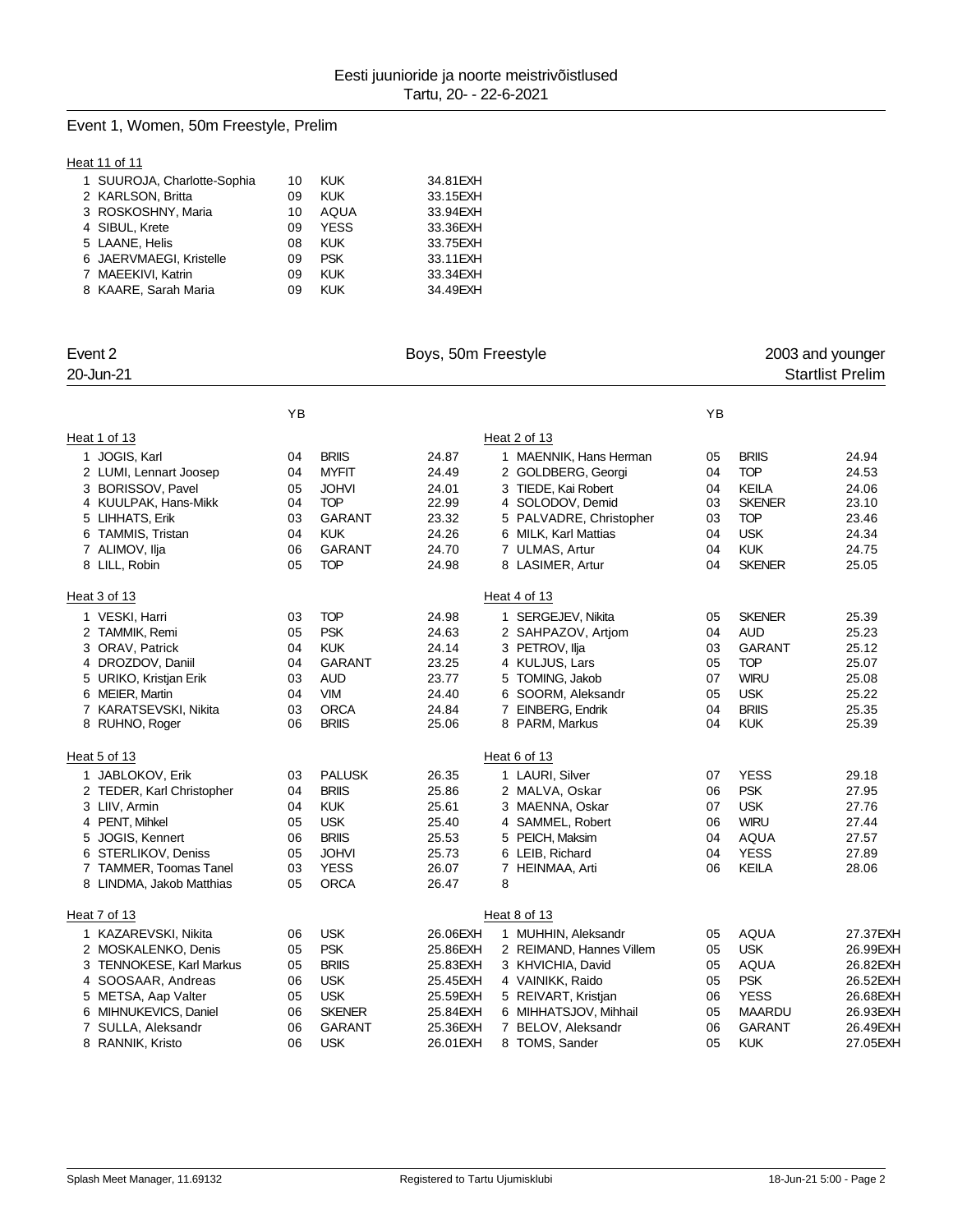# Event 2, Boys, 50m Freestyle, Prelim

| Heat 9 of 13       |                                        |                                                                                                                            |              |                                                                                                                                                                                                             |                                                                                                                                                                                                                                                                                                                                                 |               |           |
|--------------------|----------------------------------------|----------------------------------------------------------------------------------------------------------------------------|--------------|-------------------------------------------------------------------------------------------------------------------------------------------------------------------------------------------------------------|-------------------------------------------------------------------------------------------------------------------------------------------------------------------------------------------------------------------------------------------------------------------------------------------------------------------------------------------------|---------------|-----------|
| SILLASTE, Dmitri   |                                        | <b>PSK</b>                                                                                                                 |              |                                                                                                                                                                                                             | 05                                                                                                                                                                                                                                                                                                                                              | <b>KUK</b>    | 28.31 EXH |
| 2 MEISTER, Kevin   |                                        | <b>KUK</b>                                                                                                                 |              |                                                                                                                                                                                                             | 08                                                                                                                                                                                                                                                                                                                                              | <b>KEILA</b>  | 28.10EXH  |
| 3 KING, Gleb       |                                        | <b>KUK</b>                                                                                                                 |              |                                                                                                                                                                                                             | 06                                                                                                                                                                                                                                                                                                                                              | <b>ORCA</b>   | 27.98EXH  |
| 4 LOOKE, Richard   |                                        | <b>TOP</b>                                                                                                                 |              |                                                                                                                                                                                                             | 06                                                                                                                                                                                                                                                                                                                                              | <b>GARANT</b> | 27.91 EXH |
| 5 ILVES, Gregor    |                                        | <b>BRIIS</b>                                                                                                               |              |                                                                                                                                                                                                             | 05                                                                                                                                                                                                                                                                                                                                              | <b>ORCA</b>   | 27.96EXH  |
| PUHTEJEV, Pavel    |                                        |                                                                                                                            |              |                                                                                                                                                                                                             | 05                                                                                                                                                                                                                                                                                                                                              | <b>JOHVI</b>  | 28.03EXH  |
| KIRSIMAA, Mikk     |                                        | <b>KEILA</b>                                                                                                               |              |                                                                                                                                                                                                             | 07                                                                                                                                                                                                                                                                                                                                              | <b>PALUSK</b> | 28.24EXH  |
| 8 OTS, Artur       |                                        | <b>AUD</b>                                                                                                                 |              |                                                                                                                                                                                                             | 07                                                                                                                                                                                                                                                                                                                                              | <b>USK</b>    | 27.88EXH  |
| Heat 11 of 13      |                                        |                                                                                                                            |              |                                                                                                                                                                                                             |                                                                                                                                                                                                                                                                                                                                                 |               |           |
|                    |                                        | <b>SKENER</b>                                                                                                              |              |                                                                                                                                                                                                             |                                                                                                                                                                                                                                                                                                                                                 |               |           |
|                    |                                        | <b>KUK</b>                                                                                                                 |              |                                                                                                                                                                                                             | 07                                                                                                                                                                                                                                                                                                                                              | <b>AQUA</b>   | 29.80EXH  |
| 3 VELDEMANN, Dante |                                        | <b>YESS</b>                                                                                                                |              |                                                                                                                                                                                                             | 06                                                                                                                                                                                                                                                                                                                                              | <b>MAARDU</b> | 29.74EXH  |
| 4 KUULPAK, Oliver  |                                        | <b>TOP</b>                                                                                                                 |              |                                                                                                                                                                                                             | 06                                                                                                                                                                                                                                                                                                                                              | <b>PSK</b>    | 29.59EXH  |
| 5 KUHAREV, Oleg    |                                        | <b>MAARDU</b>                                                                                                              |              |                                                                                                                                                                                                             | 06                                                                                                                                                                                                                                                                                                                                              | <b>TOP</b>    | 29.59EXH  |
| 6 SALK, Joonas     |                                        | <b>BRIIS</b>                                                                                                               |              |                                                                                                                                                                                                             | 06                                                                                                                                                                                                                                                                                                                                              | <b>BRIIS</b>  | 29.78EXH  |
| ROMANOV, Artjom    |                                        | <b>NRKKAL</b>                                                                                                              |              |                                                                                                                                                                                                             | 08                                                                                                                                                                                                                                                                                                                                              | <b>VIM</b>    | 29.88EXH  |
| 8 EFROS, Roman     |                                        | <b>AQUA</b>                                                                                                                |              | 8                                                                                                                                                                                                           |                                                                                                                                                                                                                                                                                                                                                 |               |           |
| Heat 13 of 13      |                                        |                                                                                                                            |              |                                                                                                                                                                                                             |                                                                                                                                                                                                                                                                                                                                                 |               |           |
|                    |                                        |                                                                                                                            |              |                                                                                                                                                                                                             |                                                                                                                                                                                                                                                                                                                                                 |               |           |
| 2 ALLEKORS, Erik   |                                        | <b>KUK</b>                                                                                                                 | 30.72EXH     |                                                                                                                                                                                                             |                                                                                                                                                                                                                                                                                                                                                 |               |           |
| 3 AARELO, Ralf-lan |                                        | <b>KUK</b>                                                                                                                 | 30.29EXH     |                                                                                                                                                                                                             |                                                                                                                                                                                                                                                                                                                                                 |               |           |
| STIKANOV, Daniil   |                                        | <b>AQUA</b>                                                                                                                | 30.05EXH     |                                                                                                                                                                                                             |                                                                                                                                                                                                                                                                                                                                                 |               |           |
| 5 MAASIK, Robert   |                                        | <b>KUK</b>                                                                                                                 | 30.04EXH     |                                                                                                                                                                                                             |                                                                                                                                                                                                                                                                                                                                                 |               |           |
| RAUDSEPP, Georg    |                                        | <b>PALUSK</b>                                                                                                              |              |                                                                                                                                                                                                             |                                                                                                                                                                                                                                                                                                                                                 |               |           |
|                    |                                        |                                                                                                                            |              |                                                                                                                                                                                                             |                                                                                                                                                                                                                                                                                                                                                 |               |           |
|                    | 1 SERGEJEV, Arseni<br>2 KALVET, Ragnar | 07<br>06<br>06<br>06<br>07<br>08<br>05<br>07<br>05<br>09<br>08<br>07<br>07<br>07<br>06<br>06<br>07<br>06<br>08<br>08<br>07 | <b>JOHVI</b> | 27.84EXH<br>27.75EXH<br>27.67EXH<br>27.61 EXH<br>27.64EXH<br>27.73EXH<br>27.77EXH<br>27.46EXH<br>29.41 EXH<br>29.21 EXH<br>28.76EXH<br>28.55EXH<br>28.63EXH<br>28.48EXH<br>29.28EXH<br>29.08EXH<br>29.58EXH | Heat 10 of 13<br>1 SKOLNOI, Artur<br>2 VILSON, Karl<br>3 KADAK, Sander<br>4 DEMENTJEV, Artur<br>5 KAEAER, Mathias<br>6 BARANOVSKI, Vjatseslav<br>7 TSOBULSKI, Aleksandr<br>8 KASE, Raido<br>Heat 12 of 13<br>2 BALAJEV, Kirill<br>3 RAGIMOV, Ruslan<br>4 TOODU, Rasmus<br>5 ANDRESSON, Franz<br>6 ROONI, Karl-Erik<br>7 NOVITSKI, Hans-Kristjan |               |           |

| Event 3<br>20-Jun-21                                                                                                                                                        |                                        |                                                                                                           | Women, 200m Backstroke                                                           |                                                                                                                                                      |                                        | 2004 and younger<br><b>Startlist Prelim</b>                                                      |                                                                           |  |
|-----------------------------------------------------------------------------------------------------------------------------------------------------------------------------|----------------------------------------|-----------------------------------------------------------------------------------------------------------|----------------------------------------------------------------------------------|------------------------------------------------------------------------------------------------------------------------------------------------------|----------------------------------------|--------------------------------------------------------------------------------------------------|---------------------------------------------------------------------------|--|
|                                                                                                                                                                             | ΥB                                     |                                                                                                           |                                                                                  |                                                                                                                                                      | YB                                     |                                                                                                  |                                                                           |  |
| Heat 2 of 4<br>Heat 1 of 4                                                                                                                                                  |                                        |                                                                                                           |                                                                                  |                                                                                                                                                      |                                        |                                                                                                  |                                                                           |  |
| 1 LARIKOVA, Katalina<br>2 KRIVORUKOVA, Amalia<br>KANN, Kertu<br>3<br>4 MAAS, Mari-Liis<br>GURJANOVA, Violanta<br>5<br>6 JOENURM, Johanna Gertrud<br>LOOTUS, Emma Sofia<br>8 | 06<br>07<br>06<br>04<br>06<br>06<br>07 | <b>SILUK</b><br><b>AKTIIV</b><br><b>BRIIS</b><br><b>TOP</b><br><b>JOHVI</b><br><b>VIM</b><br><b>KEILA</b> | 2:23.29<br>2:32.28<br>2:26.95<br>2:17.83<br>2:23.57<br>2:32.40<br>2:42.16        | 2 RANDMAA, Marleene<br>RAHAMAEGI, Karolin<br>4 TIMOFEJEVA, Polina<br>5 ULP, Loreen<br>6 SOVTSA, Polina<br><b>ISRAEL, Romi</b><br>KIVIMAEE, Emma<br>8 | 06<br>05<br>05<br>06<br>08<br>07<br>06 | <b>USK</b><br><b>KUK</b><br><b>VIM</b><br><b>TOP</b><br><b>TOP</b><br><b>UKKS</b><br><b>ORCA</b> | 2:32.63<br>2:24.68<br>2:22.30<br>2:24.13<br>2:30.77<br>2:38.32<br>2:43.93 |  |
| Heat 3 of 4                                                                                                                                                                 |                                        |                                                                                                           |                                                                                  | Heat 4 of 4                                                                                                                                          |                                        |                                                                                                  |                                                                           |  |
| 2 KAARE, Sarah Maria<br>VAERK, Freia<br>3<br>4 IRBE, Birgit<br>5 LOIT, Eliise<br>6 IVANOVA, Diana<br>REINARU, Birgit<br>8                                                   | 09<br>06<br>06<br>07<br>08<br>09       | <b>KUK</b><br><b>ORCA</b><br><b>KUK</b><br><b>ORCA</b><br><b>AKTIIV</b><br><b>KUK</b>                     | 2:55.66EXH<br>2:46.89EXH<br>2:33.08EXH<br>2:46.27EXH<br>2:48.03EXH<br>2:59.47EXH | 2 LAANE, Helis<br>3 TILLEMANN, Emma Marie<br>4 PALL, Triinu<br>5 VASHSELKO, Sandra<br>6 KARLSON, Britta<br>7<br>8                                    | 08<br>07<br>07<br>07<br>09             | <b>KUK</b><br><b>BRIIS</b><br><b>YESS</b><br><b>NRKKAL</b><br><b>KUK</b>                         | 2:58.31 EXH<br>2:52.65EXH<br>2:47.22EXH<br>2:48.47EXH<br>2:56.64EXH       |  |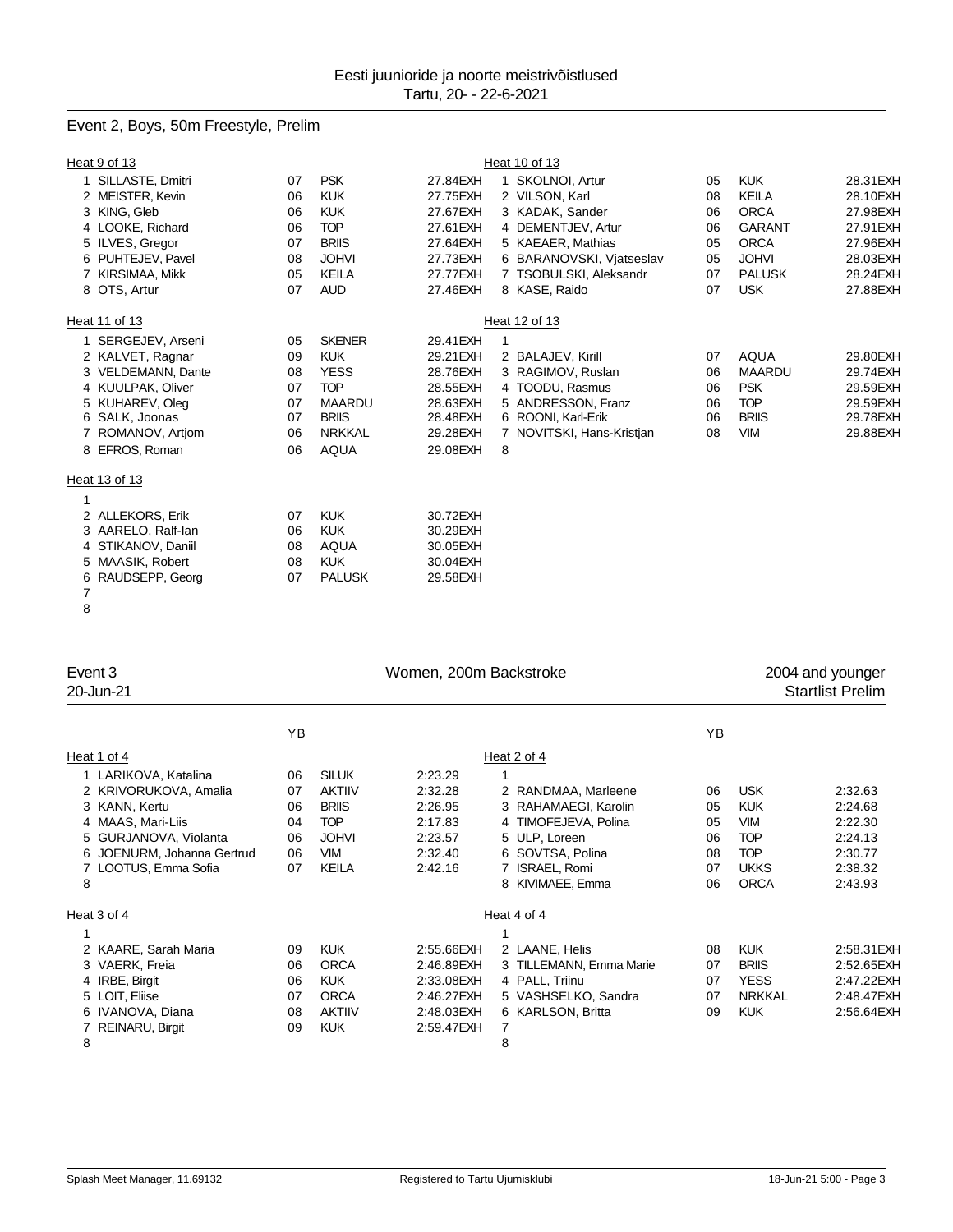| Event 4<br>20-Jun-21                                                                                                                       |                                        |                                                                                                        | Boys, 200m Backstroke                                                                          |                                                                                                                                   |                                  | 2003 and younger<br><b>Startlist Prelim</b>                                            |                                                                |  |
|--------------------------------------------------------------------------------------------------------------------------------------------|----------------------------------------|--------------------------------------------------------------------------------------------------------|------------------------------------------------------------------------------------------------|-----------------------------------------------------------------------------------------------------------------------------------|----------------------------------|----------------------------------------------------------------------------------------|----------------------------------------------------------------|--|
|                                                                                                                                            | YB                                     |                                                                                                        |                                                                                                |                                                                                                                                   | YB                               |                                                                                        |                                                                |  |
| Heat 1 of 3                                                                                                                                |                                        |                                                                                                        |                                                                                                | Heat 2 of 3                                                                                                                       |                                  |                                                                                        |                                                                |  |
| 1<br>2 SMIRNOV, Denis<br>3 TSOPP, Tristan<br>4 SMOK, Alan<br>5 BORISSOV, Pavel<br>6 ANJA, Erik<br>PRIBOSLAVSKI, Jegor<br>8<br>Heat 3 of 3  | 05<br>04<br>05<br>05<br>04<br>03       | <b>GARANT</b><br><b>KUK</b><br><b>GARANT</b><br><b>JOHVI</b><br><b>USK</b><br><b>SKENER</b>            | 2:13.54<br>2:06.13<br>2:00.42<br>2:06.44<br>2:13.83<br>2:18.40                                 | 2 FATEJEV, Fjodor<br>3 MAENNIK, Hans Herman<br>4 TAMMIK, Remi<br>5 PRITS, Ralf Erik<br>6 EINBERG, Endrik<br>NOPPONEN, Jorven<br>8 | 05<br>05<br>05<br>04<br>04<br>05 | <b>KUK</b><br><b>BRIIS</b><br><b>PSK</b><br><b>MYFIT</b><br><b>BRIIS</b><br><b>VIM</b> | 2:19.77<br>2:14.83<br>2:06.04<br>2:06.53<br>2:17.05<br>2:22.86 |  |
| 1 TAMMELEHT, Simon<br>2 SALK, Joonas<br>3 KREHOV, Ivan<br>4 PASHENKOV, Anton<br>5 KESKUELA, Siim<br>6 KALMU, Villem<br>JERMAKOV, Ivan<br>8 | 06<br>07<br>07<br>06<br>07<br>05<br>07 | <b>PSK</b><br><b>BRIIS</b><br><b>KUK</b><br><b>YESS</b><br><b>USK</b><br><b>BRIIS</b><br><b>AKTIIV</b> | 2:41.23EXH<br>2:32.02EXH<br>2:24.15EXH<br>2:21.79EXH<br>2:24.00EXH<br>2:31.83EXH<br>2:35.83EXH |                                                                                                                                   |                                  |                                                                                        |                                                                |  |

| Event 5<br>20-Jun-21                                       | Women, 100m Breaststroke  |    |              |             |  |
|------------------------------------------------------------|---------------------------|----|--------------|-------------|--|
| YB                                                         |                           | YB |              |             |  |
| Heat 2 of 6<br>Heat 1 of 6                                 |                           |    |              |             |  |
| 1                                                          |                           |    |              |             |  |
| <b>YESS</b><br>2 KIKAS, Luisa Miia<br>07<br>1:17.48        | 2 LUTS, Janeli            | 06 | <b>KEILA</b> | 1:17.68     |  |
| 3 ZAIDENTSAL, Alessandra<br><b>JOHVI</b><br>08<br>1:15.69  | 3 MOTSNIK, Hanna-Marleen  | 06 | <b>TOP</b>   | 1:16.56     |  |
| 4 RASMANN, Simona<br><b>MYFIT</b><br>04<br>1:10.45         | 4 TOOMPUU, Marie          | 04 | <b>KUK</b>   | 1:10.85     |  |
| <b>WIRU</b><br>SALU, Egle<br>5<br>07<br>1:12.48            | 5 SARANA, Smaragda-Luchia | 04 | <b>KUK</b>   | 1:14.46     |  |
| 6 VILLEMS, Mariette<br>05<br><b>USK</b><br>1:16.89         | 6 UPPUS, Elisabet         | 04 | <b>MYFIT</b> | 1:16.92     |  |
| <b>GARANT</b><br>MATSKEVITS, Sofia<br>07<br>1:22.25        | 7 PRIIVITS, Merilin       | 06 | <b>AUD</b>   | 1:23.02     |  |
| 8<br>8                                                     |                           |    |              |             |  |
| Heat 4 of 6<br>Heat 3 of 6                                 |                           |    |              |             |  |
| 1                                                          | 1 TAMM, Krisete-Elisabeth | 08 | <b>VIM</b>   | 1:27.47EXH  |  |
| <b>SILUK</b><br>2 KRYLOVA, Jana<br>07<br>1:20.52           | 2 ANNUS, Isabel           | 08 | <b>USK</b>   | 1:24.41 EXH |  |
| <b>BRIIS</b><br>3 VITSUT, Laura<br>04<br>1:16.75           | 3 LEETMAA, Elis           | 06 | <b>TOP</b>   | 1:22.31 EXH |  |
| 4 VORONTSOVA, Jekaterina<br>05<br><b>GARANT</b><br>1:11.99 | 4 BAZANOVA, Ksenia        | 09 | <b>YESS</b>  | 1:20.38EXH  |  |
| <b>WIRU</b><br>MERIMAA, Mirtel<br>08<br>1:14.55<br>5       | 5 MILLER, Nora            | 06 | <b>BRIIS</b> | 1:22.51 EXH |  |
| 6 KUETT, Camilla<br><b>VIM</b><br>07<br>1:17.05            | 6 KOPPEN, Johanna         | 08 | <b>KUK</b>   | 1:23.72EXH  |  |
| TSISTJAKOVA, Veronika<br>08<br><b>AKTIIV</b><br>1:23.79    | 7 LILLO, Anee             | 06 | <b>TOP</b>   | 1:25.47EXH  |  |
| 8                                                          | 8 TANKLER, Sheril         | 08 | <b>USK</b>   | 1:26.86EXH  |  |
| Heat 5 of 6<br>Heat 6 of 6                                 |                           |    |              |             |  |
| 1                                                          |                           |    |              |             |  |
| 2 SEPP, Liisbet<br><b>PSK</b><br>2<br>06<br>1:28.98EXH     |                           |    |              |             |  |
| <b>TOP</b><br>3 SEPP, Johanna<br>07<br>1:28.79EXH          | 3 MAEEKIVI, Triin         | 07 | <b>KUK</b>   | 1:31.14EXH  |  |
| 4 PLOVITS, Natali<br><b>AUD</b><br>07<br>1:23.88EXH        | 4 VAISMA, Emili           | 08 | <b>PSK</b>   | 1:30.16EXH  |  |
| <b>GARANT</b><br>5 ANSON, Emilia<br>08<br>1:24.34EXH       | 5 AALIK, Laura            | 06 | <b>MYFIT</b> | 1:28.96EXH  |  |
| 6 VOLL, Anni-Alice<br>08<br><b>AUD</b><br>1:28.89EXH       | 6 REIDOLF, Kirke          | 07 | <b>BRIIS</b> | 1:30.85EXH  |  |
| <b>GARANT</b><br>07<br>LEEDE, Eliise Adeele<br>1:29.11 EXH | 7 ASI, Saskia             | 10 | <b>KUK</b>   | 1:32.62EXH  |  |
| 8<br>8                                                     |                           |    |              |             |  |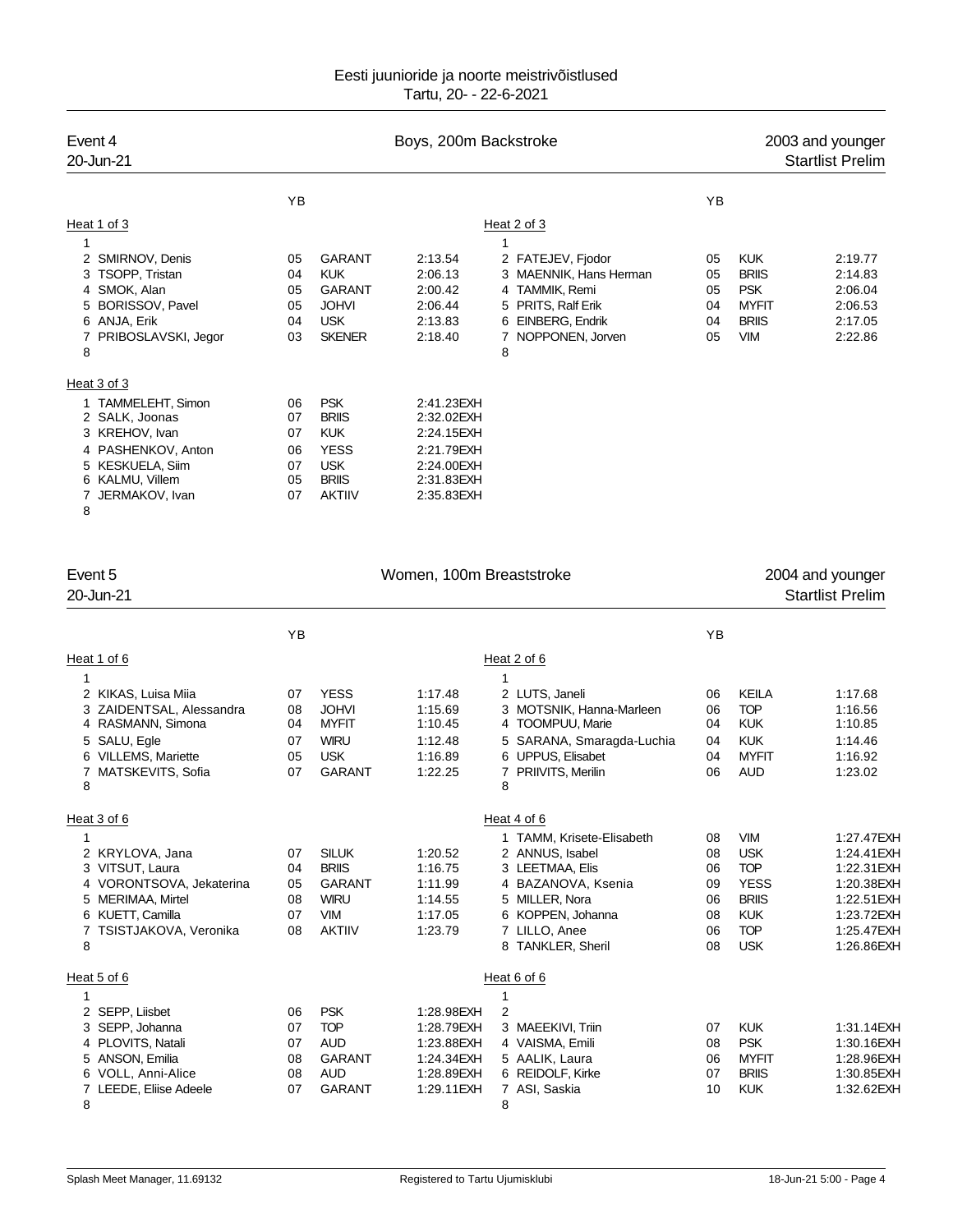| Event 6<br>20-Jun-21       |           |               | Boys, 100m Breaststroke |                                    |    | 2003 and younger<br><b>Startlist Prelim</b> |             |  |
|----------------------------|-----------|---------------|-------------------------|------------------------------------|----|---------------------------------------------|-------------|--|
|                            | <b>YB</b> |               |                         |                                    | YB |                                             |             |  |
| Heat 1 of 6                |           |               | Heat 2 of 6             |                                    |    |                                             |             |  |
| 1 JABLOKOV, Erik           | 03        | <b>PALUSK</b> | 1:11.74                 | 1 PEICH, Maksim                    | 04 | <b>AQUA</b>                                 | 1:19.51     |  |
| 2 LINDMA, Jakob Matthias   | 05        | <b>ORCA</b>   | 1:08.50                 | 2 KAALIK, Artjom                   | 04 | <b>SKENER</b>                               | 1:08.12     |  |
| 3 TEDER, Karl Christopher  | 04        | <b>BRIIS</b>  | 1:06.79                 | 3 MARRAN, Mihkel Melker            | 03 | <b>ORCA</b>                                 | 1:06.30     |  |
| 4 PALVADRE, Christopher    | 03        | <b>TOP</b>    | 1:01.06                 | 4 KUULPAK, Hans-Mikk               | 04 | <b>TOP</b>                                  | 1:04.32     |  |
| 5 TULTS, Carlos            | 04        | <b>KUK</b>    | 1:06.20                 | 5 NOPPONEN, Jorven                 | 05 | <b>VIM</b>                                  | 1:05.90     |  |
| 6 KOPPEN, Joonas           | 06        | <b>KUK</b>    | 1:07.64                 | 6 SILBER, Aleksei                  | 06 | <b>GARANT</b>                               | 1:07.23     |  |
| 7 SMOK, Edvin              | 05        | <b>GARANT</b> | 1:08.58                 | 7 PAAL, Rasmus                     | 03 | <b>AUD</b>                                  | 1:10.37     |  |
| 8 ALTEBERG, Artjom         | 06        | <b>USK</b>    | 1:09.92                 | 8                                  |    |                                             |             |  |
| Heat 3 of 6                |           |               |                         | Heat 4 of 6                        |    |                                             |             |  |
| 1                          |           |               |                         | 1 KOZHENKOV, Edgar-Robin           | 07 | <b>GARANT</b>                               | 1:13.51 EXH |  |
| 2 SOOVIK, Carl Robert      | 04        | <b>PSK</b>    | 1:10.37                 | 2 BERG, Ron                        | 06 | <b>GARANT</b>                               | 1:13.18EXH  |  |
| 3 STERLIKOV, Deniss        | 05        | <b>JOHVI</b>  | 1:08.42                 | 3 NAGOVITSIN, Martin               | 06 | <b>SILUK</b>                                | 1:12.65EXH  |  |
| 4 MILK, Karl Mattias       | 04        | <b>USK</b>    | 1:06.71                 | <b>TENNOKESE, Karl Markus</b><br>4 | 05 | <b>BRIIS</b>                                | 1:09.97EXH  |  |
| 5 ANTONIAK, Lars Sebastian | 05        | <b>KUK</b>    | 1:07.45                 | 5 SAULEP, Silver                   | 06 | <b>PSK</b>                                  | 1:11.25EXH  |  |
| 6 NIKITIN, Bogdan          | 05        | <b>SKENER</b> | 1:09.62                 | 6 SKOLNOI, Artur                   | 05 | <b>KUK</b>                                  | 1:13.02EXH  |  |
| 7                          |           |               |                         | 7 SOOSAAR, Andreas                 | 06 | <b>USK</b>                                  | 1:13.51 EXH |  |
| 8                          |           |               |                         | 8 OTS, Artur                       | 07 | <b>AUD</b>                                  | 1:14.25EXH  |  |
| Heat 5 of 6                |           |               |                         | Heat 6 of 6                        |    |                                             |             |  |
| 1 MILLER, Jarko            | 06        | <b>BRIIS</b>  | 1:16.46EXH              | $\mathbf{1}$                       |    |                                             |             |  |
| 2 SUKK, Oliver             | 07        | <b>KUK</b>    | 1:16.22EXH              | 2 ILVES, Gregor                    | 07 | <b>BRIIS</b>                                | 1:21.02EXH  |  |
| 3 PAERTEL, Martin          | 08        | <b>GARANT</b> | 1:15.59EXH              | 3 MEISTER, Kevin                   | 06 | <b>KUK</b>                                  | 1:18.76EXH  |  |
| 4 VILSON, Karl             | 08        | <b>KEILA</b>  | 1:14.28EXH              | 4 JARJOMENKO, Aleksander           | 06 | <b>GARANT</b>                               | 1:17.78EXH  |  |
| 5 LOOKE, Richard           | 06        | <b>TOP</b>    | 1:14.81 EXH             | 5 KASE, Raido                      | 07 | <b>USK</b>                                  | 1:18.59EXH  |  |
| 6 REIVART, Kristjan        | 06        | <b>YESS</b>   | 1:15.72EXH              | 6 ROONI, Karl-Erik                 | 06 | <b>BRIIS</b>                                | 1:19.32EXH  |  |
| 7 KAZAREVSKI, Nikita       | 06        | <b>USK</b>    | 1:16.20EXH              | RAUDSEPP, Georg<br>7               | 07 | <b>PALUSK</b>                               | 1:21.09EXH  |  |
| 8                          |           |               |                         | 8                                  |    |                                             |             |  |

| Event 7<br>20-Jun-21       |    |             | Women, 400m Freestyle |                          | 2004 and younger<br>Startlist |               |             |
|----------------------------|----|-------------|-----------------------|--------------------------|-------------------------------|---------------|-------------|
|                            | YB |             |                       |                          | ΥB                            |               |             |
| Heat 1 of 4                |    |             |                       | Heat 2 of 4              |                               |               |             |
|                            |    |             |                       |                          |                               |               |             |
| 2 JOENURM, Johanna Gertrud | 06 | <b>VIM</b>  | 5:24.25               | 2 SIBUL, Krete           | 09                            | <b>YESS</b>   | 5:44.13EXH  |
| 3 MOTSNIK, Kirke           | 07 | <b>TOP</b>  | 4:59.47               | 3 PAJU, Karola           | 08                            | <b>VIM</b>    | 5:20.72EXH  |
| 4 ETVERK, Etriin           | 07 | <b>WIRU</b> | 4:53.83               | 4 ZDANOVA, Angelina      | 07                            | <b>AKTIIV</b> | 5:07.24EXH  |
| 5 HALJASTE, Heleriin       | 07 | <b>USK</b>  | 4:57.79               | 5 VOOL, Madleen          | 08                            | <b>YESS</b>   | 5:14.52EXH  |
| 6 ELVRE, Anna Linda        | 06 | <b>KUK</b>  | 5:04.67               | 6 VAERK, Freia           | 06                            | <b>ORCA</b>   | 5:32.12EXH  |
|                            |    |             |                       | 7 TAMMIK, Susanna Loviis | 10                            | <b>USK</b>    | 5:49.41 EXH |
| 8                          |    |             |                       | 8                        |                               |               |             |

Heat 3, Heat 4 scheduled in session 2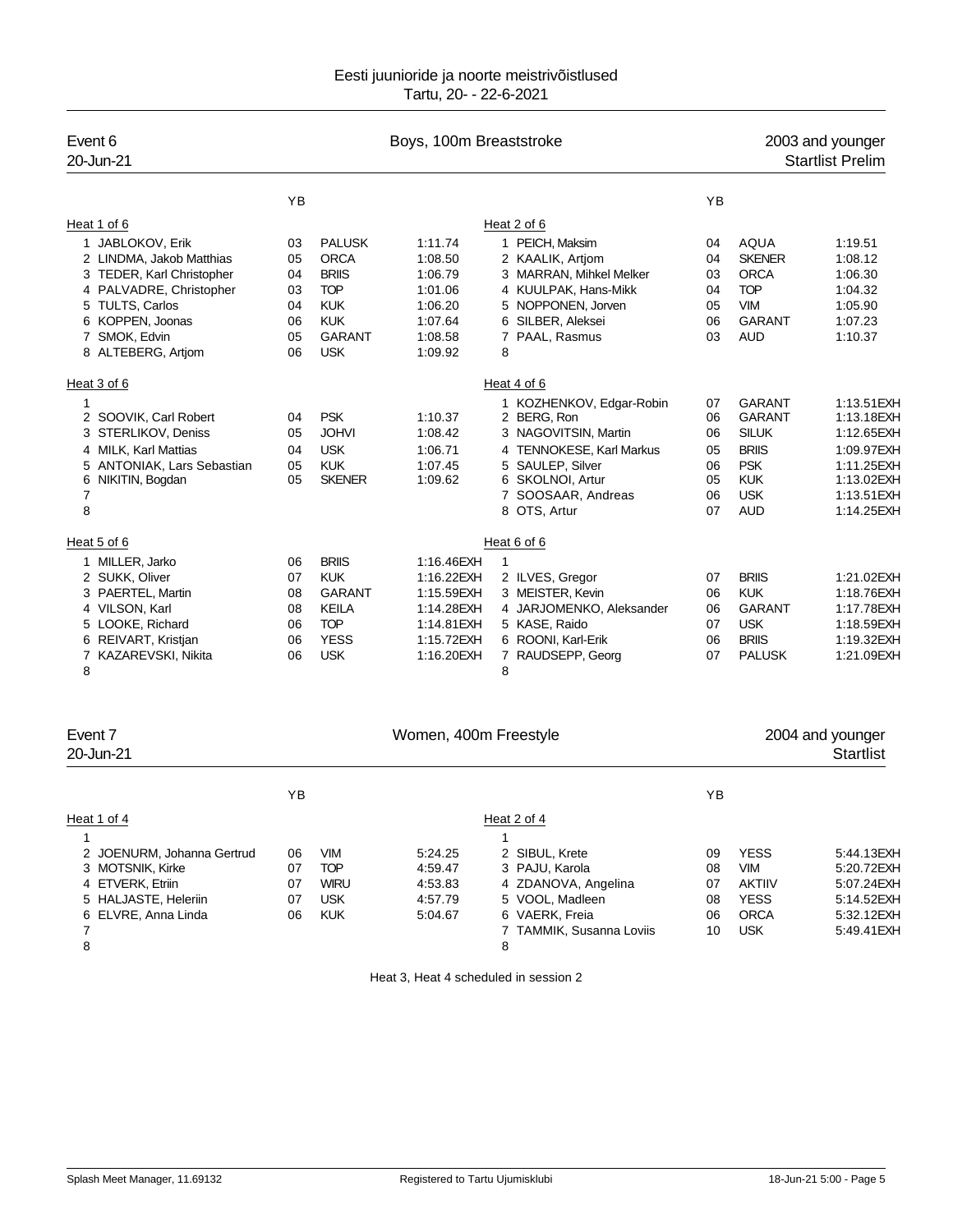| Event 8<br>20-Jun-21                                                                                                                                             |                                        |                                                                                                       | Boys, 400m Freestyle                                                             | 2003 and younger<br><b>Startlist</b>                                                                                                                                   |                                  |                                                                                          |                                                                                  |
|------------------------------------------------------------------------------------------------------------------------------------------------------------------|----------------------------------------|-------------------------------------------------------------------------------------------------------|----------------------------------------------------------------------------------|------------------------------------------------------------------------------------------------------------------------------------------------------------------------|----------------------------------|------------------------------------------------------------------------------------------|----------------------------------------------------------------------------------|
|                                                                                                                                                                  | YB                                     |                                                                                                       |                                                                                  |                                                                                                                                                                        | YB                               |                                                                                          |                                                                                  |
| Heat 1 of 4<br>$\mathbf{1}$<br>2 MAENNA, Oskar<br>3 MALVA, Oskar<br>4 HEINMAA, Arti<br>5 SAMMEL, Robert<br>6 LAURI, Silver<br>7<br>8                             | 07<br>06<br>06<br>06<br>07             | <b>USK</b><br><b>PSK</b><br><b>KEILA</b><br><b>WIRU</b><br><b>YESS</b>                                | 4:53.90<br>4:53.75<br>4:48.56<br>4:51.02<br>4:54.86                              | Heat 2 of 4<br>1<br>2<br>3<br>TOMS, Sander<br>4 ROMANOV, Artiom<br>5 AARELO, Ralf-lan<br>VELDEMANN, Dante<br>6<br>7<br>8<br>Heat 3, Heat 4 scheduled in session 2      | 05<br>06<br>06<br>08             | <b>KUK</b><br><b>NRKKAL</b><br><b>KUK</b><br><b>YESS</b>                                 | 5:00.93EXH<br>4:55.38EXH<br>4:58.59EXH<br>5:10.19EXH                             |
| Event 9<br>20-Jun-21                                                                                                                                             | Women, 100m Butterfly                  |                                                                                                       |                                                                                  |                                                                                                                                                                        |                                  |                                                                                          | 2004 and younger<br><b>Startlist Prelim</b>                                      |
|                                                                                                                                                                  | YB                                     |                                                                                                       |                                                                                  |                                                                                                                                                                        | YB                               |                                                                                          |                                                                                  |
| Heat 1 of 5<br>1 LOVI, Elli<br>2 ZAHOVAIKO, Anette<br>3 ROMANJUK, Darja<br>4 TIMOFEJEVA, Polina<br>5 MADAR, Kirke<br>6 KRUUS, Katriin<br>7 RANDVAELI, Maari<br>8 | 08<br>06<br>06<br>05<br>07<br>05<br>09 | <b>AUD</b><br><b>BRIIS</b><br><b>GARANT</b><br><b>VIM</b><br><b>KEILA</b><br><b>KUK</b><br><b>AUD</b> | 1:11.67<br>1:10.19<br>1:08.05<br>1:02.90<br>1:06.56<br>1:08.34<br>1:11.19        | Heat 2 of 5<br>1<br>2 HALJASTE, Heleriin<br>3 KUEBAR, Kirke<br>4 ROOS, Aurelia<br>5 ZIRK, Heleri<br>6 MARDI, Martina<br>KOOKMAA, Reelika<br>7<br>8                     | 07<br>05<br>04<br>04<br>05<br>05 | <b>USK</b><br><b>KUK</b><br><b>PSK</b><br><b>AUD</b><br><b>MYFIT</b><br><b>GARANT</b>    | 1:13.22<br>1:09.22<br>1:03.37<br>1:06.89<br>1:10.40<br>1:15.58                   |
| Heat 3 of 5<br>1<br>2<br>3 MALKOVA, Anastassija<br>4 KANN, Kertu<br>5 TAENNA, Sandra<br>6<br>SARANA, Smaragda-Luchia<br>7<br>8                                   | 04<br>06<br>05<br>04                   | <b>SKENER</b><br><b>BRIIS</b><br><b>USK</b><br><b>KUK</b>                                             | 1:10.99<br>1:05.73<br>1:09.84<br>1:12.05                                         | Heat 4 of 5<br>1<br>2 TAEL, Kaetriin<br>3 SEREBRJAKOVA, Olesja<br>4 VOLKOVA, Zlata<br>5 LUIK. Jette Riin<br>6 ROSKOSHNY, Alexandra<br>MIRANDA- PERALTA, Piia<br>7<br>8 | 08<br>07<br>09<br>08<br>08<br>08 | <b>BRIIS</b><br><b>AQUA</b><br><b>GARANT</b><br><b>YESS</b><br><b>AQUA</b><br><b>PSK</b> | 1:20.48EXH<br>1:16.95EXH<br>1:13.20EXH<br>1:15.93EXH<br>1:19.69EXH<br>1:21.34EXH |
| Heat 5 of 5<br>1<br>2 VASHSELKO, Sandra<br>3 KARJA, Karolin<br>4 JUERISOO, Miriam<br>5 LIIAS, Laura<br>6 HVOROSTINOV, Anna<br>7 TSERNUSHEVICH, Milena            | 07<br>09<br>08<br>07<br>08<br>07       | <b>NRKKAL</b><br><b>KEILA</b><br><b>TOP</b><br><b>BRIIS</b><br><b>KUK</b><br><b>NRKKAL</b>            | 1:21.84EXH<br>1:15.93EXH<br>1:12.09EXH<br>1:14.06EXH<br>1:17.22EXH<br>1:21.03EXH |                                                                                                                                                                        |                                  |                                                                                          |                                                                                  |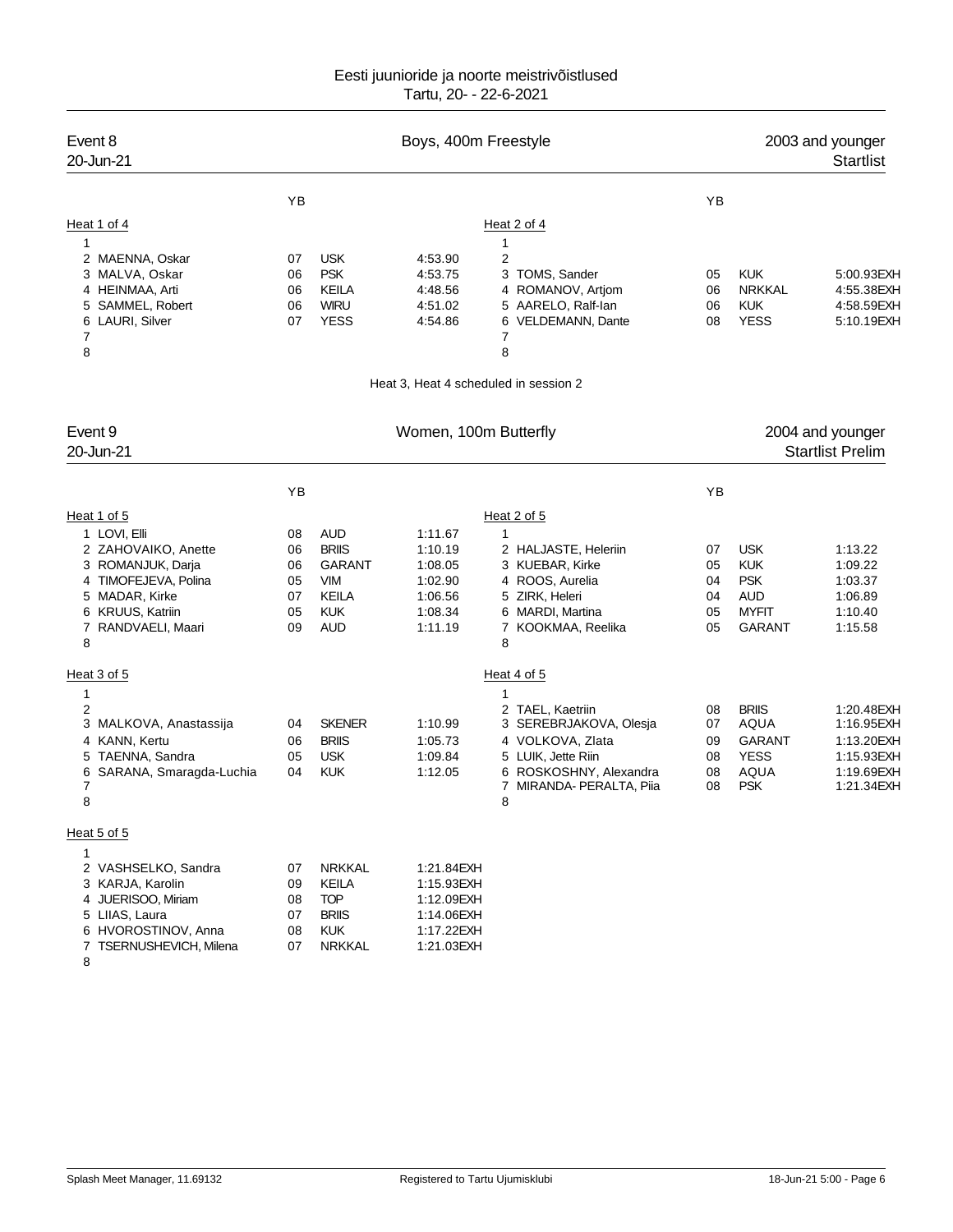| Event 10<br>20-Jun-21                        |          |                            | Boys, 100m Butterfly | 2003 and younger<br><b>Startlist Prelim</b> |          |                           |                                             |
|----------------------------------------------|----------|----------------------------|----------------------|---------------------------------------------|----------|---------------------------|---------------------------------------------|
|                                              | YB       |                            |                      |                                             | YB       |                           |                                             |
| Heat 1 of 4                                  |          |                            |                      | Heat 2 of 4                                 |          |                           |                                             |
| 1 NOMM, Mirko                                | 04       | <b>VIM</b>                 | 1:00.78              | 1                                           |          |                           |                                             |
| 2 SHUVALOV, Danil                            | 06       | <b>GARANT</b>              | 59.08                | 2 SERGEJEV, Nikita                          | 05       | <b>SKENER</b>             | 1:00.44                                     |
| 3 VESKI, Harri                               | 03       | <b>TOP</b>                 | 57.96                | 3 GRITSOK, Aleks                            | 05       | <b>GARANT</b>             | 58.33                                       |
| 4 ASTRELIN, Dmitri                           | 03       | <b>GARANT</b>              | 54.45                | 4 TOBLER, Artur                             | 04       | <b>TOP</b>                | 55.49                                       |
| 5 KARATSEVSKI, Nikita                        | 03       | <b>ORCA</b>                | 56.03                | 5 SOLODOV, Demid                            | 03       | <b>SKENER</b>             | 56.66                                       |
| 6 ORAV, Patrick                              | 04       | <b>KUK</b>                 | 57.31                | PETROV, Ilja<br>6                           | 03       | <b>GARANT</b>             | 59.24                                       |
| 7 KULJUS, Lars                               | 05       | <b>TOP</b>                 | 59.98                | $\overline{7}$                              |          |                           |                                             |
| 8 LILL, Robin                                | 05       | <b>TOP</b>                 | 1:00.04              | 8                                           |          |                           |                                             |
| Heat 3 of 4                                  |          |                            |                      | Heat 4 of 4                                 |          |                           |                                             |
| 1                                            |          |                            |                      | 1 KVITKOVSKI, Semjon                        | 08       | <b>AKTIIV</b>             | 1:07.61 EXH                                 |
| 2 SAHPAZOV, Artjom                           | 04       | <b>AUD</b>                 | 1:03.12              | 2 SULLA, Aleksandr                          | 06       | <b>GARANT</b>             | 1:03.82EXH                                  |
| 3 APPEL, Daniil                              | 03       | <b>SKENER</b>              | 1:00.50              | 3 METSA, Aap Valter                         | 05       | <b>USK</b>                | 1:02.16EXH                                  |
| 4 DROZDOV, Daniil                            | 04       | <b>GARANT</b>              | 55.71                | 4 VAINIKK, Raido                            | 05       | <b>PSK</b>                | 1:00.60EXH                                  |
| 5 KUZNETSOV, Maksim                          | 04       | <b>GARANT</b>              | 58.97                | 5 AKSJONOV, Artiom                          | 07       | <b>SKENER</b>             | 1:01.01EXH                                  |
| 6 LIIV, Armin<br>7                           | 04       | <b>KUK</b>                 | 1:01.20              | 6 MOSKALENKO, Denis<br>7 SILLASTE, Dmitri   | 05<br>07 | <b>PSK</b><br><b>PSK</b>  | 1:02.56EXH<br>1:06.97EXH                    |
| 8                                            |          |                            |                      | 8                                           |          |                           |                                             |
| Event 11<br>20-Jun-21                        |          |                            | Women, 200m Medley   |                                             |          |                           | 2004 and younger<br><b>Startlist Prelim</b> |
|                                              |          |                            |                      |                                             |          |                           |                                             |
|                                              | YB       |                            |                      |                                             | YB       |                           |                                             |
| Heat 1 of 5                                  |          |                            |                      | Heat 2 of 5                                 |          |                           |                                             |
| 1 ISRAEL, Romi                               | 07       | <b>UKKS</b>                | 2:40.51              | $\mathbf{1}$                                |          |                           |                                             |
| 2 MERIMAA, Mirtel                            | 08       | <b>WIRU</b>                | 2:36.40              | 2 SALU, Egle                                | 07       | <b>WIRU</b>               | 2:34.14                                     |
| 3 GUDOVSKAJA, Anita                          | 05       | <b>AUD</b>                 | 2:30.77              | 3 MOTSNIK, Hanna-Marleen                    | 06       | <b>TOP</b>                | 2:32.09                                     |
| 4 TOOMPUU, Marie                             | 04       | <b>KUK</b>                 | 2:18.97              | 4 KOTSAR, Karolin Victoria                  | 05       | <b>AUD</b>                | 2:22.57                                     |
| 5 GURJANOVA, Violanta                        | 06       | <b>JOHVI</b>               | 2:26.49              | 5 VITSUT, Laura                             | 04       | <b>BRIIS</b>              | 2:26.77                                     |
| 6 ZAIDENTSAL, Alessandra                     | 08       | <b>JOHVI</b>               | 2:33.60              | 6 MARRAN, Mari Ann                          | 05       | <b>ORCA</b>               | 2:33.63                                     |
| 7 SOVTSA, Polina<br>8 MALING, Helena         | 08<br>05 | <b>TOP</b><br><b>UKKS</b>  | 2:36.64<br>2:47.02   | <b>VILLEMS, Mariette</b><br>7<br>8          | 05       | <b>USK</b>                | 2:43.10                                     |
|                                              |          |                            |                      |                                             |          |                           |                                             |
| Heat 3 of 5                                  |          |                            |                      | Heat 4 of 5                                 |          |                           |                                             |
| 1                                            |          |                            |                      | 1 TILLEMANN, Emma Marie                     | 07       | <b>BRIIS</b>              | 2:54.19EXH                                  |
| 2 KRIVORUKOVA, Amalia                        | 07       | <b>AKTIIV</b>              | 2:46.95              | 2 TSERNUSHEVICH, Milena                     | 07       | <b>NRKKAL</b>             | 2:50.72EXH                                  |
| 3 RAUDSEPP, Britt                            | 07       | <b>AUD</b>                 | 2:32.62              | 3 PALL. Triinu                              | 07       | <b>YESS</b>               | 2:46.67EXH                                  |
| 4 TAMMIK, Laura<br>5 LIU YEUNG, Ute Viktoria | 05       | <b>PSK</b><br><b>JOHVI</b> | 2:24.22              | 4 RAIDMAEE, Margaret<br>5 LILLO, Anee       | 07       | <b>YESS</b><br><b>TOP</b> | 2:45.03EXH                                  |
| 6 TSISTJAKOVA, Veronika                      | 07<br>08 | <b>AKTIIV</b>              | 2:26.85<br>2:38.16   | 6 LEETMAA, Elis                             | 06<br>06 | <b>TOP</b>                | 2:45.74EXH<br>2:50.39EXH                    |
| 7                                            |          |                            |                      | 7 SEPP, Liisbet                             | 06       | <b>PSK</b>                | 2:52.67EXH                                  |
| 8                                            |          |                            |                      | 8 VOOL, Madleen                             | 08       | <b>YESS</b>               | 2:54.52EXH                                  |
| Heat 5 of 5                                  |          |                            |                      |                                             |          |                           |                                             |
| 1 VAISMA, Emili                              | 08       | <b>PSK</b>                 | 3:01.41 EXH          |                                             |          |                           |                                             |

| 1 VAISMA, Emili     | 08 | <b>PSK</b>   | 3:01.41 EXH |
|---------------------|----|--------------|-------------|
| 2 BAZANOVA, Ksenia  | 09 | <b>YESS</b>  | 2:44.91 EXH |
| 3 HVOROSTINOV, Anna | 08 | <b>KUK</b>   | 2:41.08EXH  |
| 4 MILLER, Nora      | 06 | <b>BRIIS</b> | 2:39.25EXH  |
| 5 KIKAS, Greete     | 07 | TOP          | 2:40.10EXH  |
| 6 SEPP, Johanna     | 07 | TOP          | 2:42.06EXH  |
| 7 VOLKOV, Linda     | 07 | <b>BRIIS</b> | 2:59.31 EXH |
| 8 IRBE, Birgit      | 06 | KI JK        | 3:06.39EXH  |
|                     |    |              |             |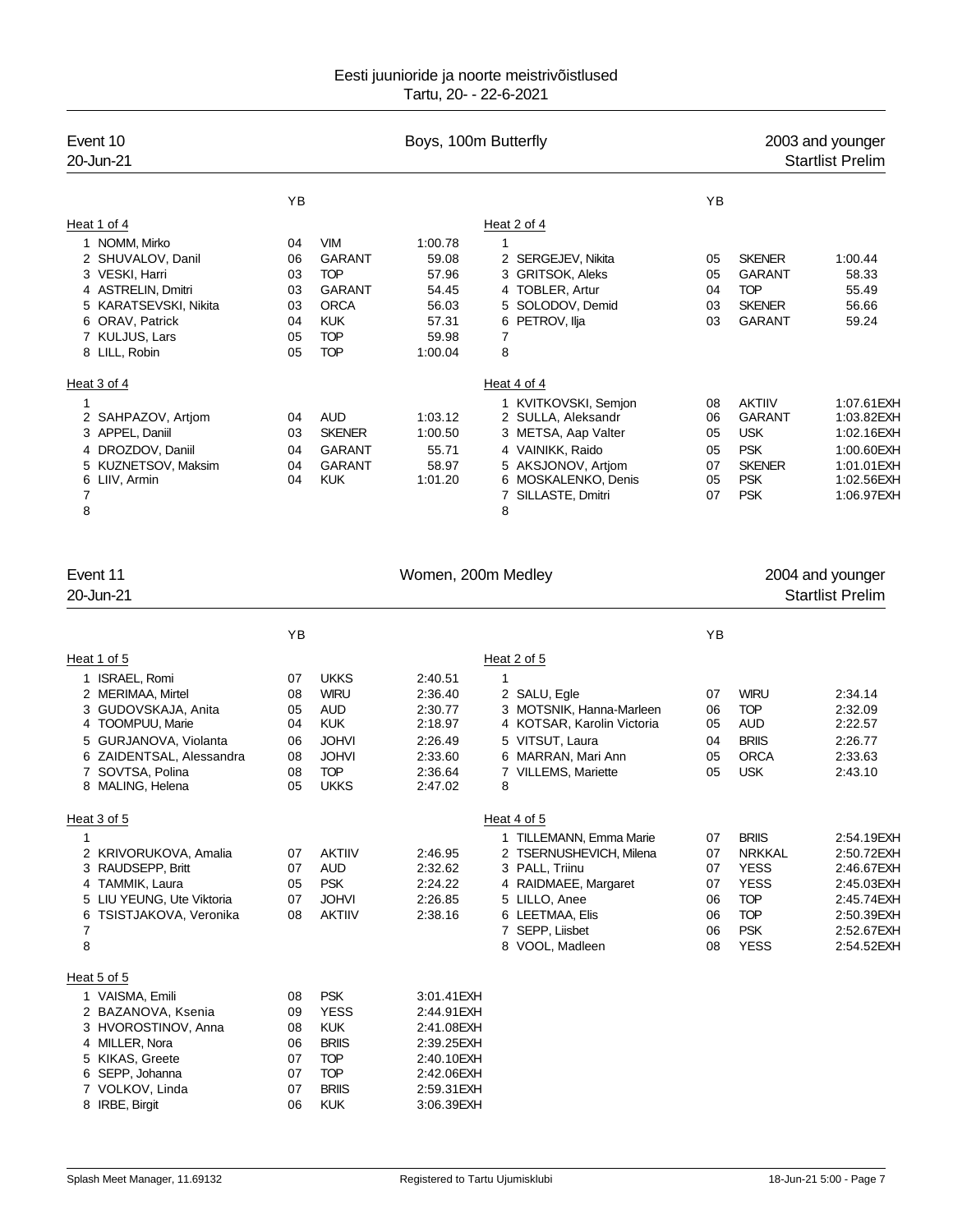| Event 12<br>20-Jun-21                                                                                                                                                                     |                                              | Boys, 200m Medley                                                                                                                    |                                                                                                                  |  |                                                                                                                                                                             |                                              |                                                                                                                     | 2003 and younger<br><b>Startlist Prelim</b>                                                                   |
|-------------------------------------------------------------------------------------------------------------------------------------------------------------------------------------------|----------------------------------------------|--------------------------------------------------------------------------------------------------------------------------------------|------------------------------------------------------------------------------------------------------------------|--|-----------------------------------------------------------------------------------------------------------------------------------------------------------------------------|----------------------------------------------|---------------------------------------------------------------------------------------------------------------------|---------------------------------------------------------------------------------------------------------------|
|                                                                                                                                                                                           | YB                                           |                                                                                                                                      |                                                                                                                  |  |                                                                                                                                                                             | YB                                           |                                                                                                                     |                                                                                                               |
| Heat 1 of 4                                                                                                                                                                               |                                              |                                                                                                                                      |                                                                                                                  |  | Heat $2$ of $4$                                                                                                                                                             |                                              |                                                                                                                     |                                                                                                               |
| 1 TURILOV, Mark<br>2 TOMING, Jakob<br>3 MARRAN, Mihkel Melker<br>4 TOBLER, Artur<br>5 SMOK, Alan<br>6 NOMM, Mirko<br>7 RUHNO, Roger                                                       | 06<br>07<br>03<br>04<br>05<br>04<br>06       | <b>AKTIIV</b><br><b>WIRU</b><br><b>ORCA</b><br><b>TOP</b><br><b>GARANT</b><br><b>VIM</b><br><b>BRIIS</b>                             | 2:22.06<br>2:21.18<br>2:15.16<br>2:04.61<br>2:10.80<br>2:19.25<br>2:21.68                                        |  | 1 SMIRNOV, Denis<br>2 ALTEBERG, Artjom<br>3 ANJA, Erik<br>4 LIHHATS, Erik<br>5 NOPPONEN, Jorven<br>6 JOGIS, Kennert<br>7 SOOVIK, Carl Robert                                | 05<br>06<br>04<br>03<br>05<br>06<br>04       | <b>GARANT</b><br><b>USK</b><br><b>USK</b><br><b>GARANT</b><br><b>VIM</b><br><b>BRIIS</b><br><b>PSK</b>              | 2:26.27<br>2:21.85<br>2:18.13<br>2:07.59<br>2:15.38<br>2:20.19<br>2:22.00                                     |
| 8 SAMMEL, Robert                                                                                                                                                                          | 06                                           | <b>WIRU</b>                                                                                                                          | 2:37.30                                                                                                          |  | 8 FATEJEV, Fjodor                                                                                                                                                           | 05                                           | <b>KUK</b>                                                                                                          | 2:28.71                                                                                                       |
| Heat 3 of 4                                                                                                                                                                               |                                              |                                                                                                                                      |                                                                                                                  |  | Heat 4 of 4                                                                                                                                                                 |                                              |                                                                                                                     |                                                                                                               |
| 1 SUKK, Oliver<br>2 BELOV, Aleksandr<br>3 KESKUELA, Siim<br>4 DENISSOV, Aleksei<br>5 MILLER, Jarko<br>6 BERG, Ron<br>7 PUHTEJEV, Pavel<br>8 JERMAKOV, Ivan                                | 07<br>06<br>07<br>08<br>06<br>06<br>08<br>07 | <b>KUK</b><br><b>GARANT</b><br><b>USK</b><br><b>GARANT</b><br><b>BRIIS</b><br><b>GARANT</b><br><b>JOHVI</b><br><b>AKTIIV</b>         | 2:34.31 EXH<br>2:29.59EXH<br>2:27.76EXH<br>2:24.82EXH<br>2:25.41 EXH<br>2:28.54EXH<br>2:33.55 EXH<br>2:35.71 EXH |  | 1 REIVART, Kristjan<br>2 RANNIK, Kristo<br>3 PASHENKOV, Anton<br>4 MIHNUKEVICS, Daniel<br>5 SAULEP, Silver<br>6 KUULPAK, Oliver<br>7 BARANOVSKI, Vjatseslav<br>8 KING, Gleb | 06<br>06<br>06<br>06<br>06<br>07<br>05<br>06 | <b>YESS</b><br><b>USK</b><br><b>YESS</b><br><b>SKENER</b><br><b>PSK</b><br><b>TOP</b><br><b>JOHVI</b><br><b>KUK</b> | 2:42.19EXH<br>2:34.21EXH<br>2:28.44 EXH<br>2:27.23EXH<br>2:27.75EXH<br>2:31.06EXH<br>2:35.84EXH<br>2:46.38EXH |
| 2 - I päev - Finaal                                                                                                                                                                       |                                              |                                                                                                                                      |                                                                                                                  |  |                                                                                                                                                                             |                                              |                                                                                                                     | 20-Jun-21 - 17:45                                                                                             |
| Event 7<br>20-Jun-21                                                                                                                                                                      |                                              | Women, 400m Freestyle                                                                                                                |                                                                                                                  |  |                                                                                                                                                                             |                                              |                                                                                                                     | 2004 and younger<br><b>Startlist</b>                                                                          |
|                                                                                                                                                                                           | YB                                           |                                                                                                                                      |                                                                                                                  |  |                                                                                                                                                                             |                                              |                                                                                                                     |                                                                                                               |
| Heat 3 of 4                                                                                                                                                                               |                                              |                                                                                                                                      |                                                                                                                  |  |                                                                                                                                                                             |                                              |                                                                                                                     |                                                                                                               |
| 1 TIHHONOVA, Nikol<br>2 MALVA, Marii<br>3 SIIMAR, Mirtel-Madlen<br>4 RAUDSEPP, Britt<br>5 TSAERO, Grete<br>6 PAJO, Erika<br>7 LINK, Maarja Katherine<br>8 RAIDMAEE, Margaret              | 06<br>07<br>07<br>07<br>06<br>06<br>06<br>07 | Ujumise Spo4:45.41<br>TOPi Ujumisl4:40.01<br>Ujumise Spo4:39.49<br>Ujumisklubi E4:43.90<br>Keila Swimcl4:46.53<br>Yess               | Sillamaee Uju4:51.34bi Kalev<br>Audentese S <sub>14</sub> :36.34bi<br>4:52.05                                    |  |                                                                                                                                                                             |                                              |                                                                                                                     |                                                                                                               |
| Heat 4 of 4<br>1 KAASIK, Liisbeth<br>2 TAENNA, Sandra<br>3 TREIAL, Elis<br>4 KOTSAR, Karolin Victoria<br>5 MAAS, Mari-Liis<br>6 AABRAMS, Evalotta Victori&05<br>7 RAHAMAEGI, Karolin<br>8 | 04<br>05<br>04<br>05<br>04<br>05             | Wiru Swim 5:04.83<br>Ujumise Spo4:46.32<br>Ujumise Spo4:34.73<br>TOPi Ujumisl4:34.06<br>Ujumisklubi E4:38.50<br>Kalevi Ujumis5:02.30 | Audentese SA:31.29bi                                                                                             |  |                                                                                                                                                                             |                                              |                                                                                                                     |                                                                                                               |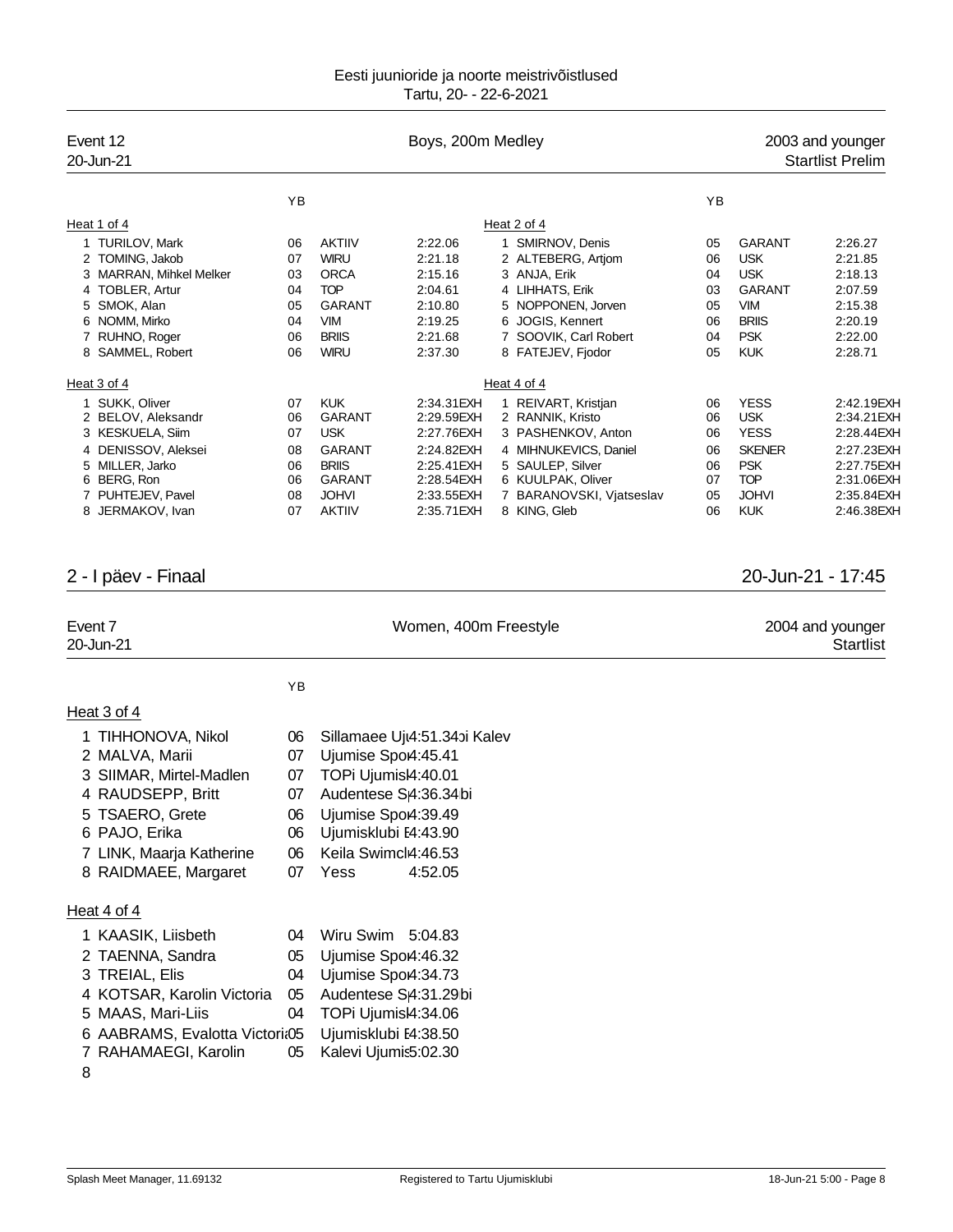| Event 8<br>20-Jun-21                                                                                                                                                 |                                              | Boys, 400m Freestyle                                                                                                                                                              | 2003 and younger<br><b>Startlist</b> |
|----------------------------------------------------------------------------------------------------------------------------------------------------------------------|----------------------------------------------|-----------------------------------------------------------------------------------------------------------------------------------------------------------------------------------|--------------------------------------|
|                                                                                                                                                                      | YB                                           |                                                                                                                                                                                   |                                      |
| Heat 3 of 4                                                                                                                                                          |                                              |                                                                                                                                                                                   |                                      |
| 1 KANEVSKI, Dmitri<br>2 PETRIKOV, Andrei<br>3 VASSILJEV, Jegor<br>4 SOORM, Aleksandr<br>5 ILTSISIN, Mark<br>6 RANNIK, Kristo<br>7 KREHOV, Ivan<br>8 ANDRESSON, Franz | 07<br>06<br>05<br>05<br>06<br>06<br>07<br>06 | Narva SK/En4:44.01<br>Narva SK/En4:38.16<br>Narva SK/En4:24.44<br>Ujumise Spo4:14.71<br>Kalevi Ujumis4:19.83<br>Ujumise Spo4:33.10<br>Kalevi Ujumis4:42.95<br>TOPi Ujumisl4:48.50 |                                      |
| Heat 4 of 4<br>1<br>$\overline{c}$<br>3<br>4 TAMMIS, Tristan<br>5 ULMAS, Artur<br>$\,6$<br>$\overline{7}$<br>8                                                       | 04<br>04                                     | Kalevi Ujumis4:09.17<br>Kalevi Ujumis4:13.46                                                                                                                                      |                                      |

| Event 101<br>20-Jun-21                                            |               | Mixed, 4 x 100m Freestyle |                                                           |                                                                              | 2003 and younger<br>Startlist |
|-------------------------------------------------------------------|---------------|---------------------------|-----------------------------------------------------------|------------------------------------------------------------------------------|-------------------------------|
| Heat 1 of 3                                                       |               |                           | Heat 2 of 3                                               |                                                                              |                               |
| 1 Kalevi Ujumiskool 3                                             | <b>KUK</b>    | 3:55.90                   | 1 Keila Swimclub 3                                        | <b>KEILA</b>                                                                 | 4:05.00                       |
| 2 Ujumise Spordiklubi 3<br>SOORM, A. 05, PENT, M. 05, PENT, M. 05 | <b>USK</b>    | 3:54.30                   | 2 Yess 3                                                  | <b>YESS</b>                                                                  | 4:01.06                       |
| 3 TOPi Ujumisklubi 2                                              | TOP           | 3:53.00                   | 3 Johvi Spordikool 3<br>BORISSOV, P. 05, STERLIKOV, D. 05 | <b>JOHVI</b>                                                                 | 3:59.00                       |
| 4 Kalevi Ujumiskool 2                                             | <b>KUK</b>    | 3:51.90                   | 4 Ujumisklubi Briis 2<br>EINBERG, E. 04, TEDER, K. 04     | <b>BRIIS</b>                                                                 | 3:58.00                       |
| 5 Spordiklubi Garant 2                                            | <b>GARANT</b> | 3:52.00                   | 5 TOPi Ujumisklubi 3                                      | <b>TOP</b>                                                                   | 3:59.00                       |
| 6 Ujumise Spordiklubi 2<br>MILK, K. 04, ANJA, E. 04               | <b>USK</b>    | 3:54.20                   | 6 Ujumisklubi Briis 3<br>RUHNO, R. 06, MAENNIK, H. 05     | <b>BRIIS</b>                                                                 | 4:00.40                       |
| 7 MyFitness 2<br>LUMI, L. 04, PRITS, R. 04                        | <b>MYFIT</b>  | 3:55.00                   | 7 Spordiklubi Garant 3                                    | <b>GARANT</b>                                                                | 4:02.50                       |
| 8 Audentese Spordiklubi 2                                         | AUD           | 3:56.00                   | 8 Ujumisklubi Briis 2                                     | <b>BRIIS</b><br>KOPPEL, I. 05, PRIIDEL, E. 05, VITSUT, L. 04, AABRAMS, E. 05 | 4:16.00                       |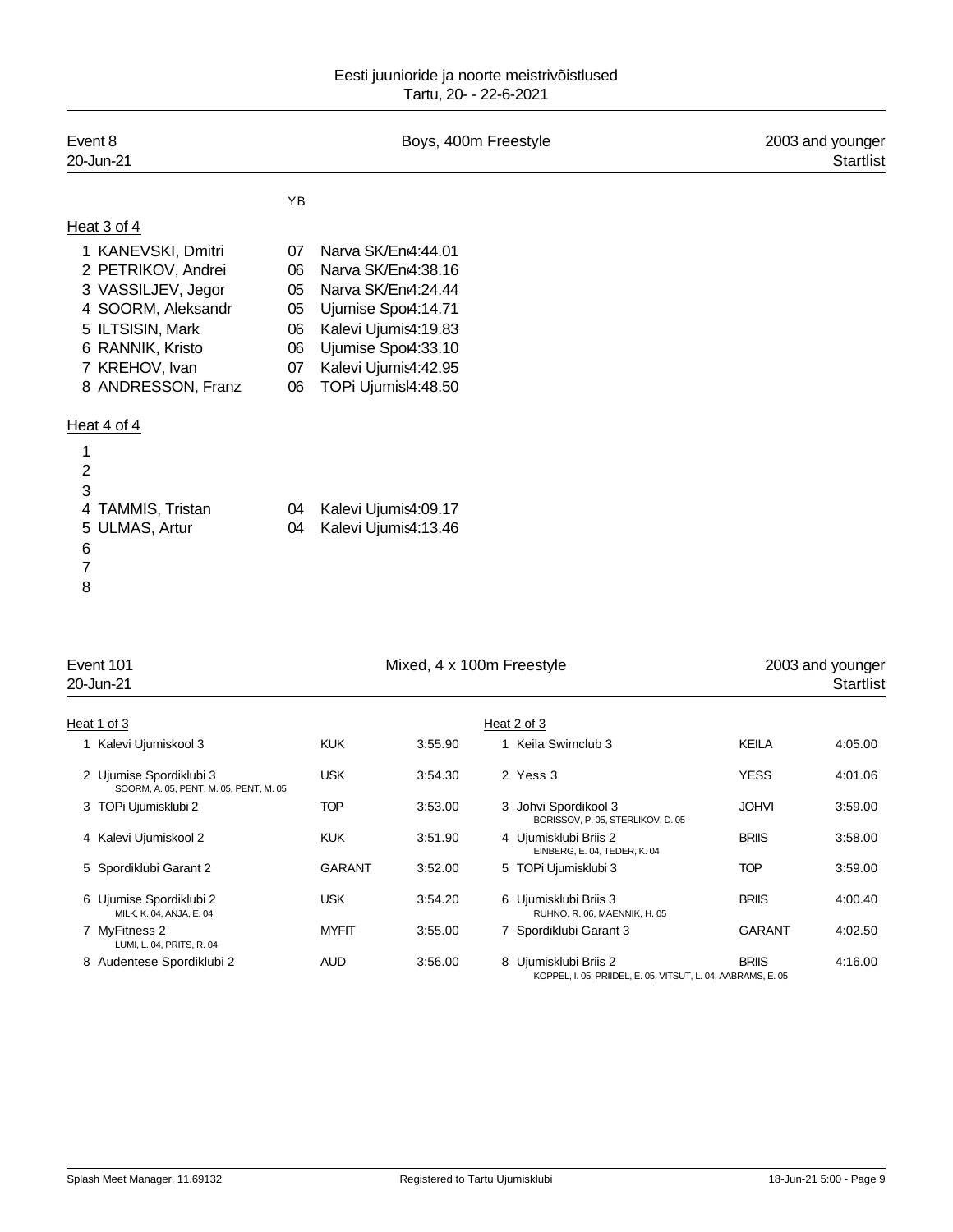# Event 101, Mixed, 4 x 100m Freestyle

### Heat 3 of 3

| 1                                                          |               |         |
|------------------------------------------------------------|---------------|---------|
| 2                                                          |               |         |
| 3 Kristjan Palusalu Spordiklubi 3                          | <b>PALUSK</b> | NT      |
| 4 Johvi Spordikool 31<br>BORISSOV, P. 05, STERLIKOV, D. 05 | <b>JOHVI</b>  | 4:20.00 |
| 5 Wiru Swim 3                                              | <b>WIRU</b>   | NT      |
| 6                                                          |               |         |
| 7                                                          |               |         |
| 8                                                          |               |         |

# 3 - II päev- Eelujumised 21-Jun-21 - 9:00

| Event 13<br>21-Jun-21        |    |               | Women, 100m Freestyle | 2004 and younger<br><b>Startlist Prelim</b> |    |               |            |
|------------------------------|----|---------------|-----------------------|---------------------------------------------|----|---------------|------------|
|                              | YB |               |                       |                                             | YB |               |            |
| Heat 1 of 10                 |    |               |                       | Heat 2 of 10                                |    |               |            |
| 1 VILLEMS, Mariette          | 05 | <b>USK</b>    | 1:02.88               | 1 LUIK, Jette Riin                          | 08 | <b>YESS</b>   | 1:03.07    |
| 2 PAJO, Erika                | 06 | <b>BRIIS</b>  | 1:01.51               | 2 UPPUS, Elisabet                           | 04 | <b>MYFIT</b>  | 1:01.68    |
| 3 TEDER, Anette              | 06 | <b>YESS</b>   | 59.62                 | 3 GUDOVSKAJA, Anita                         | 05 | <b>AUD</b>    | 1:00.11    |
| 4 KOTSAR, Karolin Victoria   | 05 | <b>AUD</b>    | 58.00                 | 4 ROOS, Aurelia                             | 04 | <b>PSK</b>    | 58.27      |
| 5 ZIRK, Heleri               | 04 | <b>AUD</b>    | 58.89                 | 5 TAMMIK, Laura                             | 05 | <b>PSK</b>    | 59.20      |
| 6 LIU YEUNG, Ute Viktoria    | 07 | <b>JOHVI</b>  | 1:00.47               | 6 KUEBAR, Kirke                             | 05 | <b>KUK</b>    | 1:00.74    |
| 7 KOOKMAA, Reelika           | 05 | <b>GARANT</b> | 1:02.49               | 7 TSAERO, Grete                             | 06 | <b>USK</b>    | 1:02.63    |
| 8 KESA, Miia                 | 05 | <b>ORCA</b>   | 1:03.43               | 8 KAASIK, Liisbeth                          | 04 | <b>WIRU</b>   | 1:03.48    |
| Heat 3 of 10                 |    |               |                       | Heat 4 of 10                                |    |               |            |
| 1 RAUDSEPP, Britt            | 07 | <b>AUD</b>    | 1:03.14               | 1 MALING, Helena                            | 05 | <b>UKKS</b>   | 1:06.59    |
| 2 TAENNA, Sandra             | 05 | <b>USK</b>    | 1:02.45               | 2 KRUUS, Katriin                            | 05 | <b>KUK</b>    | 1:05.66    |
| 3 MADAR, Kirke               | 07 | <b>KEILA</b>  | 1:00.24               | 3 ANNUS, Isabel                             | 08 | <b>USK</b>    | 1:04.72    |
| 4 AABRAMS, Evalotta Victoria | 05 | <b>BRIIS</b>  | 58.78                 | 4 MOTSNIK, Kirke                            | 07 | <b>TOP</b>    | 1:03.93    |
| 5 MALVA, Marii               | 07 | <b>USK</b>    | 59.45                 | 5 LIIAS, Laura                              | 07 | <b>BRIIS</b>  | 1:04.68    |
| 6 DOMAN, Maia                | 06 | <b>MYFIT</b>  | 1:00.91               | 6 VAERK, Freia                              | 06 | <b>ORCA</b>   | 1:05.65    |
| 7 MARRAN, Mari Ann           | 05 | <b>ORCA</b>   | 1:02.73               | 7 LEEDE, Eliise Adeele                      | 07 | <b>GARANT</b> | 1:06.41    |
| 8 ZDANOVA, Angelina          | 07 | <b>AKTIIV</b> | 1:03.58               | 8 HVOROSTINOV, Anna                         | 08 | <b>KUK</b>    | 1:08.94    |
| Heat 5 of 10                 |    |               |                       | Heat 6 of 10                                |    |               |            |
| 1 NEBOGOVA, Safina           | 07 | <b>GARANT</b> | 1:06.60EXH            | 1 MAKAROVA, Daria                           | 08 | <b>GARANT</b> | 1:07.22EXH |
| 2 VOLKOVA, Zlata             | 09 | <b>GARANT</b> | 1:05.52EXH            | 2 LOIT, Eliise                              | 07 | <b>ORCA</b>   | 1:07.20EXH |
| 3 RAIDMAEE, Margaret         | 07 | <b>YESS</b>   | 1:03.88EXH            | 3 SEREBRJAKOVA, Olesja                      | 07 | <b>AQUA</b>   | 1:06.91EXH |
| 4 RANDVAELI, Maari           | 09 | <b>AUD</b>    | 1:03.18EXH            | 4 KIKAS, Greete                             | 07 | <b>TOP</b>    | 1:06.85EXH |
| 5 ISRAEL, Romi               | 07 | <b>UKKS</b>   | 1:03.20EXH            | 5 TAEL, Kaetriin                            | 08 | <b>BRIIS</b>  | 1:06.90EXH |
| 6 LUHT, Nora Lee             | 08 | <b>YESS</b>   | 1:04.51 EXH           | 6 ANSON, Emilia                             | 08 | <b>GARANT</b> | 1:06.96EXH |
| 7 ELVRE, Anna Linda          | 06 | <b>KUK</b>    | 1:05.57EXH            | 7 KIVIMAEE, Emma                            | 06 | <b>ORCA</b>   | 1:07.21EXH |
| 8 MIHHALSKAJA, Leila         | 08 | <b>GARANT</b> | 1:06.81 EXH           | 8 VOLL, Anni-Alice                          | 08 | <b>AUD</b>    | 1:07.52EXH |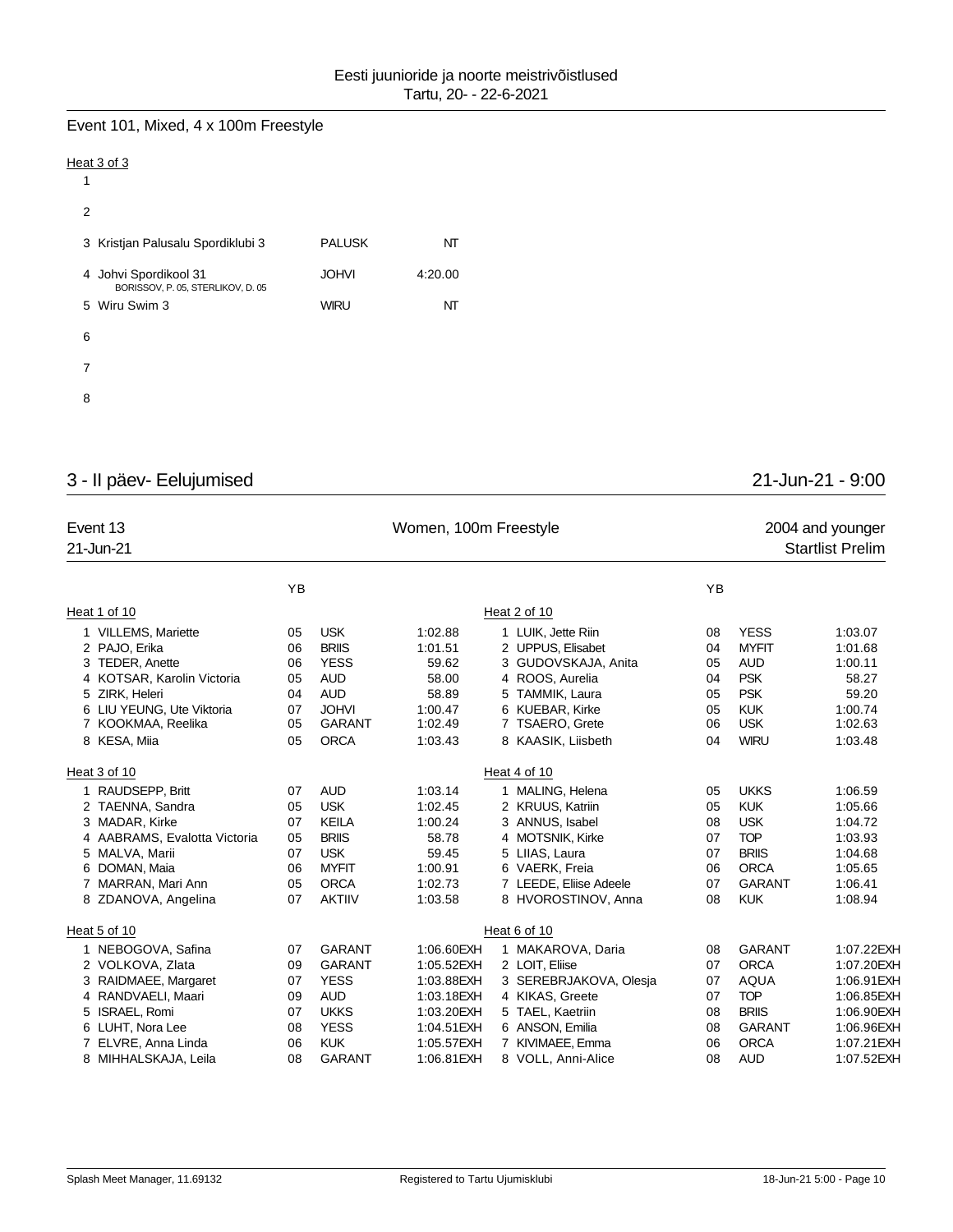### Event 13, Women, 100m Freestyle, Prelim

|   | Heat 7 of 10                  |    |              |             | Heat 8 of 10            |    |               |             |
|---|-------------------------------|----|--------------|-------------|-------------------------|----|---------------|-------------|
|   | MIRANDA- PERALTA, Piia        | 08 | <b>PSK</b>   | 1:08.67EXH  | 1 KUZNETSOVA, Olesja    | 08 | <b>PALUSK</b> | 1:09.75EXH  |
|   | 2 SIBUL, Krete                | 09 | <b>YESS</b>  | 1:08.38EXH  | 2 VOLKOV, Linda         | 07 | <b>BRIIS</b>  | 1:09.44EXH  |
|   | 3 SOROKIN, Inessa             | 08 | <b>ORCA</b>  | 1:08.15EXH  | 3 LEO, Marta            | 07 | <b>ORCA</b>   | 1:08.99EXH  |
|   | 4 TANKLER, Sheril             | 08 | <b>USK</b>   | 1:07.56EXH  | 4 SILLAMAA, Mirjette    | 06 | <b>ORCA</b>   | 1:08.78EXH  |
|   | 5 KARJA, Karolin              | 09 | <b>KEILA</b> | 1:07.87EXH  | 5 PAJU, Karola          | 08 | <b>VIM</b>    | 1:08.97EXH  |
|   | 6 NURMSALU, Karita            | 08 | <b>KEILA</b> | 1:08.24EXH  | 6 NEIER, Emma Elise     | 09 | <b>USK</b>    | 1:09.01 EXH |
|   | 7 SIKK, Keiti Lii             | 09 | <b>YESS</b>  | 1:08.64EXH  | 7 IVANOVA, Diana        | 08 | <b>AKTIIV</b> | 1:09.72EXH  |
|   | 8 PALL, Triinu                | 07 | <b>YESS</b>  | 1:08.72EXH  | 8 VASHSELKO, Sandra     | 07 | <b>NRKKAL</b> | 1:09.91 EXH |
|   | Heat 9 of 10                  |    |              |             | Heat 10 of 10           |    |               |             |
|   | MILLER, Sandra                | 08 | <b>BRIIS</b> | 1:12.46EXH  | 1 SELL, Emilia          | 08 | <b>BRIIS</b>  | 1:14.55EXH  |
|   | 2 LIMBERT, Amelia             | 07 | AQUA         | 1:11.45 EXH | 2 ROSKOSHNY, Alexandra  | 08 | AQUA          | 1:14.44 EXH |
|   | 3 VAIK, Adeele                | 06 | <b>AUD</b>   | 1:10.47EXH  | 3 JAERVMAEGI, Kristelle | 09 | <b>PSK</b>    | 1:13.03EXH  |
|   | 4 SEPP, Liisbet               | 06 | <b>PSK</b>   | 1:09.91 EXH | 4 ASI, Saskia           | 10 | <b>KUK</b>    | 1:12.94EXH  |
|   | 5 MAEEKIVI. Triin             | 07 | <b>KUK</b>   | 1:09.94EXH  | 5 LAANE, Helis          | 08 | <b>KUK</b>    | 1:12.96EXH  |
| 6 | <b>TAMMIK, Susanna Loviis</b> | 10 | <b>USK</b>   | 1:10.85EXH  | 6 LUTS, Kristin         | 08 | <b>YESS</b>   | 1:14.33EXH  |
|   | 7 TILLEMANN, Emma Marie       | 07 | <b>BRIIS</b> | 1:11.62EXH  | 7 VIINAPUU, Karola      | 09 | <b>AUD</b>    | 1:14.46EXH  |
|   | 8 REINARU, Birgit             | 09 | <b>KUK</b>   | 1:12.65EXH  | 8 MAEEKIVI, Katrin      | 09 | <b>KUK</b>    | 1:14.83EXH  |
|   |                               |    |              |             |                         |    |               |             |

Event 14 **Boys, 100m Freestyle** 2003 and younger

# 21-Jun-21 Startlist Prelim

|                                    | YB |               |         |                          | YB |               |           |
|------------------------------------|----|---------------|---------|--------------------------|----|---------------|-----------|
| Heat 1 of 12                       |    |               |         | Heat 2 of 12             |    |               |           |
| 1 SOORM, Aleksandr                 | 05 | <b>USK</b>    | 54.94   | PRITS. Ralf Erik<br>1.   | 04 | <b>MYFIT</b>  | 55.15     |
| 2 ULMAS, Artur                     | 04 | <b>KUK</b>    | 54.46   | 2 GOLDBERG, Georgi       | 04 | <b>TOP</b>    | 54.52     |
| 3 TAMMIS, Tristan                  | 04 | <b>KUK</b>    | 52.95   | 3 ORAV, Patrick          | 04 | <b>KUK</b>    | 52.95     |
| 4 LIHHATS, Erik                    | 03 | <b>GARANT</b> | 50.14   | 4 DROZDOV, Daniil        | 04 | <b>GARANT</b> | 51.03     |
| 5 KUULPAK, Hans-Mikk               | 04 | <b>TOP</b>    | 51.19   | 5 PALVADRE, Christopher  | 03 | <b>TOP</b>    | 51.49     |
| 6 KARATSEVSKI, Nikita              | 03 | <b>ORCA</b>   | 53.42   | 6 ALIMOV. Ilia           | 06 | <b>GARANT</b> | 54.29     |
| MEIER, Martin<br>7                 | 04 | <b>VIM</b>    | 54.82   | 7 KULJUS, Lars           | 05 | <b>TOP</b>    | 54.86     |
| 8 LILL, Robin                      | 05 | <b>TOP</b>    | 55.28   | 8 METSA, Aap Valter      | 05 | <b>USK</b>    | 55.30     |
| Heat 3 of 12                       |    |               |         | Heat 4 of 12             |    |               |           |
| 1 TOMING, Jakob                    | 07 | <b>WIRU</b>   | 55.22   | 1 LIIV. Armin            | 04 | <b>KUK</b>    | 56.47     |
| 2 LUMI, Lennart Joosep             | 04 | <b>MYFIT</b>  | 54.54   | 2 SERGEJEV, Nikita       | 05 | <b>SKENER</b> | 55.93     |
| 3 TIEDE, Kai Robert                | 04 | <b>KEILA</b>  | 53.22   | 3 ANJA, Erik             | 04 | <b>USK</b>    | 55.41     |
| 4 SOLODOV, Demid                   | 03 | <b>SKENER</b> | 51.10   | 4 PENT, Mihkel           | 05 | <b>USK</b>    | 55.35     |
| 5 TAMMIK, Remi                     | 05 | <b>PSK</b>    | 52.72   | 5 RUHNO, Roger           | 06 | <b>BRIIS</b>  | 55.39     |
| 6 LASIMER, Artur                   | 04 | <b>SKENER</b> | 54.44   | 6 TAMMER, Toomas Tanel   | 03 | <b>YESS</b>   | 55.59     |
| JOGIS, Karl                        | 04 | <b>BRIIS</b>  | 54.88   | 7 HOKKANEN, Aleks        | 04 | <b>KUK</b>    | 56.38     |
| 8 VESKI, Harri                     | 03 | <b>TOP</b>    | 55.31   | 8 JOGIS, Kennert         | 06 | <b>BRIIS</b>  | 56.60     |
| Heat 5 of 12                       |    |               |         | Heat 6 of 12             |    |               |           |
| 1 LEIB, Richard                    | 04 | <b>YESS</b>   | 1:03.79 | RANNIK, Kristo<br>1.     | 06 | <b>USK</b>    | 57.66EXH  |
| 2 TSOBULSKI, Aleksandr             | 07 | <b>PALUSK</b> | 59.21   | 2 BELOV, Aleksandr       | 06 | <b>GARANT</b> | 57.31 EXH |
| 3 PRIBOSLAVSKI, Jegor              | 03 | <b>SKENER</b> | 57.18   | 3 VAINIKK, Raido         | 05 | <b>PSK</b>    | 57.08EXH  |
| <b>TENNOKESE, Karl Markus</b><br>4 | 05 | <b>BRIIS</b>  | 56.71   | 4 MOSKALENKO, Denis      | 05 | <b>PSK</b>    | 55.69EXH  |
| 5 PARM, Markus                     | 04 | <b>KUK</b>    | 56.90   | 5 MIHNUKEVICS, Daniel    | 06 | <b>SKENER</b> | 56.79EXH  |
| SAHPAZOV, Artiom<br>6              | 04 | <b>AUD</b>    | 57.48   | 6 STERLIKOV, Deniss      | 05 | <b>JOHVI</b>  | 57.13EXH  |
| JABLOKOV, Erik<br>7                | 03 | <b>PALUSK</b> | 59.55   | 7 KAZAREVSKI, Nikita     | 06 | <b>USK</b>    | 57.53EXH  |
| 8                                  |    |               |         | 8 REIMAND, Hannes Villem | 05 | <b>USK</b>    | 58.06EXH  |
|                                    |    |               |         |                          |    |               |           |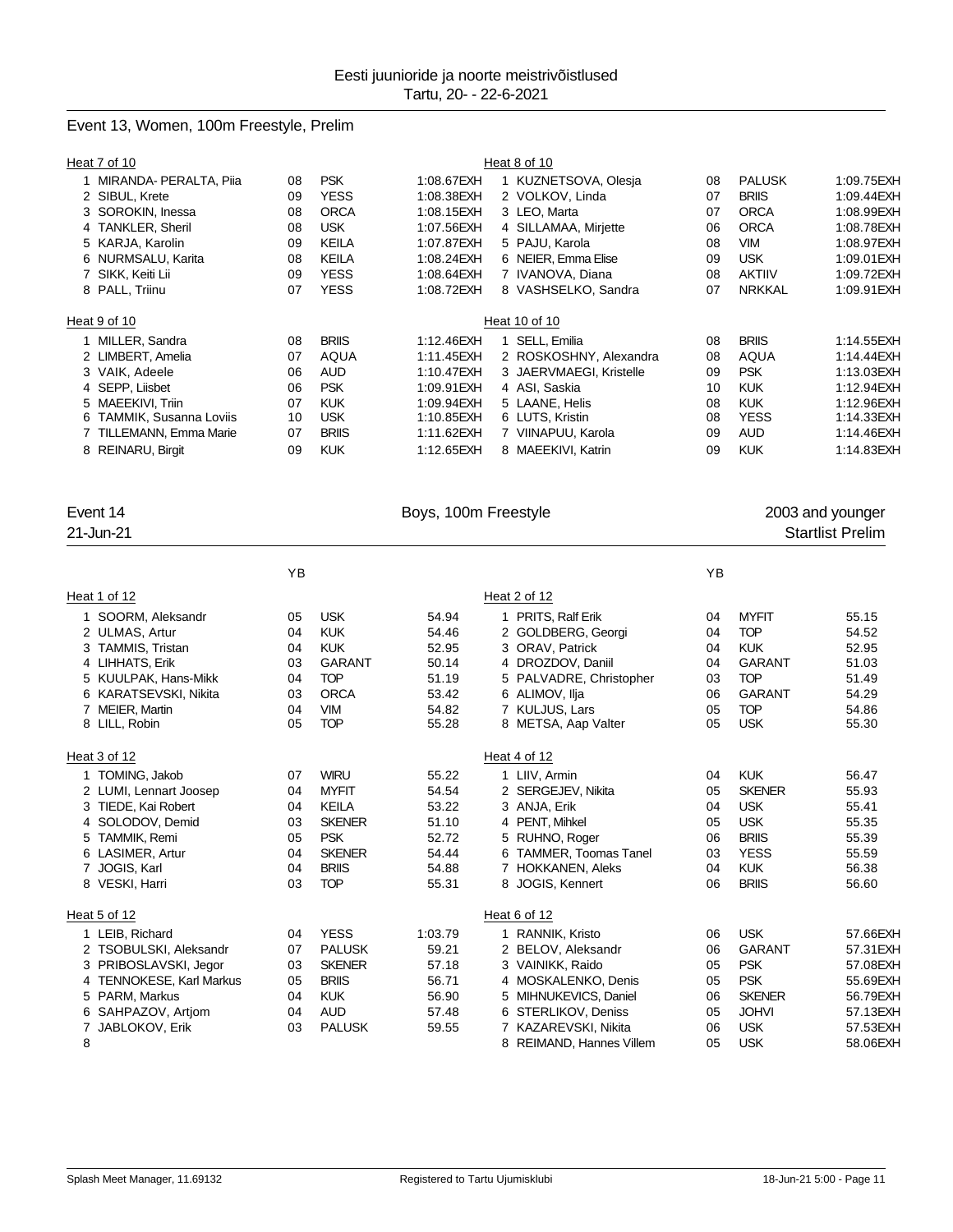# Event 14, Boys, 100m Freestyle, Prelim

|   | Heat 7 of 12            |    |               |             |   | Heat 8 of 12             |    |               |             |
|---|-------------------------|----|---------------|-------------|---|--------------------------|----|---------------|-------------|
|   | 1 OTS, Artur            | 07 | <b>AUD</b>    | 1:00.67EXH  |   | 1 OTT, Karl-Eric         | 08 | <b>USK</b>    | 1:01.36EXH  |
|   | 2 KADAK, Sander         | 06 | <b>ORCA</b>   | 59.79EXH    |   | 2 PUHTEJEV, Pavel        | 08 | <b>JOHVI</b>  | 1:01.18EXH  |
|   | <b>BOISEN, Rasmus</b>   | 05 | <b>USK</b>    | 58.65EXH    |   | 3 KIRSIMAA, Mikk         | 05 | <b>KEILA</b>  | 1:00.97EXH  |
|   | 4 VILSON, Karl          | 08 | <b>KEILA</b>  | 58.35EXH    |   | 4 REIVART, Kristjan      | 06 | <b>YESS</b>   | 1:00.74EXH  |
| 5 | <b>KESKUELA, Siim</b>   | 07 | <b>USK</b>    | 58.41 EXH   |   | 5 VAINO, Georg           | 07 | <b>GARANT</b> | 1:00.89EXH  |
| 6 | PASHENKOV, Anton        | 06 | <b>YESS</b>   | 59.04EXH    |   | 6 DEMENTJEV, Artur       | 06 | <b>GARANT</b> | 1:00.91EXH  |
|   | DENISSOV, Aleksei       | 08 | <b>GARANT</b> | 1:00.28EXH  |   | 7 FATEJEV, Fjodor        | 05 | <b>KUK</b>    | 1:01.18EXH  |
|   | 8 LITONIN, Maksim       | 06 | <b>GARANT</b> | 1:00.50EXH  |   | 8 TOMS, Sander           | 05 | <b>KUK</b>    | 1:01.01 EXH |
|   | Heat 9 of 12            |    |               |             |   | Heat 10 of 12            |    |               |             |
|   | 1 KUULPAK, Oliver       | 07 | <b>TOP</b>    | 1:01.91 EXH |   | 1 ILVES, Gregor          | 07 | <b>BRIIS</b>  | 1:01.98EXH  |
|   | 2 SUKK, Oliver          | 07 | <b>KUK</b>    | 1:01.80EXH  |   | 2 LOOKE, Richard         | 06 | <b>TOP</b>    | 1:02.73EXH  |
|   | MAENNA, Oskar           | 07 | <b>USK</b>    | 1:01.64EXH  |   | 3 MALVA, Oskar           | 06 | <b>PSK</b>    | 1:02.21 EXH |
| 4 | SAMMEL, Robert          | 06 | <b>WIRU</b>   | 1:01.59EXH  |   | 4 SKOLNOI, Artur         | 05 | <b>KUK</b>    | 1:02.03EXH  |
| 5 | SILLASTE, Dmitri        | 07 | <b>PSK</b>    | 1:01.64EXH  |   | 5 KAEAER, Mathias        | 05 | <b>ORCA</b>   | 1:02.15EXH  |
| 6 | HEINMAA, Arti           | 06 | <b>KEILA</b>  | 1:01.77EXH  |   | 6 KASE, Raido            | 07 | <b>USK</b>    | 1:02.32EXH  |
| 7 | KING, Gleb              | 06 | <b>KUK</b>    | 1:01.88EXH  |   | 7 BARANOVSKI, Vjatseslav | 05 | <b>JOHVI</b>  | 1:03.03EXH  |
|   | 8 ROMANOV, Artiom       | 06 | <b>NRKKAL</b> | 1:01.48EXH  |   | 8 SALK, Joonas           | 07 | <b>BRIIS</b>  | 1:03.97EXH  |
|   | Heat 11 of 12           |    |               |             |   | Heat 12 of 12            |    |               |             |
|   |                         |    |               |             |   |                          |    |               |             |
| 2 | ANDRESSON, Franz        | 06 | <b>TOP</b>    | 1:04.59EXH  |   | 2 KALVET, Ragnar         | 09 | <b>KUK</b>    | 1:06.47EXH  |
|   | MAASIK, Robert          | 08 | <b>KUK</b>    | 1:04.32EXH  |   | 3 ROONI, Karl-Erik       | 06 | <b>BRIIS</b>  | 1:05.18EXH  |
| 4 | <b>VELDEMANN, Dante</b> | 08 | <b>YESS</b>   | 1:03.74EXH  |   | 4 MEISTER, Kevin         | 06 | <b>KUK</b>    | 1:04.75EXH  |
| 5 | TAMMELEHT, Simon        | 06 | <b>PSK</b>    | 1:04.01EXH  |   | 5 LAURI, Silver          | 07 | <b>YESS</b>   | 1:04.73EXH  |
| 6 | ZIGADLO, Jegor          | 08 | <b>AKTIIV</b> | 1:04.48EXH  |   | 6 TAETTE, Markus         | 08 | <b>USK</b>    | 1:05.02EXH  |
|   | RAUDSEPP, Georg         | 07 | <b>PALUSK</b> | 1:04.25EXH  |   | 7 ALLIKA, Mattias        | 08 | <b>USK</b>    | 1:06.03EXH  |
| 8 |                         |    |               |             | 8 |                          |    |               |             |

| Event 15<br>21-Jun-21                                                                                                                                                    |                                              |                                                                                                                      | Women, 50m Backstroke                                                |                                                                                                                                                                    | 2004 and younger<br><b>Startlist Prelim</b>  |                                                                                                                    |                                                                                               |
|--------------------------------------------------------------------------------------------------------------------------------------------------------------------------|----------------------------------------------|----------------------------------------------------------------------------------------------------------------------|----------------------------------------------------------------------|--------------------------------------------------------------------------------------------------------------------------------------------------------------------|----------------------------------------------|--------------------------------------------------------------------------------------------------------------------|-----------------------------------------------------------------------------------------------|
|                                                                                                                                                                          | YB                                           |                                                                                                                      |                                                                      |                                                                                                                                                                    | ΥB                                           |                                                                                                                    |                                                                                               |
| Heat 1 of 7                                                                                                                                                              |                                              |                                                                                                                      |                                                                      | Heat 2 of 7                                                                                                                                                        |                                              |                                                                                                                    |                                                                                               |
| 1 MARRAN, Mari Ann<br>2 LINK, Maarja Katherine<br>3 MALVA, Marii<br>4 TIMOFEJEVA, Polina<br>5 KANN, Kertu<br>6 VITSUT, Laura<br>JOENURM, Johanna Gertrud<br>8 KESA, Miia | 05<br>06<br>07<br>05<br>06<br>04<br>06<br>05 | <b>ORCA</b><br><b>KEILA</b><br><b>USK</b><br><b>VIM</b><br><b>BRIIS</b><br><b>BRIIS</b><br><b>VIM</b><br><b>ORCA</b> | 32.56<br>31.98<br>31.38<br>29.55<br>30.52<br>31.49<br>31.77<br>34.36 | 2 MALING, Helena<br>3 ULP, Loreen<br>4 ROOS, Aurelia<br>RANNAMETS, Brita<br>5.<br>PRIIDEL, Emily<br>6<br>7<br>8                                                    | 05<br>06<br>04<br>04<br>05                   | <b>UKKS</b><br><b>TOP</b><br><b>PSK</b><br><b>USK</b><br><b>BRIIS</b>                                              | 33.87<br>31.45<br>30.12<br>30.58<br>31.80                                                     |
| Heat 3 of 7                                                                                                                                                              |                                              |                                                                                                                      |                                                                      | Heat 4 of 7                                                                                                                                                        |                                              |                                                                                                                    |                                                                                               |
| 2 ROOP, Adele<br>RAHAMAEGI, Karolin<br>4 LARIKOVA, Katalina<br>MAAS, Mari-Liis<br>5<br>JUERISOO, Miriam<br>6<br>7<br>8                                                   | 09<br>05<br>06<br>04<br>08                   | <b>USK</b><br><b>KUK</b><br><b>SILUK</b><br><b>TOP</b><br><b>TOP</b>                                                 | 35.09<br>31.45<br>30.52<br>31.18<br>34.66                            | 1 KIVIMAEE, Emma<br>2 SUEDA, Johanna<br>3 LOIT, Eliise<br>4 RANDVAELI, Maari<br>MILLER, Nora<br>5.<br>LIMBERT, Amelia<br>6<br>VAISMA, Emili<br>SEPP, Johanna<br>8. | 06<br>07<br>07<br>09<br>06<br>07<br>08<br>07 | <b>ORCA</b><br><b>WIRU</b><br><b>ORCA</b><br><b>AUD</b><br><b>BRIIS</b><br><b>AQUA</b><br><b>PSK</b><br><b>TOP</b> | 35.16EXH<br>34.50EXH<br>34.00EXH<br>33.57EXH<br>33.57EXH<br>34.19EXH<br>34.94EXH<br>35.61 EXH |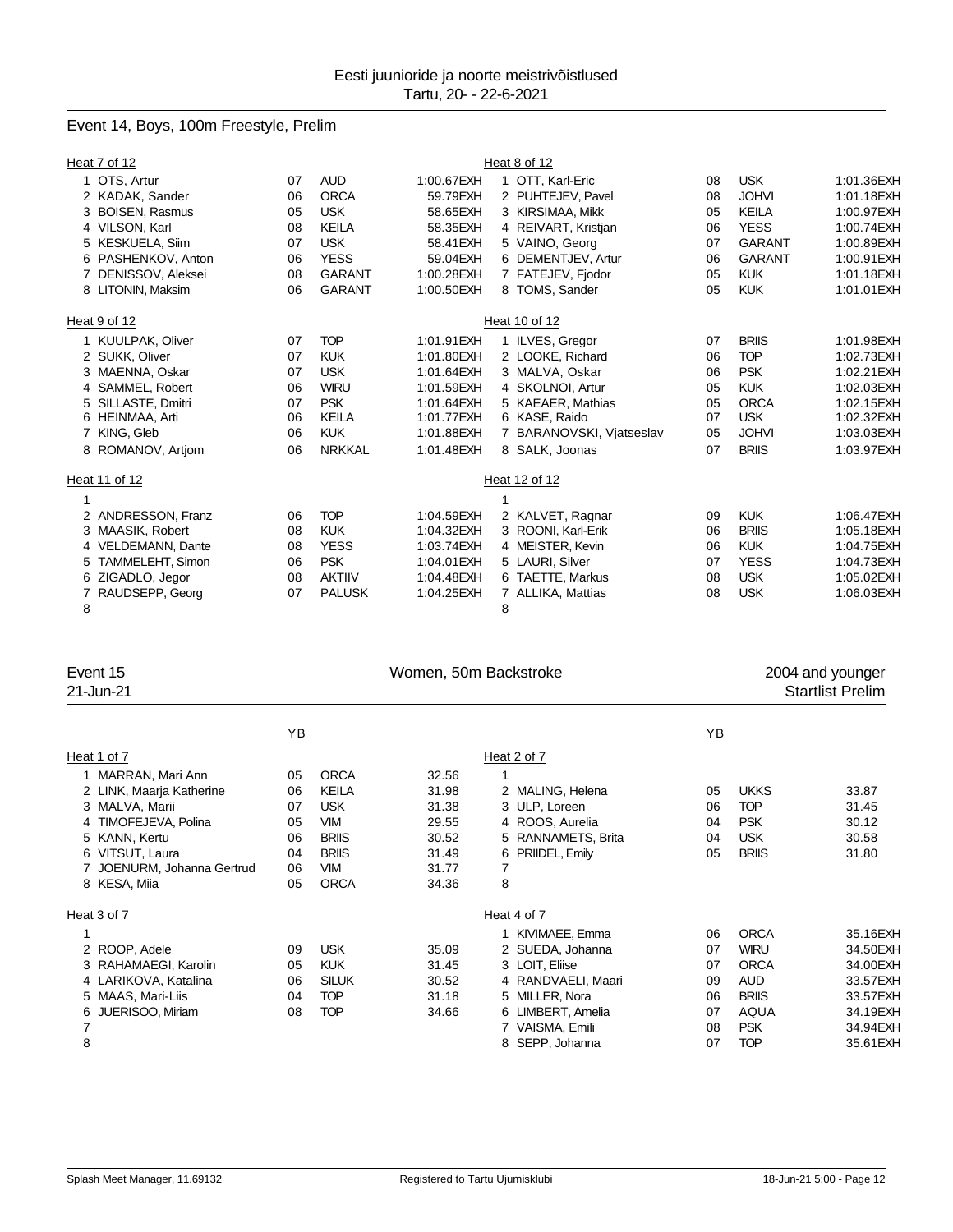# Event 15, Women, 50m Backstroke, Prelim

|   | Heat 5 of 7           | Heat 6 of 7 |               |           |                                                          |  |  |  |  |  |  |
|---|-----------------------|-------------|---------------|-----------|----------------------------------------------------------|--|--|--|--|--|--|
|   | 1 RAIDMAEE, Margaret  | 07          | <b>YESS</b>   | 37.30EXH  |                                                          |  |  |  |  |  |  |
|   | 2 KUZNETSOVA, Olesja  | 08          | <b>PALUSK</b> | 36.75EXH  | <b>YESS</b><br>2 LUHT, Nora Lee<br>08<br>37.66EXH        |  |  |  |  |  |  |
|   | 3 VOLKOV, Linda       | 07          | <b>BRIIS</b>  | 36.26EXH  | KEILA<br>3 LOOTUS, Emma Sofia<br>33.18EXH<br>07          |  |  |  |  |  |  |
|   | 4 PALL, Triinu        | 07          | <b>YESS</b>   | 35.68EXH  | <b>USK</b><br>4 RANDMAA, Marleene<br>32.04EXH<br>06      |  |  |  |  |  |  |
|   | 5 PAAS, Eliisa        | 09          | <b>YESS</b>   | 35.97EXH  | 5 SOVTSA, Polina<br><b>TOP</b><br>32.84EXH<br>08         |  |  |  |  |  |  |
|   | 6 LEO, Marta          | 07          | <b>ORCA</b>   | 36.71 EXH | 6 ROSKOSHNY, Maria<br><b>AQUA</b><br>37.65EXH<br>10      |  |  |  |  |  |  |
|   | 7 KOPPEN, Johanna     | 08          | <b>KUK</b>    | 37.15EXH  | 7 MIRANDA- PERALTA, Piia<br><b>PSK</b><br>38.10EXH<br>08 |  |  |  |  |  |  |
|   | 8 SIKK, Keiti Lii     | 09          | <b>YESS</b>   | 37.52EXH  | 8                                                        |  |  |  |  |  |  |
|   | Heat 7 of 7           |             |               |           |                                                          |  |  |  |  |  |  |
|   |                       |             |               |           |                                                          |  |  |  |  |  |  |
|   | 2 REINARU, Birgit     | 09          | <b>KUK</b>    | 38.28EXH  |                                                          |  |  |  |  |  |  |
|   | 3 KRIVORUKOVA, Amalia | 07          | <b>AKTIIV</b> | 33.34EXH  |                                                          |  |  |  |  |  |  |
|   | 4 IRBE, Birgit        | 06          | <b>KUK</b>    | 33.00EXH  |                                                          |  |  |  |  |  |  |
|   | 5 ISRAEL, Romi        | 07          | <b>UKKS</b>   | 33.36EXH  |                                                          |  |  |  |  |  |  |
| 6 | MILLER, Sandra        | 08          | <b>BRIIS</b>  | 37.71 EXH |                                                          |  |  |  |  |  |  |
| 7 |                       |             |               |           |                                                          |  |  |  |  |  |  |
| 8 |                       |             |               |           |                                                          |  |  |  |  |  |  |
|   |                       |             |               |           |                                                          |  |  |  |  |  |  |

| Event 16<br>21-Jun-21     |    |               | Boys, 50m Backstroke |                       |    | 2003 and younger<br><b>Startlist Prelim</b> |           |  |
|---------------------------|----|---------------|----------------------|-----------------------|----|---------------------------------------------|-----------|--|
|                           |    |               |                      |                       |    |                                             |           |  |
|                           | YB |               |                      |                       | YB |                                             |           |  |
| Heat 1 of 5               |    |               |                      | Heat 2 of 5           |    |                                             |           |  |
| 1 JOGIS, Kennert          | 06 | <b>BRIIS</b>  | 30.03                | LEIB, Richard<br>1    | 04 | <b>YESS</b>                                 | 31.95     |  |
| 2 TOMING, Jakob           | 07 | <b>WIRU</b>   | 29.19                | 2 PENT, Mihkel        | 05 | <b>USK</b>                                  | 29.46     |  |
| 3 BORISSOV, Pavel         | 05 | <b>JOHVI</b>  | 27.03                | 3 PRITS, Ralf Erik    | 04 | <b>MYFIT</b>                                | 27.62     |  |
| 4 SMOK, Alan              | 05 | <b>GARANT</b> | 25.85                | 4 TSOPP, Tristan      | 04 | <b>KUK</b>                                  | 26.38     |  |
| 5 TOBLER, Artur           | 04 | <b>TOP</b>    | 26.88                | 5 KULJUS, Lars        | 05 | <b>TOP</b>                                  | 27.24     |  |
| 6 GOLDBERG, Georgi        | 04 | <b>TOP</b>    | 27.92                | EINBERG, Endrik<br>6  | 04 | <b>BRIIS</b>                                | 28.89     |  |
| 7 SERGEJEV, Nikita        | 05 | <b>SKENER</b> | 29.45                | SERGEJEV, Arseni<br>7 | 05 | <b>SKENER</b>                               | 30.89     |  |
| 8 TSOBULSKI, Aleksandr    | 07 | <b>PALUSK</b> | 30.59                | 8                     |    |                                             |           |  |
| Heat 3 of 5               |    |               |                      | Heat 4 of 5           |    |                                             |           |  |
| 1 REIMAND, Hannes Villem  | 05 | <b>USK</b>    | 32.16EXH             | 1                     |    |                                             |           |  |
| 2 KALMU, Villem           | 05 | <b>BRIIS</b>  | 31.99EXH             | 2 KUULPAK, Oliver     | 07 | <b>TOP</b>                                  | 35.32EXH  |  |
| 3 FATEJEV, Fjodor         | 05 | <b>KUK</b>    | 30.99EXH             | 3 RAUDSEPP, Georg     | 07 | <b>PALUSK</b>                               | 32.97EXH  |  |
| 4 SOOSAAR, Andreas        | 06 | <b>USK</b>    | 30.20EXH             | 4 KING, Gleb          | 06 | <b>KUK</b>                                  | 30.79EXH  |  |
| 5 KADAK, Sander           | 06 | <b>ORCA</b>   | 30.65EXH             | 5 OTT, Karl-Eric      | 08 | <b>USK</b>                                  | 31.80EXH  |  |
| TOODU, Rasmus<br>6.       | 06 | <b>PSK</b>    | 31.50EXH             | 6 ALLEKORS, Erik      | 07 | <b>KUK</b>                                  | 35.31 EXH |  |
| 7 NOVITSKI, Hans-Kristjan | 08 | <b>VIM</b>    | 32.19EXH             | 7                     |    |                                             |           |  |
| 8                         |    |               |                      | 8                     |    |                                             |           |  |
| Heat 5 of 5               |    |               |                      |                       |    |                                             |           |  |
| 1                         |    |               |                      |                       |    |                                             |           |  |
| 2 ANDRESSON, Franz        | 06 | <b>TOP</b>    | 35.62EXH             |                       |    |                                             |           |  |
| 3 SALK, Joonas            | 07 | <b>BRIIS</b>  | 31.94EXH             |                       |    |                                             |           |  |
| 4 SILLASTE, Dmitri        | 07 | <b>PSK</b>    | 31.17EXH             |                       |    |                                             |           |  |
| 5 KREHOV, Ivan            | 07 | <b>KUK</b>    | 31.31 EXH            |                       |    |                                             |           |  |
| 6 PUHTEJEV, Pavel         | 08 | <b>JOHVI</b>  | 33.45EXH             |                       |    |                                             |           |  |
| 7                         |    |               |                      |                       |    |                                             |           |  |
| $\sim$                    |    |               |                      |                       |    |                                             |           |  |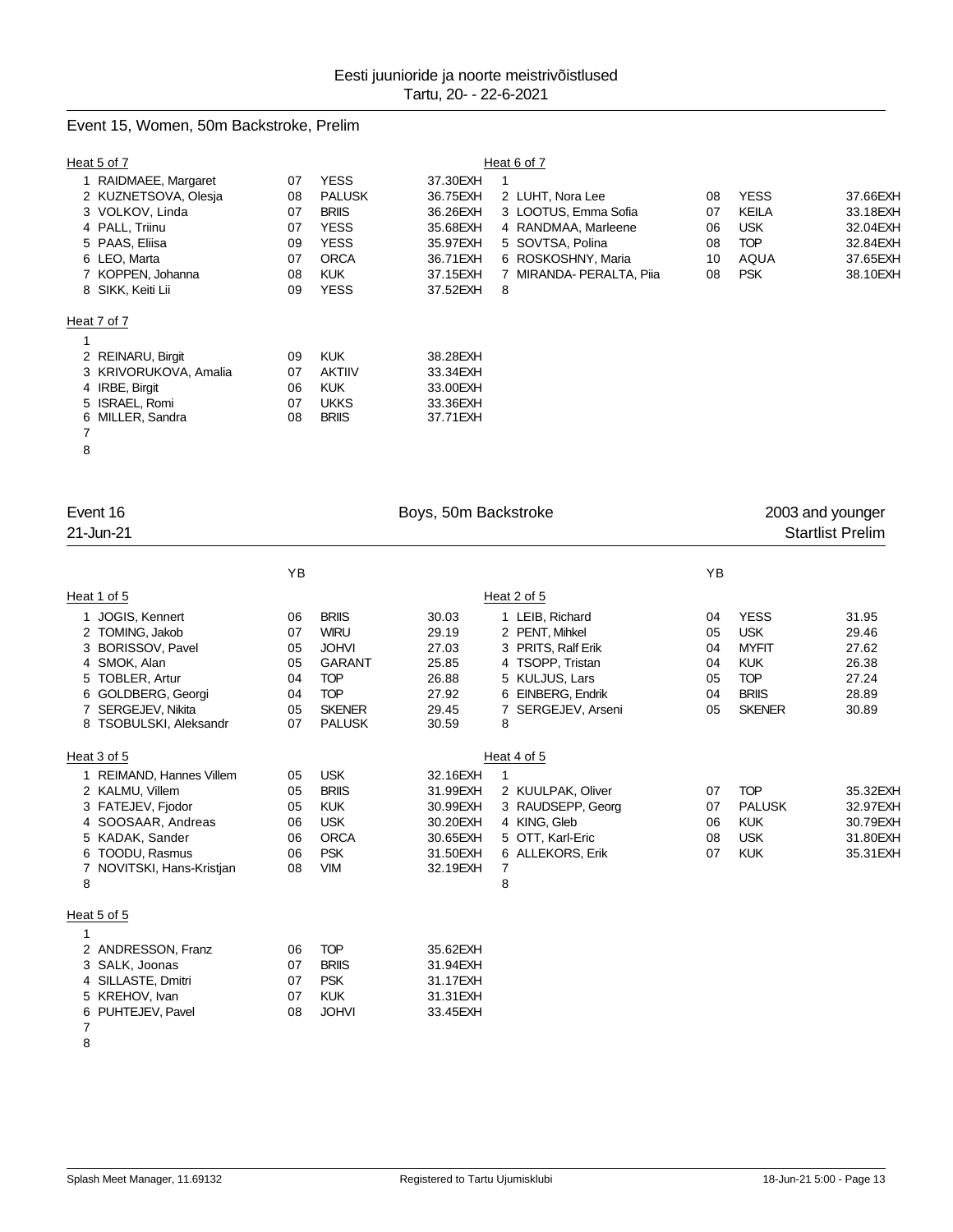| Event 17<br>21-Jun-21             |    | Women, 200m Breaststroke |            | 2004 and younger<br><b>Startlist Prelim</b> |    |               |            |
|-----------------------------------|----|--------------------------|------------|---------------------------------------------|----|---------------|------------|
|                                   | YB |                          |            |                                             | YB |               |            |
| Heat 1 of 4                       |    |                          |            | Heat 2 of 4                                 |    |               |            |
| 1 LEETMAA, Elis                   | 06 | <b>TOP</b>               | 2:58.72    |                                             |    |               |            |
| 2 KUETT, Camilla                  | 07 | <b>VIM</b>               | 2:47.23    | 2 BAZANOVA, Ksenia                          | 09 | <b>YESS</b>   | 3:03.90    |
| 3 SALU, Egle                      | 07 | <b>WIRU</b>              | 2:43.86    | 3 HVOROSTINOV, Anna                         | 08 | <b>KUK</b>    | 2:53.53    |
| 4 TOOMPUU, Marie                  | 04 | <b>KUK</b>               | 2:35.21    | 4 MERIMAA, Mirtel                           | 08 | <b>WIRU</b>   | 2:42.26    |
| 5 ZAIDENTSAL, Alessandra          | 08 | <b>JOHVI</b>             | 2:42.41    | 5 MOTSNIK, Hanna-Marleen                    | 06 | <b>TOP</b>    | 2:47.10    |
| 6 LUTS, Janeli                    | 06 | <b>KEILA</b>             | 2:47.56    | 6 LILLO, Anee                               | 06 | <b>TOP</b>    | 3:03.54    |
| 7 PLOVITS, Natali                 | 07 | <b>AUD</b>               | 2:55.64    | 7                                           |    |               |            |
| 8                                 |    |                          |            | 8                                           |    |               |            |
| Heat 3 of 4                       |    |                          |            | Heat 4 of 4                                 |    |               |            |
| 1                                 |    |                          |            |                                             |    |               |            |
| 2 AALIK, Laura                    | 06 | <b>MYFIT</b>             | 3:14.03EXH | 2 MADDISON, Helena                          | 09 | <b>USK</b>    | 3:20.49EXH |
| 3 ANSON, Emilia                   | 08 | <b>GARANT</b>            | 3:01.08EXH | 3 REIDOLF, Kirke                            | 07 | <b>BRIIS</b>  | 3:08.74EXH |
| 4 TSISTJAKOVA, Veronika           | 08 | <b>AKTIIV</b>            | 2:59.93EXH | 4 KRYLOVA, Jana                             | 07 | <b>SILUK</b>  | 2:58.24EXH |
| 5 PRIIVITS, Merilin               | 06 | <b>AUD</b>               | 3:00.65EXH | 5 MATSKEVITS, Sofia                         | 07 | <b>GARANT</b> | 2:59.10EXH |
| <b>TSERNUSHEVICH, Milena</b><br>6 | 07 | <b>NRKKAL</b>            | 3:10.50EXH | 6 TAMM, Krisete-Elisabeth                   | 08 | <b>VIM</b>    | 3:00.48EXH |
| 7 ASI, Saskia                     | 10 | <b>KUK</b>               | 3:18.27EXH | SEPP, Liisbet<br>7                          | 06 | <b>PSK</b>    | 3:15.50EXH |
| 8                                 |    |                          |            | 8                                           |    |               |            |
|                                   |    |                          |            |                                             |    |               |            |

| Event 18                                                                                                                                                                                         |                                              | Boys, 200m Breaststroke                                                                                              |                                                                                                  |                                                                                                                                                              | 2003 and younger                       |                                                                                                       |                                                                                      |
|--------------------------------------------------------------------------------------------------------------------------------------------------------------------------------------------------|----------------------------------------------|----------------------------------------------------------------------------------------------------------------------|--------------------------------------------------------------------------------------------------|--------------------------------------------------------------------------------------------------------------------------------------------------------------|----------------------------------------|-------------------------------------------------------------------------------------------------------|--------------------------------------------------------------------------------------|
| 21-Jun-21                                                                                                                                                                                        |                                              |                                                                                                                      |                                                                                                  |                                                                                                                                                              |                                        | <b>Startlist Prelim</b>                                                                               |                                                                                      |
|                                                                                                                                                                                                  | YB                                           |                                                                                                                      |                                                                                                  |                                                                                                                                                              | YB                                     |                                                                                                       |                                                                                      |
| Heat 1 of 4                                                                                                                                                                                      |                                              |                                                                                                                      |                                                                                                  | Heat 2 of 4                                                                                                                                                  |                                        |                                                                                                       |                                                                                      |
| 1 SAULEP, Silver<br>2 ALTEBERG, Artjom<br>3 TEDER, Karl Christopher<br>4 PALVADRE, Christopher<br>5 MARRAN, Mihkel Melker<br>6 KAALIK, Artjom<br><b>TENNOKESE, Karl Markus</b><br>8 PAAL, Rasmus | 06<br>06<br>04<br>03<br>03<br>04<br>05<br>03 | <b>PSK</b><br><b>USK</b><br><b>BRIIS</b><br><b>TOP</b><br><b>ORCA</b><br><b>SKENER</b><br><b>BRIIS</b><br><b>AUD</b> | 2:36.30<br>2:32.91<br>2:29.58<br>2:14.90<br>2:25.17<br>2:30.27<br>2.33.33<br>2:40.92             | JABLOKOV, Erik<br>2 LINDMA, Jakob Matthias<br>3 SILBER, Aleksei<br>4 NOPPONEN, Jorven<br>5 MILK, Karl Mattias<br>6 TULTS, Carlos<br>SOOVIK, Carl Robert<br>8 | 03<br>05<br>06<br>05<br>04<br>04<br>04 | <b>PALUSK</b><br><b>ORCA</b><br><b>GARANT</b><br><b>VIM</b><br><b>USK</b><br><b>KUK</b><br><b>PSK</b> | 2:44.29<br>2:31.29<br>2:25.52<br>2:21.47<br>2:24.20<br>2:26.12<br>2:35.14            |
| Heat 3 of 4                                                                                                                                                                                      |                                              |                                                                                                                      |                                                                                                  | Heat 4 of 4                                                                                                                                                  |                                        |                                                                                                       |                                                                                      |
| 1 JARJOMENKO, Aleksander<br>2 LOOKE, Richard<br>3 VILSON, Karl<br>4 NIKITIN, Bogdan<br>5 MILLER, Jarko<br>6 BERG, Ron<br>JERMAKOV, Ivan<br>8                                                     | 06<br>06<br>08<br>05<br>06<br>06<br>07       | <b>GARANT</b><br><b>TOP</b><br><b>KEILA</b><br><b>SKENER</b><br><b>BRIIS</b><br><b>GARANT</b><br><b>AKTIIV</b>       | 2:43.83EXH<br>2:45.10EXH<br>2:41.86EXH<br>2:37.81 EXH<br>2:41.11 EXH<br>2:45.04EXH<br>2:50.88EXH | 1<br>2 ROONI, Karl-Erik<br>3 SOOSAAR, Andreas<br>4 KOZHENKOV, Edgar-Robin<br>5 PAERTEL, Martin<br>6 SKOLNOI, Artur<br>NAGOVITSIN, Martin<br>8                | 06<br>06<br>07<br>08<br>05<br>06       | <b>BRIIS</b><br><b>USK</b><br><b>GARANT</b><br><b>GARANT</b><br><b>KUK</b><br><b>SILUK</b>            | 2:55.81 EXH<br>2:41.41 EXH<br>2:39.40EXH<br>2:40.96EXH<br>2:41.51 EXH<br>2:43.81 EXH |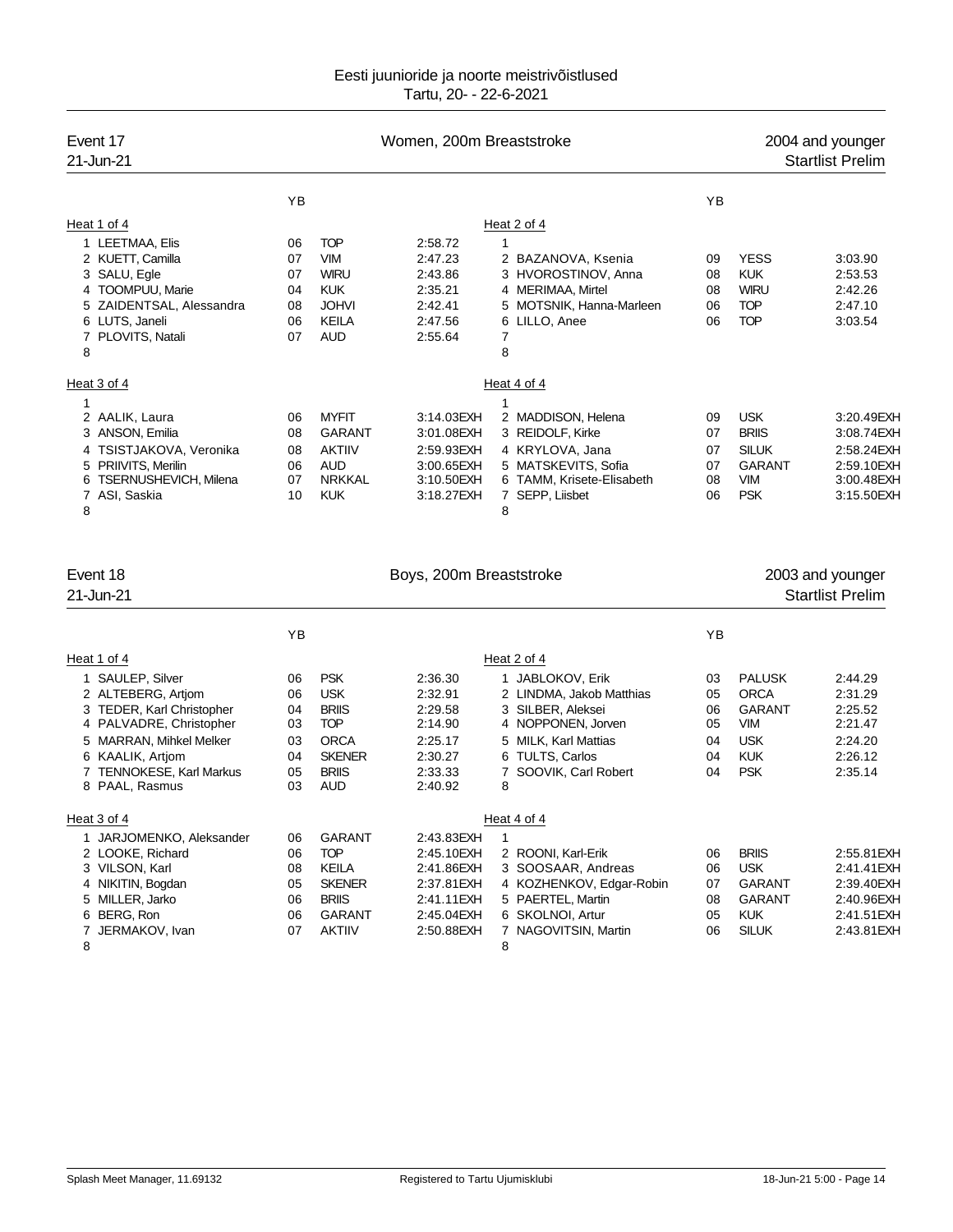| Event 19<br>21-Jun-21                                                                                                                                                                                                                                                                                                        |                                                                            |                                                                                                                                                                                                  | Women, 200m Butterfly                                                                                                                                      |                                                                                                                                                            |                                        |                                                                                           | 2004 and younger<br><b>Startlist Prelim</b>                    |
|------------------------------------------------------------------------------------------------------------------------------------------------------------------------------------------------------------------------------------------------------------------------------------------------------------------------------|----------------------------------------------------------------------------|--------------------------------------------------------------------------------------------------------------------------------------------------------------------------------------------------|------------------------------------------------------------------------------------------------------------------------------------------------------------|------------------------------------------------------------------------------------------------------------------------------------------------------------|----------------------------------------|-------------------------------------------------------------------------------------------|----------------------------------------------------------------|
| Heat 1 of 2<br>1<br>JUERISOO, Miriam<br>2<br>3 TAENNA, Sandra<br>4 TIMOFEJEVA, Polina<br>5 SARANA, Smaragda-Luchia<br>6 MALKOVA, Anastassija<br>7 GUDOVSKAJA, Anita<br>8                                                                                                                                                     | YB<br>08<br>05<br>05<br>04<br>04<br>05                                     | <b>TOP</b><br><b>USK</b><br><b>VIM</b><br><b>KUK</b><br><b>SKENER</b><br><b>AUD</b>                                                                                                              | 2:45.84<br>2:35.51<br>2:23.42<br>2:33.35<br>2:40.44<br>2:49.56                                                                                             | Heat 2 of 2<br>1<br>2 HALJASTE, Heleriin<br>3 ROMANJUK, Darja<br>4 RANNAMETS, Brita<br>5 GURJANOVA, Violanta<br>6 ZAHOVAIKO, Anette<br>7 LIIAS, Laura<br>8 | YB<br>07<br>06<br>04<br>06<br>06<br>07 | <b>USK</b><br><b>GARANT</b><br><b>USK</b><br><b>JOHVI</b><br><b>BRIIS</b><br><b>BRIIS</b> | 2:46.34<br>2:39.11<br>2:26.63<br>2:34.50<br>2:42.24<br>2:52.12 |
| Event 20<br>21-Jun-21                                                                                                                                                                                                                                                                                                        |                                                                            |                                                                                                                                                                                                  | Boys, 200m Butterfly                                                                                                                                       |                                                                                                                                                            |                                        |                                                                                           | 2003 and younger<br><b>Startlist Prelim</b>                    |
|                                                                                                                                                                                                                                                                                                                              | YB                                                                         |                                                                                                                                                                                                  |                                                                                                                                                            |                                                                                                                                                            | YB                                     |                                                                                           |                                                                |
| Heat 1 of 3<br>1 TOBLER, Artur<br>2 METSA, Aap Valter<br>3 LILL, Robin<br>4 ASTRELIN, Dmitri<br>5 FILIPPOV, Georg<br>6 AKSJONOV, Artjom<br>7 SMOK, Alan<br>8 NOPPONEN, Jorven<br>Heat 3 of 3<br>1<br>2 KVITKOVSKI, Semjon<br>3 KREHOV, Ivan<br>4 MOSKALENKO, Denis<br>5 KESKUELA, Siim<br>6 BARANOVSKI, Vjatseslav<br>7<br>8 | 04<br>05<br>05<br>03<br>04<br>07<br>05<br>05<br>08<br>07<br>05<br>07<br>05 | <b>TOP</b><br><b>USK</b><br><b>TOP</b><br><b>GARANT</b><br><b>KUK</b><br><b>SKENER</b><br><b>GARANT</b><br><b>VIM</b><br><b>AKTIIV</b><br><b>KUK</b><br><b>PSK</b><br><b>USK</b><br><b>JOHVI</b> | 2:05.29<br>2:25.52<br>2:17.36<br>2:03.12<br>2:11.91<br>2:19.22<br>2:21.44<br>2:21.78<br>2:49.19EXH<br>2:38.00EXH<br>2:26.77EXH<br>2:32.97EXH<br>2:39.48EXH | Heat 2 of 3<br>1<br>2 NOMM, Mirko<br>3 APPEL, Daniil<br>4 KUZNETSOV, Maksim<br>5 PETROV, Ilja<br>6 SHUVALOV, Danil<br>7<br>8                               | 04<br>03<br>04<br>03<br>06             | <b>VIM</b><br><b>SKENER</b><br><b>GARANT</b><br><b>GARANT</b><br><b>GARANT</b>            | 2:18.55<br>2:14.65<br>2:11.37<br>2:12.60<br>2:17.47            |
| Event 21<br>21-Jun-21                                                                                                                                                                                                                                                                                                        |                                                                            |                                                                                                                                                                                                  | Women, 800m Freestyle                                                                                                                                      |                                                                                                                                                            |                                        |                                                                                           | 2004 and younger<br><b>Startlist</b>                           |
| Heat 1 of 3<br>1 PAJO, Erika<br>2 LILLO, Anee<br>3 ZDANOVA, Angelina<br>4 LEEDE, Eliise Adeele<br>5 BAZANOVA, Ksenia<br>6 VOOL, Madleen<br>7 VAERK, Freia<br>8 ROOP, Adele                                                                                                                                                   | YB<br>06<br>06<br>07<br>07<br>09<br>08<br>06<br>09                         | <b>BRIIS</b><br><b>TOP</b><br><b>AKTIIV</b><br><b>GARANT</b><br><b>YESS</b><br><b>YESS</b><br><b>ORCA</b><br><b>USK</b>                                                                          | 11:09.41<br>11:03.89<br>10:38.58<br>10:22.47<br>10:24.05<br>10:39.70<br>11:09.20<br>11:24.94                                                               |                                                                                                                                                            | ΥB                                     |                                                                                           |                                                                |

Heat 2, Heat 3 scheduled in session 4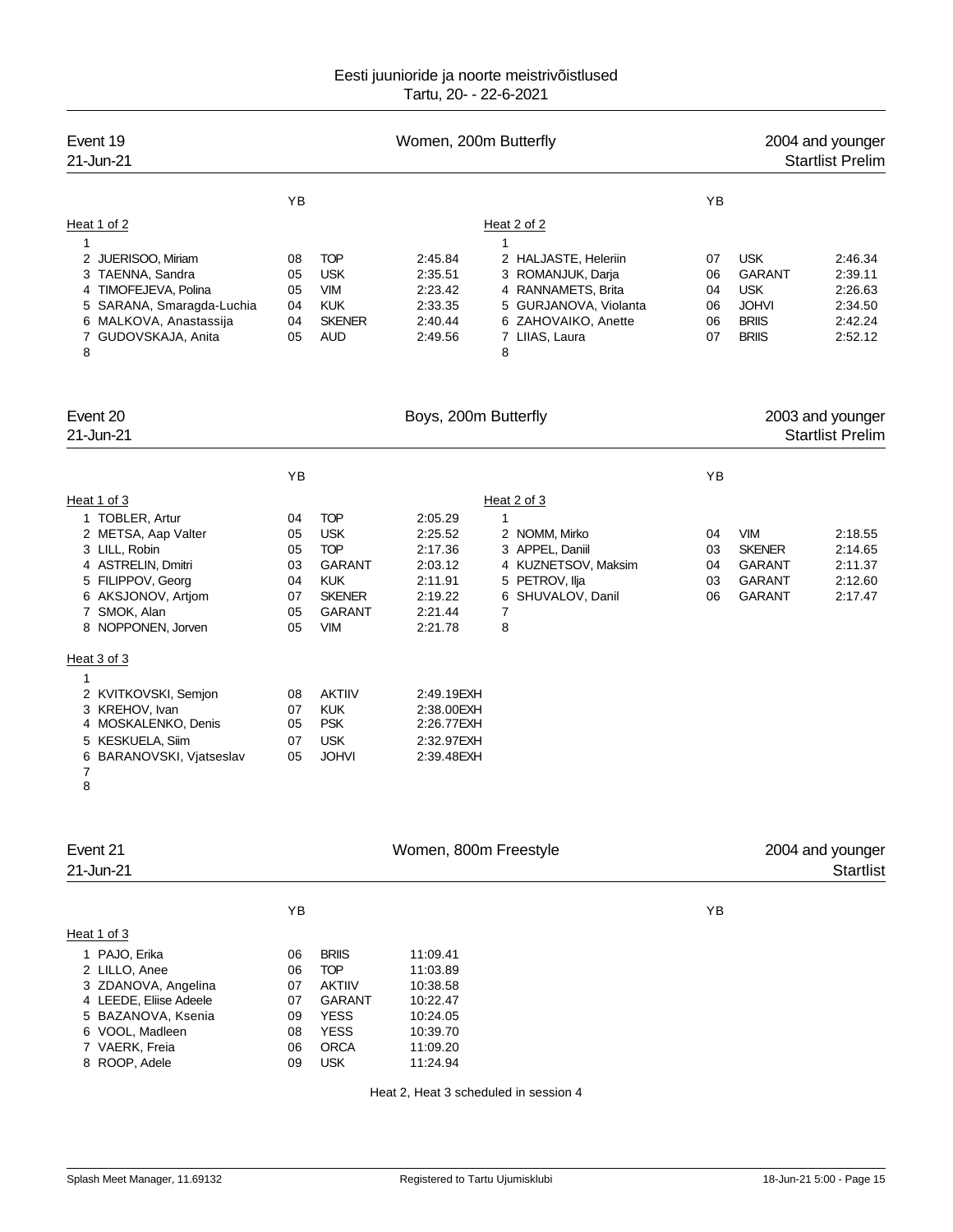| Event 22<br>21-Jun-21                                                                     |               |         | Boys, 1500m Freestyle                 |                                                                                        | 2003 and younger<br><b>Startlist</b> |
|-------------------------------------------------------------------------------------------|---------------|---------|---------------------------------------|----------------------------------------------------------------------------------------|--------------------------------------|
| YB                                                                                        |               |         |                                       | ΥB                                                                                     |                                      |
|                                                                                           |               |         | Heat 1, Heat 2 scheduled in session 4 |                                                                                        |                                      |
|                                                                                           |               |         |                                       |                                                                                        |                                      |
| Event 102                                                                                 |               |         | Women, 4 x 100m Medley                |                                                                                        | 2004 and younger                     |
| 21-Jun-21                                                                                 |               |         |                                       |                                                                                        | <b>Startlist</b>                     |
| Heat 1 of 2                                                                               |               |         | Heat 2 of 2                           |                                                                                        |                                      |
| 1 Ujumisklubi Briis 3<br>KANN, K. 06, MILLER, N. 06, ZAHOVAIKO, A. 06, PAJO, E. 06        | <b>BRIIS</b>  | 4:45.00 | 1                                     |                                                                                        |                                      |
| 2 Kalevi Ujumiskool 3                                                                     | <b>KUK</b>    | 4:42.90 | 2 Wiru Swim 3                         | <b>WIRU</b>                                                                            | NT                                   |
| 3 Ujumise Spordiklubi 2                                                                   | USK           | 4:42.24 | 3 Ujumisklubi Aktiiv 3                | <b>AKTIIV</b>                                                                          | 5:00.00                              |
| TREIAL, E. 04, VILLEMS, M. 05, TAENNA, S. 05, RANNAMETS, B. 04<br>4 Yess 3                | <b>YESS</b>   | 4:40.77 | 4 Ujumisklubi Briis 2                 | <b>BRIIS</b>                                                                           | 4:50.00                              |
| 5 TOPi Ujumisklubi 3                                                                      | <b>TOP</b>    | 4:42.00 | 5 Spordiklubi Garant 3                | <b>GARANT</b>                                                                          | 4:55.00                              |
| 6 Kalevi Ujumiskool 2                                                                     | <b>KUK</b>    | 4:42.90 | 6 Keila Swimclub 3                    | <b>KEILA</b>                                                                           | NT                                   |
| 7 Ujumise Spordiklubi 3                                                                   | <b>USK</b>    | 4:44.33 | 7                                     |                                                                                        |                                      |
| RANDMAA, M. 06, TSAERO, G. 06, HALJASTE, H. 07, MALVA, M. 07                              |               |         |                                       |                                                                                        |                                      |
| 8 Audentese Spordiklubi 3                                                                 | <b>AUD</b>    | 4:49.00 | 8                                     |                                                                                        |                                      |
| Event 103                                                                                 |               |         | Boys, 4 x 100m Medley                 |                                                                                        | 2003 and younger                     |
| 21-Jun-21                                                                                 |               |         |                                       |                                                                                        | <b>Startlist</b>                     |
| Heat 1 of 2                                                                               |               |         | Heat 2 of 2                           |                                                                                        |                                      |
| 1 Paernu Spordikool 31<br>TAMMIK, R. 05, SAULEP, S. 06, VAINIKK, R. 05, MOSKALENKO, D. 05 | <b>PSK</b>    | 4:13.00 | 1                                     |                                                                                        |                                      |
| 2 Kalevi Ujumiskool 3                                                                     | <b>KUK</b>    | 4:10.90 | 2                                     |                                                                                        |                                      |
| 3 Spordiklubi Garant 3                                                                    | <b>GARANT</b> | 4:05.50 | 3 Ujumisklubi Briis 3                 | <b>BRIIS</b><br>JOGIS, K. 06, TENNOKESE, K. 05, RUHNO, R. 06, MILLER, J. 06            | 4:22.00                              |
| 4 TOPi Ujumisklubi 2                                                                      | <b>TOP</b>    | 3:59.00 | 4 Ujumise Spordiklubi 3               | <b>USK</b><br>SOOSAAR, A. 06, ALTEBERG, A. 06, PENT, M. 05, SOORM, A. 05               | 4:15.15                              |
| 5 Spordiklubi Garant 2                                                                    | <b>GARANT</b> | 4:00.00 | 5 Yess 3                              | <b>YESS</b>                                                                            | 4:18.90                              |
| 6 Kalevi Ujumiskool 2                                                                     | <b>KUK</b>    | 4:07.90 | 6 Narva SK/Energia 3                  | <b>SKENER</b><br>VASSILJEV, J. 05, NIKITIN, B. 05, AKSJONOV, A. 07, MIHNUKEVICS, D. 06 | 4:26.00                              |
| 7 Narva SK/Energia 2<br>PRIBOSLAVSKI, J. 03, KAALIK, A. 04, APPEL, D. 03, SOLODOV, D. 03  | <b>SKENER</b> | 4:12.23 | $\overline{7}$                        |                                                                                        |                                      |
| 8 TOPi Ujumisklubi 3                                                                      | TOP           | 4:15.00 | 8                                     |                                                                                        |                                      |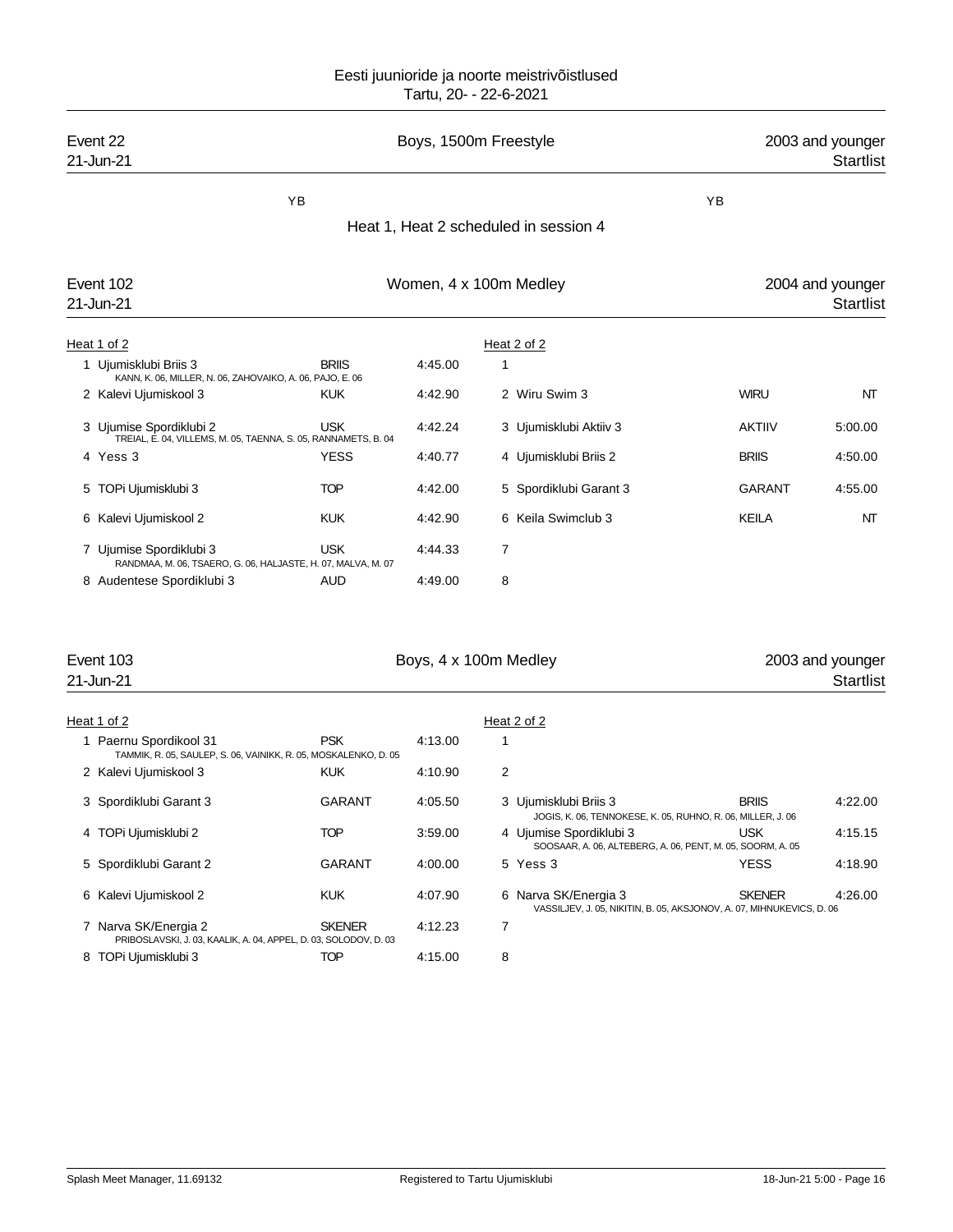# 4 - II päev- Finaalid 21-Jun-21 - 17:45

| Event 21<br>21-Jun-21                                                                                                                                            |                                              | Women, 800m Freestyle                                                                                                                                                                                                     | 2004 and younger<br><b>Startlist</b> |
|------------------------------------------------------------------------------------------------------------------------------------------------------------------|----------------------------------------------|---------------------------------------------------------------------------------------------------------------------------------------------------------------------------------------------------------------------------|--------------------------------------|
|                                                                                                                                                                  | ΥB                                           |                                                                                                                                                                                                                           |                                      |
| Heat 2 of 3                                                                                                                                                      |                                              |                                                                                                                                                                                                                           |                                      |
| 1 MOTSNIK, Kirke<br>2 TIHHONOVA, Nikol<br>3 TSAERO, Grete<br>4 RAUDSEPP, Britt<br>5 SIIMAR, Mirtel-Madlen<br>6 LOVI, Elli<br>7 ETVERK, Etriin<br>8 ANNUS, Isabel | 07<br>06<br>06<br>07<br>07<br>08<br>07<br>08 | TOPi Ujumi:10:17.02<br>Sillamaee Ujt9:55.21bi Kalev<br>Ujumise Spoi9:45.28<br>Audentese S <sub>9</sub> :28.59bi<br>TOPi Ujumisl9:41.90<br>Audentese S <sub>19:52.22</sub> bi<br>Wiru Swim 10:12.27<br>Ujumise Spr10:20.27 |                                      |
| Heat 3 of 3                                                                                                                                                      |                                              |                                                                                                                                                                                                                           |                                      |
| 1                                                                                                                                                                |                                              |                                                                                                                                                                                                                           |                                      |
| 2 TAMMIK, Laura                                                                                                                                                  | 05                                           | Paernu Sporc9:42.62                                                                                                                                                                                                       |                                      |
| 3 TREIAL, Elis                                                                                                                                                   | 04                                           | Ujumise Spoß:26.86                                                                                                                                                                                                        |                                      |
| 4 KOTSAR, Karolin Victoria                                                                                                                                       | 05                                           | Audentese S <sub>9</sub> :24.23bi                                                                                                                                                                                         |                                      |
| 5 MAAS, Mari-Liis<br>6 AABRAMS, Evalotta Victoria05<br>7<br>8                                                                                                    | 04                                           | TOPi Ujumisl9:26.64<br>Ujumisklubi E9:42.18                                                                                                                                                                               |                                      |
| Event 22<br>21-Jun-21                                                                                                                                            |                                              | Boys, 1500m Freestyle                                                                                                                                                                                                     | 2003 and younger<br><b>Startlist</b> |
|                                                                                                                                                                  | YB                                           |                                                                                                                                                                                                                           |                                      |
| Heat 1 of 2                                                                                                                                                      |                                              |                                                                                                                                                                                                                           |                                      |
| 1 KANEVSKI, Dmitri                                                                                                                                               | 07                                           | Narva SK/Eı19:48.85                                                                                                                                                                                                       |                                      |
| 2 PETRIKOV, Andrei                                                                                                                                               | 06                                           | Narva SK/Eı19:29.09                                                                                                                                                                                                       |                                      |
| 3 LOGINOV, Arseni                                                                                                                                                | 07                                           | 18:29.36<br>Yess                                                                                                                                                                                                          |                                      |
| 4 VASSILJEV, Jegor                                                                                                                                               | 05                                           | Narva SK/Eı17:06.05                                                                                                                                                                                                       |                                      |
| 5 RANNIK, Kristo                                                                                                                                                 | 06                                           | Ujumise Spr17:45.58                                                                                                                                                                                                       |                                      |

- 
- 
- 
- SAMMEL, Robert 06 Wiru Swim 19:20.46
- 7 BOISEN, Rasmus 05 Ujumise Spr19:36.08
	-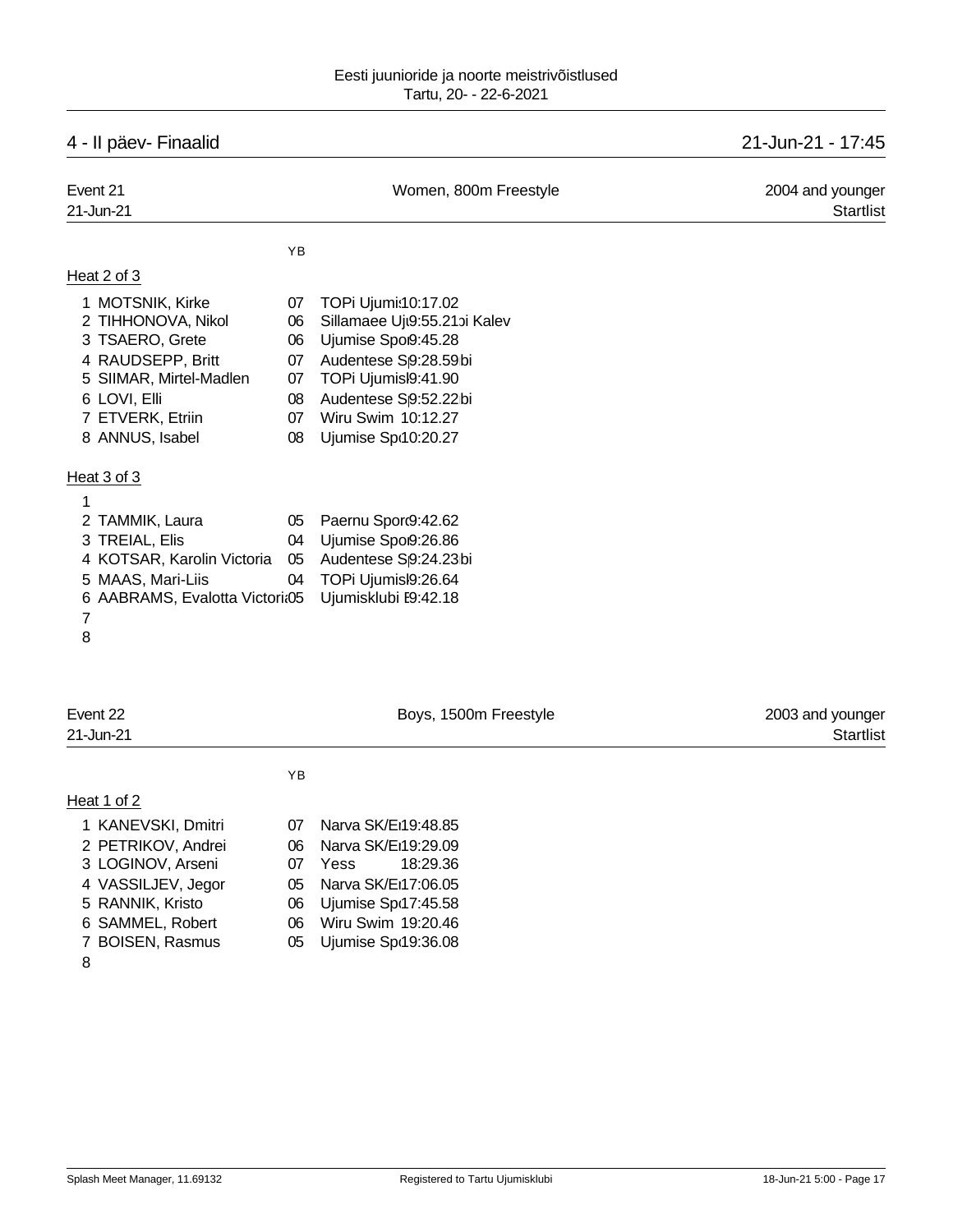### Event 22, Boys, 1500m Freestyle

### Heat 2 of 2

| 2                      |    |                      |
|------------------------|----|----------------------|
| 3 ANJA, Erik           | 04 | Ujumise Spd17:08.97  |
| 4 TAMMER, Toomas Tanel | 03 | Yess<br>15:54.41     |
| 5 ULMAS, Artur         | 04 | Kalevi Ujum16:57.03  |
| 6 KARATSEVSKI, Nikita  | 03 | Orca Swim (18:17.41) |
|                        |    |                      |
|                        |    |                      |

| Event 104 |                                                                                           |              | Women, 4 x 100m Freestyle | 2004 and younger       |               |           |
|-----------|-------------------------------------------------------------------------------------------|--------------|---------------------------|------------------------|---------------|-----------|
|           | 21-Jun-21                                                                                 |              |                           |                        |               | Startlist |
|           |                                                                                           |              |                           |                        |               |           |
|           | Heat 1 of 2                                                                               |              |                           | Heat 2 of 2            |               |           |
|           | 1 TOPi Ujumisklubi 3                                                                      | TOP          | 4:16.00                   |                        |               |           |
|           | 2 Kalevi Ujumiskool 3                                                                     | <b>KUK</b>   | 4:11.90                   | 2                      |               |           |
|           | 3 Ujumise Spordiklubi 3<br>HALJASTE, H. 07, ANNUS, I. 08, TSAERO, G. 06, MALVA, M. 07     | <b>USK</b>   | 4:10.67                   | 3 Wiru Swim 3          | <b>WIRU</b>   | NT        |
|           | 4 Ujumise Spordiklubi 2<br>TREIAL, E. 04, TAENNA, S. 05, VILLEMS, M. 05, RANNAMETS, B. 04 | <b>USK</b>   | 4:10.10                   | 4 Spordiklubi Garant 3 | <b>GARANT</b> | 4:30.50   |
|           | 5 Yess 3                                                                                  | <b>YESS</b>  | 4:10.55                   | 5 Keila Swimclub 3     | KEILA         | NT        |
|           | 6 Kalevi Ujumiskool 2                                                                     | <b>KUK</b>   | 4:10.90                   | 6                      |               |           |
|           | 7 Ujumisklubi Briis 3<br>KANN, K. 06, LIIAS, L. 07, ZAHOVAIKO, A. 06, PAJO, E. 06         | <b>BRIIS</b> | 4:15.00                   | 7                      |               |           |
|           | 8 Audentese Spordiklubi 3                                                                 | <b>AUD</b>   | 4:17.00                   | 8                      |               |           |

### Event 105 **Boys, 4 x 100m Freestyle** 2003 and younger

# 21-Jun-21 Startlist

| Heat 1 of 2                                                                             |               |         |   | Heat 2 of 2                                                                                    |               |         |
|-----------------------------------------------------------------------------------------|---------------|---------|---|------------------------------------------------------------------------------------------------|---------------|---------|
| Kalevi Ujumiskool 3                                                                     | <b>KUK</b>    | 3:46.90 |   |                                                                                                |               |         |
| 2 Paernu Spordikool 3<br>MOSKALENKO, D. 05, MALVA, O. 06, VAINIKK, R. 05, TAMMIK, R. 05 | <b>PSK</b>    | 3:46.00 | 2 |                                                                                                |               |         |
| 3 Kalevi Ujumiskool 2                                                                   | <b>KUK</b>    | 3:43.90 |   | 3 Ujumisklubi Briis 3<br>TENNOKESE, K. 05, MILLER, J. 06, JOGIS, K. 06, RUHNO, R. 06           | <b>BRIIS</b>  | 3:58.00 |
| 4 TOPi Ujumisklubi 2                                                                    | <b>TOP</b>    | 3:37.00 |   | 4 TOPi Ujumisklubi 3                                                                           | TOP           | 3:49.00 |
| 5 Spordiklubi Garant 2                                                                  | <b>GARANT</b> | 3:38.00 |   | 5 Narva SK/Energia 3<br>AKSJONOV, A. 07, PETRIKOV, A. 06, MIHNUKEVICS, D. 06, VASSILJEV, J. 05 | <b>SKENER</b> | 3:58.00 |
| 6 Spordiklubi Garant 3                                                                  | <b>GARANT</b> | 3.45.00 | 6 |                                                                                                |               |         |
| 7 Ujumise Spordiklubi 3<br>SOORM, A. 05, METSA, A. 05, ALTEBERG, A. 06, PENT, M. 05     | <b>USK</b>    | 3:46.46 | 7 |                                                                                                |               |         |
| 8 Yess 3                                                                                | <b>YESS</b>   | 3:48.45 | 8 |                                                                                                |               |         |
|                                                                                         |               |         |   |                                                                                                |               |         |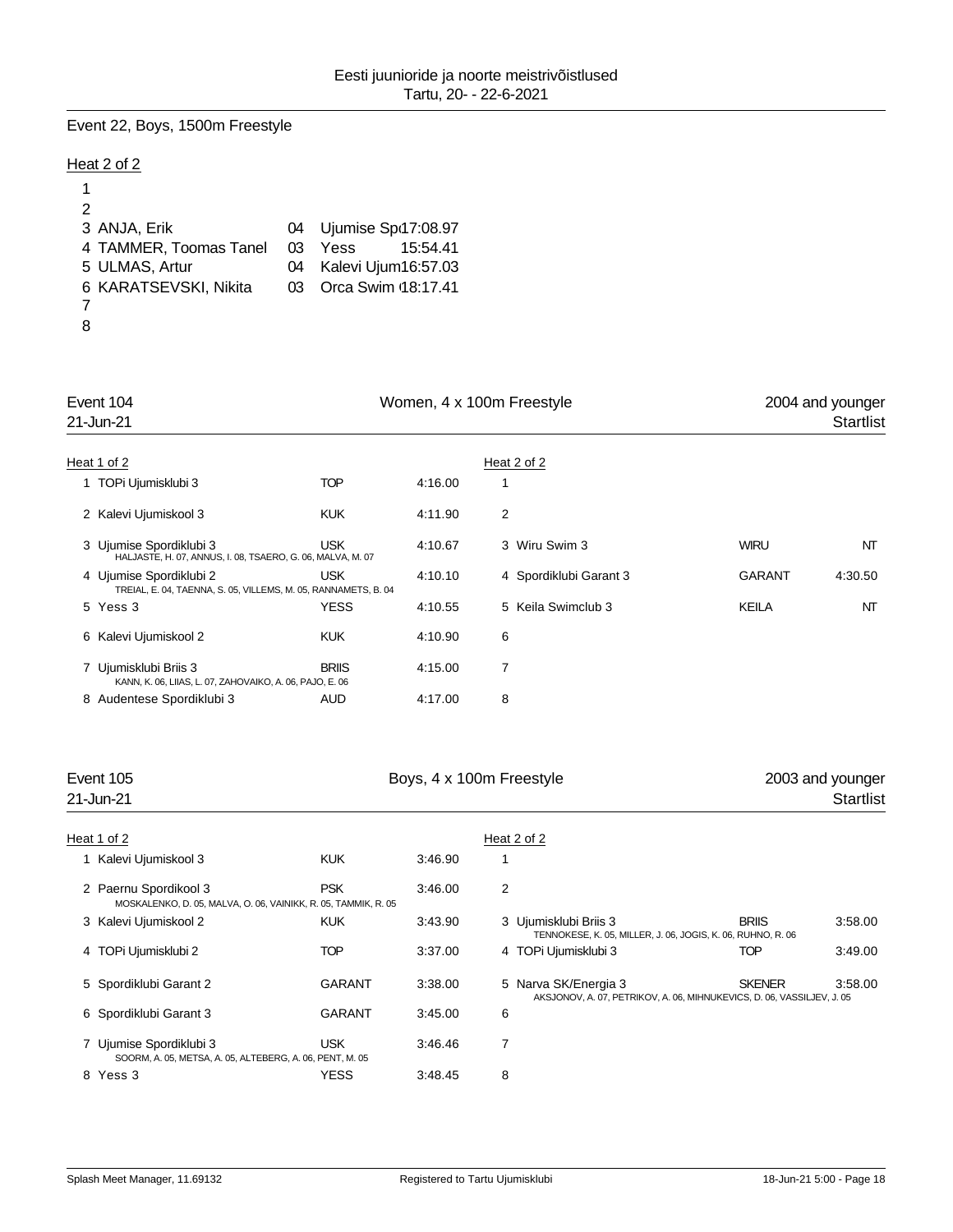# 5 - III päev- Eelujumised 22-Jun-21 - 9:00

| Event 23<br>22-Jun-21                                                                                                                                          |                                        | Women, 50m Breaststroke                                                                               | 2004 and younger<br><b>Startlist Prelim</b>                                       |                                                                                                                                                                       |                                              |                                                                                                                   |                                                                                              |
|----------------------------------------------------------------------------------------------------------------------------------------------------------------|----------------------------------------|-------------------------------------------------------------------------------------------------------|-----------------------------------------------------------------------------------|-----------------------------------------------------------------------------------------------------------------------------------------------------------------------|----------------------------------------------|-------------------------------------------------------------------------------------------------------------------|----------------------------------------------------------------------------------------------|
|                                                                                                                                                                | YB                                     |                                                                                                       |                                                                                   |                                                                                                                                                                       | YB                                           |                                                                                                                   |                                                                                              |
| Heat 1 of 6                                                                                                                                                    |                                        |                                                                                                       |                                                                                   | Heat 2 of 6                                                                                                                                                           |                                              |                                                                                                                   |                                                                                              |
| 1 KRUUS, Katriin<br>2 LUTS, Janeli<br>3 SALU, Egle<br>4 VORONTSOVA, Jekaterina<br>5 RASMANN, Simona                                                            | 05<br>06<br>07<br>05<br>04             | <b>KUK</b><br><b>KEILA</b><br><b>WIRU</b><br><b>GARANT</b><br><b>MYFIT</b>                            | 37.56<br>35.89<br>33.31<br>32.16<br>32.90                                         | 1 LILLO, Anee<br>2 ZAIDENTSAL, Alessandra<br>3 GUDOVSKAJA, Anita<br>4 TOOMPUU, Marie<br>5 ROOS, Aurelia                                                               | 06<br>08<br>05<br>04<br>04                   | <b>TOP</b><br><b>JOHVI</b><br><b>AUD</b><br><b>KUK</b><br><b>PSK</b>                                              | 39.62<br>36.53<br>34.64<br>32.34<br>33.67                                                    |
| 6 UPPUS, Elisabet<br>7 KIKAS, Luisa Miia<br>8 MALING, Helena                                                                                                   | 04<br>07<br>05                         | <b>MYFIT</b><br><b>YESS</b><br><b>UKKS</b>                                                            | 34.54<br>35.01<br>40.47                                                           | 6 VILLEMS, Mariette<br>7 MADDISON, Helena<br>8                                                                                                                        | 05<br>09                                     | <b>USK</b><br><b>USK</b>                                                                                          | 35.63<br>42.35                                                                               |
| Heat 3 of 6                                                                                                                                                    |                                        |                                                                                                       |                                                                                   | Heat 4 of 6                                                                                                                                                           |                                              |                                                                                                                   |                                                                                              |
| 1<br>2 ROOP, Adele<br>3 HVOROSTINOV, Anna<br>4 SARANA, Smaragda-Luchia<br>5 MOTSNIK, Hanna-Marleen<br>6 MILLER, Nora<br>7<br>8                                 | 09<br>08<br>04<br>06<br>06             | <b>USK</b><br><b>KUK</b><br><b>KUK</b><br><b>TOP</b><br><b>BRIIS</b>                                  | 40.17<br>35.80<br>34.05<br>34.91<br>37.06                                         | 1 PLOVITS, Natali<br>2 BAZANOVA, Ksenia<br>3 PRIIVITS, Merilin<br>4 PALAGINA, Alina<br>5 LEETMAA, Elis<br>6 MATSKEVITS, Sofia<br>7 KOPPEN, Johanna<br>8 SEPP, Liisbet | 07<br>09<br>06<br>07<br>06<br>07<br>08<br>06 | <b>AUD</b><br><b>YESS</b><br><b>AUD</b><br><b>ARGO</b><br><b>TOP</b><br><b>GARANT</b><br><b>KUK</b><br><b>PSK</b> | 38.77EXH<br>38.82EXH<br>37.54EXH<br>36.28EXH<br>37.34EXH<br>38.12EXH<br>38.42EXH<br>39.58EXH |
| Heat 5 of 6                                                                                                                                                    |                                        |                                                                                                       |                                                                                   | Heat 6 of 6                                                                                                                                                           |                                              |                                                                                                                   |                                                                                              |
| 1 VAIK, Adeele<br>2 AALIK, Laura<br>3 TAMM, Krisete-Elisabeth<br>4 KRYLOVA, Jana<br>5 PALL, Triinu<br>6 REIDOLF, Kirke<br>SEPP, Johanna<br>$\overline{7}$<br>8 | 06<br>06<br>08<br>07<br>07<br>07<br>07 | <b>AUD</b><br><b>MYFIT</b><br><b>VIM</b><br><b>SILUK</b><br><b>YESS</b><br><b>BRIIS</b><br><b>TOP</b> | 41.20EXH<br>40.43EXH<br>39.53EXH<br>39.30EXH<br>39.33EXH<br>40.31 EXH<br>41.75EXH | $\mathbf{1}$<br>2 ASI, Saskia<br>3 VAISMA, Emili<br>4 SUEDA, Johanna<br>5 ZAHOVAIKO, Anette<br>6 MAEEKIVI, Triin<br>7<br>8                                            | 10<br>08<br>07<br>06<br>07                   | <b>KUK</b><br><b>PSK</b><br><b>WIRU</b><br><b>BRIIS</b><br><b>KUK</b>                                             | 42.14EXH<br>41.56EXH<br>39.25EXH<br>39.33EXH<br>42.28EXH                                     |

| Event 24                 |    |               | Boys, 50m Breaststroke |                           |    | 2003 and younger |                         |  |
|--------------------------|----|---------------|------------------------|---------------------------|----|------------------|-------------------------|--|
| 22-Jun-21                |    |               |                        |                           |    |                  | <b>Startlist Prelim</b> |  |
|                          | YB |               |                        |                           | ΥB |                  |                         |  |
| Heat 1 of 6              |    |               |                        | Heat 2 of 6               |    |                  |                         |  |
| 1 MILLER, Jarko          | 06 | <b>BRIIS</b>  | 32.74                  | 1 NAGOVITSIN, Martin      | 06 | <b>SILUK</b>     | 32.81                   |  |
| 2 TENNOKESE, Karl Markus | 05 | <b>BRIIS</b>  | 31.50                  | 2 SOOVIK. Carl Robert     | 04 | <b>PSK</b>       | 31.64                   |  |
| 3 KAALIK, Artiom         | 04 | <b>SKENER</b> | 31.06                  | 3 MILK. Karl Mattias      | 04 | <b>USK</b>       | 31.09                   |  |
| 4 PALVADRE, Christopher  | 03 | <b>TOP</b>    | 28.30                  | 4 LUMI, Lennart Joosep    | 04 | <b>MYFIT</b>     | 29.84                   |  |
| 5 ORAV, Patrick          | 04 | <b>KUK</b>    | 30.02                  | 5 TEDER, Karl Christopher | 04 | <b>BRIIS</b>     | 30.16                   |  |
| 6 LINDMA, Jakob Matthias | 05 | <b>ORCA</b>   | 31.15                  | 6 SILBER, Aleksei         | 06 | GARANT           | 31.26                   |  |
| 7 NIKITIN, Bogdan        | 05 | <b>SKENER</b> | 32.40                  | 7 SAHPAZOV, Artiom        | 04 | <b>AUD</b>       | 32.54                   |  |
| 8 PARM, Markus           | 04 | <b>KUK</b>    | 34.28                  | 8                         |    |                  |                         |  |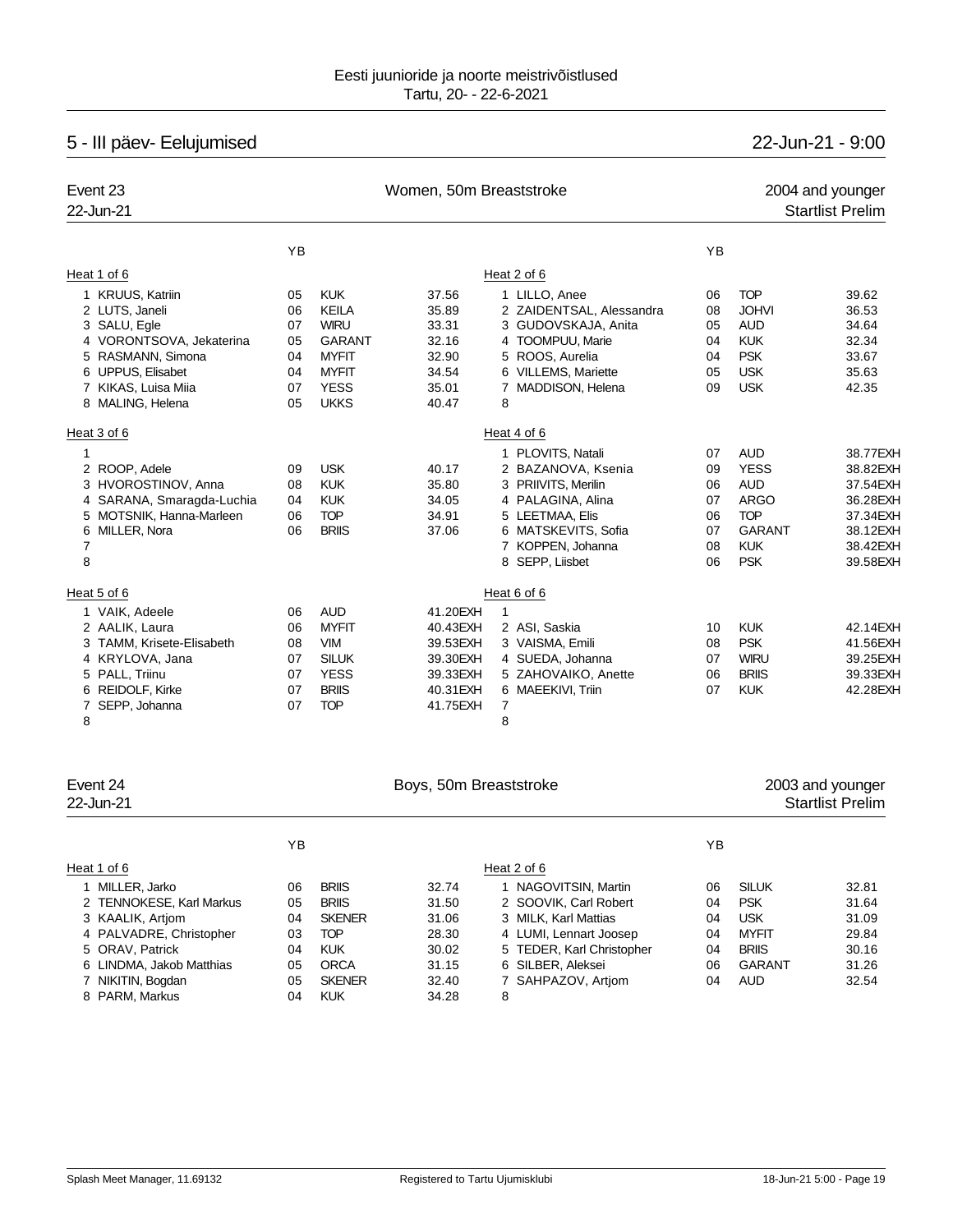### Event 24, Boys, 50m Breaststroke, Prelim

| Heat 3 of 6              |    |               |           | Heat 4 of 6              |    |               |          |
|--------------------------|----|---------------|-----------|--------------------------|----|---------------|----------|
|                          |    |               |           |                          |    |               |          |
| 2 ALTEBERG, Artjom       | 06 | <b>USK</b>    | 32.57     | 2 BARANOVSKI, Vjatseslav | 05 | <b>JOHVI</b>  | 36.61    |
| 3 MARRAN, Mihkel Melker  | 03 | <b>ORCA</b>   | 31.09     | 3 LIIV, Armin            | 04 | <b>KUK</b>    | 34.57    |
| 4 TULTS, Carlos          | 04 | <b>KUK</b>    | 29.91     | 4 PAAL, Rasmus           | 03 | <b>AUD</b>    | 31.85    |
| 5 STERLIKOV, Deniss      | 05 | <b>JOHVI</b>  | 30.95     | 5 SOOSAAR, Andreas       | 06 | <b>USK</b>    | 33.84    |
| 6 NOPPONEN, Jorven       | 05 | <b>VIM</b>    | 31.34     | 6 SUKK, Oliver           | 07 | <b>KUK</b>    | 35.84    |
|                          |    |               |           |                          |    |               |          |
| 8                        |    |               |           | 8                        |    |               |          |
| Heat 5 of 6              |    |               |           | Heat 6 of 6              |    |               |          |
| 1 KAZAREVSKI, Nikita     | 06 | <b>USK</b>    | 33.98EXH  | 1 MALITSKI, Erik         | 08 | <b>ARGO</b>   | 37.24EXH |
| 2 SKOLNOI, Artur         | 05 | <b>KUK</b>    | 33.86EXH  | 2 JARJOMENKO, Aleksander | 06 | <b>GARANT</b> | 34.90EXH |
| 3 VILSON, Karl           | 08 | <b>KEILA</b>  | 33.62EXH  | 3 MEISTER, Kevin         | 06 | <b>KUK</b>    | 34.19EXH |
| 4 MEIER, Martin          | 04 | <b>VIM</b>    | 32.81 EXH | 4 OTS, Artur             | 07 | <b>AUD</b>    | 34.13EXH |
| 5 SAULEP, Silver         | 06 | <b>PSK</b>    | 32.86EXH  | 5 LOOKE, Richard         | 06 | <b>TOP</b>    | 34.18EXH |
| 6 KOZHENKOV, Edgar-Robin | 07 | <b>GARANT</b> | 33.66EXH  | 6 KASE, Raido            | 07 | <b>USK</b>    | 34.75EXH |
| 7 RUHNO, Roger           | 06 | <b>BRIIS</b>  | 33.94EXH  | 7 ROONI, Karl-Erik       | 06 | <b>BRIIS</b>  | 36.68EXH |
| 8                        |    |               |           | 8                        |    |               |          |

| Event 25<br>22-Jun-21                                                                                                                                                            |                                        |                                                                                                  | Women, 200m Freestyle                                                            |                                                                                                                                                                | 2004 and younger<br><b>Startlist Prelim</b>  |                                                                                                                      |                                                                                                                |
|----------------------------------------------------------------------------------------------------------------------------------------------------------------------------------|----------------------------------------|--------------------------------------------------------------------------------------------------|----------------------------------------------------------------------------------|----------------------------------------------------------------------------------------------------------------------------------------------------------------|----------------------------------------------|----------------------------------------------------------------------------------------------------------------------|----------------------------------------------------------------------------------------------------------------|
|                                                                                                                                                                                  | YB                                     |                                                                                                  |                                                                                  |                                                                                                                                                                | YB                                           |                                                                                                                      |                                                                                                                |
| Heat 1 of 7                                                                                                                                                                      |                                        |                                                                                                  |                                                                                  | Heat 2 of 7                                                                                                                                                    |                                              |                                                                                                                      |                                                                                                                |
| 1 MALKOVA, Anastassija<br>2 RAIDMAEE, Margaret<br>3 MALVA, Marii<br>4 KOTSAR, Karolin Victoria<br>5 AABRAMS, Evalotta Victoria<br>6 LINK, Maarja Katherine<br>7 KAASIK, Liisbeth | 04<br>07<br>07<br>05<br>05<br>06<br>04 | <b>SKENER</b><br><b>YESS</b><br><b>USK</b><br><b>AUD</b><br><b>BRIIS</b><br>KEILA<br><b>WIRU</b> | 2:20.34<br>2:17.27<br>2:12.18<br>2:05.34<br>2:11.22<br>2:13.61<br>2:18.57        | 1 PAJU, Karola<br>2 RANDVAELI, Maari<br>3 TSAERO, Grete<br>4 ZIRK, Heleri<br>5 RAUDSEPP, Britt<br>6 MADAR, Kirke<br>7 KESA, Miia                               | 08<br>09<br>06<br>04<br>07<br>07<br>05       | <b>VIM</b><br><b>AUD</b><br><b>USK</b><br><b>AUD</b><br><b>AUD</b><br><b>KEILA</b><br><b>ORCA</b>                    | 2:32.01<br>2:20.85<br>2:12.57<br>2:07.74<br>2:11.70<br>2:14.68<br>2:30.68                                      |
| 8 TEDER, Anette                                                                                                                                                                  | 06                                     | <b>YESS</b>                                                                                      | 2:22.21                                                                          | 8                                                                                                                                                              |                                              |                                                                                                                      |                                                                                                                |
| Heat 3 of 7                                                                                                                                                                      |                                        |                                                                                                  |                                                                                  | Heat 4 of 7                                                                                                                                                    |                                              |                                                                                                                      |                                                                                                                |
| 1<br>2 MARRAN, Mari Ann<br>3 TAENNA, Sandra<br>4 TREIAL, Elis<br>5 PAJO, Erika<br>6 HALJASTE, Heleriin<br>ZDANOVA, Angelina<br>7<br>8                                            | 05<br>05<br>04<br>06<br>07<br>07       | <b>ORCA</b><br><b>USK</b><br><b>USK</b><br><b>BRIIS</b><br><b>USK</b><br><b>AKTIIV</b>           | 2:19.58<br>2:12.97<br>2:11.19<br>2:12.02<br>2:15.47<br>2:20.89                   | 1 ELVRE, Anna Linda<br>2 ETVERK, Etriin<br>3 ANNUS, Isabel<br>4 TIHHONOVA, Nikol<br>5 LOVI, Elli<br>6 LUHT, Nora Lee<br>7 LUIK, Jette Riin<br>8 VOLKOVA, Zlata | 06<br>07<br>08<br>06<br>08<br>08<br>08<br>09 | <b>KUK</b><br><b>WIRU</b><br><b>USK</b><br><b>SILUK</b><br><b>AUD</b><br><b>YESS</b><br><b>YESS</b><br><b>GARANT</b> | 2:23.40EXH<br>2:22.64EXH<br>2:21.73EXH<br>2:19.06EXH<br>2:20.84EXH<br>2:21.51 EXH<br>2:23.32EXH<br>2:24.11 EXH |
| Heat 5 of 7                                                                                                                                                                      |                                        |                                                                                                  |                                                                                  | Heat 6 of 7                                                                                                                                                    |                                              |                                                                                                                      |                                                                                                                |
| 1 LEETMAA, Elis<br>2 BAZANOVA, Ksenia<br>3 VAERK, Freia<br>4 KIKAS, Greete<br>5 LEEDE, Eliise Adeele<br>6 LIIAS, Laura                                                           | 06<br>09<br>06<br>07<br>07<br>07       | <b>TOP</b><br><b>YESS</b><br><b>ORCA</b><br><b>TOP</b><br><b>GARANT</b><br><b>BRIIS</b>          | 2:28.59EXH<br>2:25.23EXH<br>2:24.35EXH<br>2:21.05EXH<br>2:24.56EXH<br>2:25.19EXH | 1<br>2 MIRANDA- PERALTA, Pija<br>3 TAEL, Kaetriin<br>4 PALAGINA, Alina<br>5 KARJA, Karolin<br>6 IVANOVA, Diana                                                 | 08<br>08<br>07<br>09<br>08                   | <b>PSK</b><br><b>BRIIS</b><br><b>ARGO</b><br><b>KEILA</b><br><b>AKTIIV</b>                                           | 2:35.34EXH<br>2:34.35EXH<br>2:30.03EXH<br>2:30.67EXH<br>2:34.98EXH                                             |
| 7 TANKLER, Sheril                                                                                                                                                                | 08                                     | <b>USK</b>                                                                                       | 2:27.79EXH                                                                       | 7 TSERNUSHEVICH, Milena                                                                                                                                        | 07                                           | <b>NRKKAL</b>                                                                                                        | 2:36.80EXH                                                                                                     |

MAKAROVA, Daria 08 GARANT 2:29.50EXH 8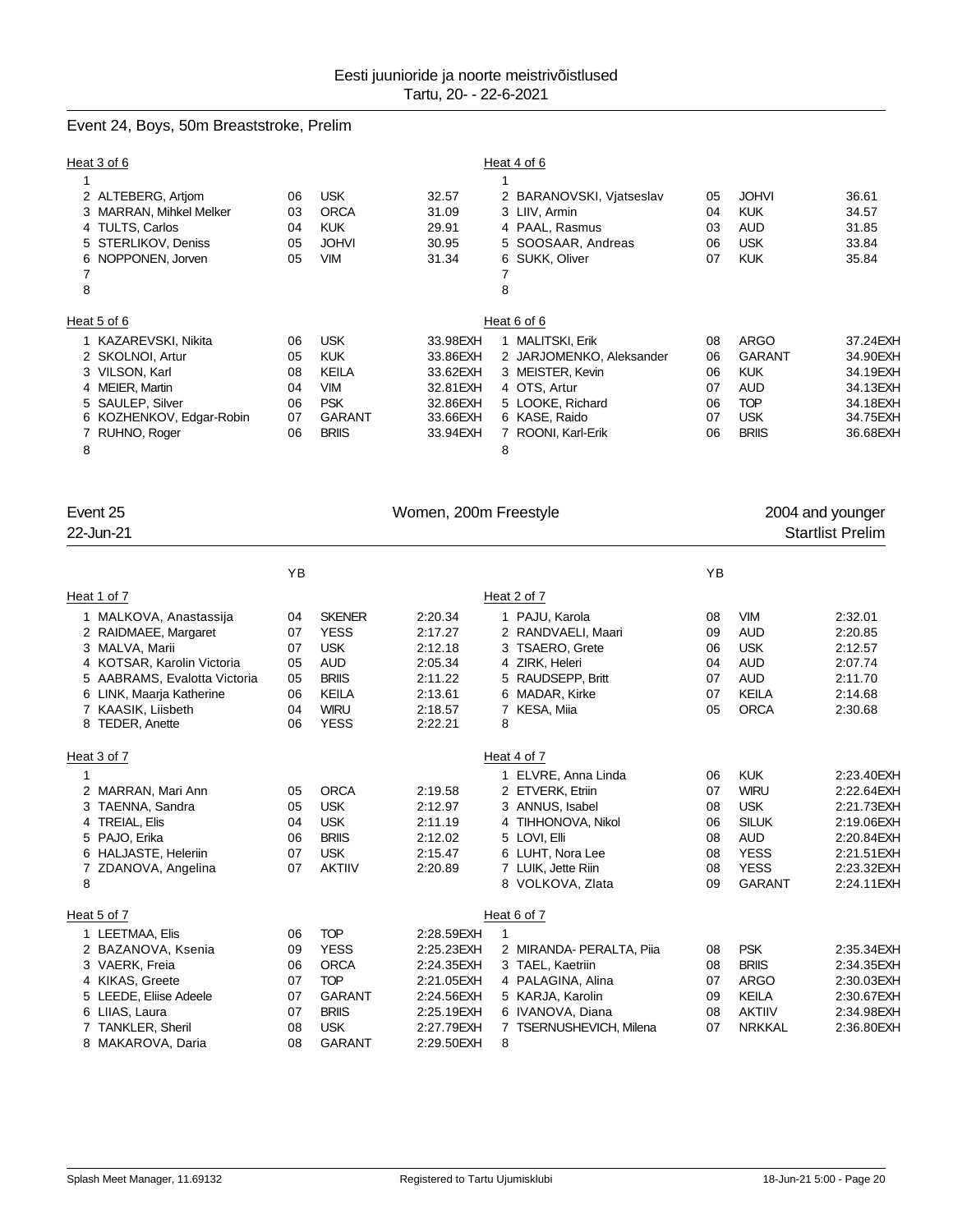# Event 25, Women, 200m Freestyle, Prelim

### Heat 7 of 7

| 2                   |    |             |            |
|---------------------|----|-------------|------------|
| 3 VIINAPUU, Karola  | 09 | AUD         | 2:44.06EXH |
| 4 NEIER, Emma Elise | 09 | <b>USK</b>  | 2:38.38EXH |
| 5 NURMSALU, Karita  | 08 | KFII A      | 2:39.83EXH |
| 6 LUTS, Kristin     | 08 | <b>YFSS</b> | 2:46.82EXH |
|                     |    |             |            |
| 8                   |    |             |            |

| Event 26               |    |               | Boys, 200m Freestyle | 2003 and younger      |    |               |                         |
|------------------------|----|---------------|----------------------|-----------------------|----|---------------|-------------------------|
| 22-Jun-21              |    |               |                      |                       |    |               | <b>Startlist Prelim</b> |
|                        | YB |               |                      |                       | YB |               |                         |
| Heat 1 of 8            |    |               |                      | Heat 2 of 8           |    |               |                         |
| 1 SERGEJEV, Nikita     | 05 | <b>SKENER</b> | 2:05.09              | $\mathbf{1}$          |    |               |                         |
| 2 TIEDE, Kai Robert    | 04 | <b>KEILA</b>  | 1:59.42              | 2 PETROV, Ilja        | 03 | <b>GARANT</b> | 1:59.79                 |
| 3 TAMMIS, Tristan      | 04 | <b>KUK</b>    | 1:56.44              | 3 KARATSEVSKI, Nikita | 03 | <b>ORCA</b>   | 1:57.05                 |
| 4 LIHHATS, Erik        | 03 | <b>GARANT</b> | 1:49.37              | 4 SOLODOV, Demid      | 03 | <b>SKENER</b> | 1:51.73                 |
| 5 TAMMIK, Remi         | 05 | <b>PSK</b>    | 1:54.78              | 5 KUULPAK, Hans-Mikk  | 04 | <b>TOP</b>    | 1:54.93                 |
| 6 GOLDBERG, Georgi     | 04 | <b>TOP</b>    | 1:58.38              | 6 ULMAS, Artur        | 04 | <b>KUK</b>    | 1:59.32                 |
| 7 ALIMOV, Ilja         | 06 | <b>GARANT</b> | 2:02.45              | 7 RANNIK, Kristo      | 06 | <b>USK</b>    | 2:03.87                 |
| 8 BOISEN, Rasmus       | 05 | <b>USK</b>    | 2:07.77              | 8                     |    |               |                         |
| Heat 3 of 8            |    |               |                      | Heat 4 of 8           |    |               |                         |
| 1                      |    |               |                      | $\mathbf{1}$          |    |               |                         |
| 2 VAINIKK, Raido       | 05 | <b>PSK</b>    | 2:05.46              | 2 PASHENKOV, Anton    | 06 | <b>YESS</b>   | 2:17.46                 |
| 3 SOORM, Aleksandr     | 05 | <b>USK</b>    | 1:58.07              | 3 BELOV, Aleksandr    | 06 | <b>GARANT</b> | 2:06.82                 |
| 4 TAMMER, Toomas Tanel | 03 | <b>YESS</b>   | 1:53.66              | 4 ALTEBERG, Artjom    | 06 | <b>USK</b>    | 2:01.22                 |
| 5 DROZDOV, Daniil      | 04 | <b>GARANT</b> | 1:55.20              | 5 KULJUS, Lars        | 05 | <b>TOP</b>    | 2:04.06                 |
| 6 ANJA, Erik           | 04 | <b>USK</b>    | 1:59.41              | 6 LOGINOV, Arseni     | 07 | <b>YESS</b>   | 2:15.46                 |
| 7 HOKKANEN, Aleks      | 04 | <b>KUK</b>    | 2:07.78              | 7                     |    |               |                         |
| 8                      |    |               |                      | 8                     |    |               |                         |
| Heat 5 of 8            |    |               |                      | Heat 6 of 8           |    |               |                         |
| 1 REIVART, Kristjan    | 06 | <b>YESS</b>   | 2:15.38EXH           | 1 DEMENTJEV, Artur    | 06 | <b>GARANT</b> | 2:19.43EXH              |
| 2 MALVA, Oskar         | 06 | <b>PSK</b>    | 2:15.15 EXH          | 2 ROMANOV, Artiom     | 06 | <b>NRKKAL</b> | 2:18.22EXH              |
| 3 KUULPAK, Oliver      | 07 | <b>TOP</b>    | 2:13.73EXH           | 3 MALITSKI, Erik      | 08 | <b>ARGO</b>   | 2:17.24EXH              |
| 4 JOGIS, Kennert       | 06 | <b>BRIIS</b>  | 2:06.90EXH           | 4 MAENNA, Oskar       | 07 | <b>USK</b>    | 2:15.69EXH              |
| 5 MOSKALENKO, Denis    | 05 | <b>PSK</b>    | 2:07.48EXH           | 5 HEINMAA, Arti       | 06 | KEILA         | 2:16.65EXH              |
| 6 DENISSOV, Aleksei    | 08 | GARANT        | 2:12.91 EXH          | 6 SAMMEL, Robert      | 06 | <b>WIRU</b>   | 2:18.53EXH              |
| 7 LITONIN, Maksim      | 06 | <b>GARANT</b> | 2:15.04EXH           | 7 KING, Gleb          | 06 | <b>KUK</b>    | 2:18.66EXH              |
| 8 TARASSOV, Matvei     | 08 | <b>ARGO</b>   | 2:18.02EXH           | 8                     |    |               |                         |
| Heat 7 of 8            |    |               |                      | Heat 8 of 8           |    |               |                         |
| 1                      |    |               |                      | $\mathbf{1}$          |    |               |                         |
| 2 TAMMELEHT, Simon     | 06 | <b>PSK</b>    | 2:23.20EXH           | 2 MAASIK, Robert      | 08 | <b>KUK</b>    | 2:28.38EXH              |
| 3 HRJASTSJOV, Ilja     | 09 | <b>ARGO</b>   | 2:22.38EXH           | 3 ROONI, Karl-Erik    | 06 | <b>BRIIS</b>  | 2:26.81 EXH             |
| 4 KARRO, Dmitri        | 06 | <b>ARGO</b>   | 2:21.56EXH           | 4 VELDEMANN, Dante    | 08 | <b>YESS</b>   | 2:24.83EXH              |
| TAETTE, Markus<br>5    | 08 | <b>USK</b>    | 2:22.18EXH           | 5 KIRSIMAA, Mikk      | 05 | <b>KEILA</b>  | 2:25.10EXH              |
| 6<br>TOMS, Sander      | 05 | <b>KUK</b>    | 2:22.30EXH           | 6 PUHTEJEV, Pavel     | 08 | <b>JOHVI</b>  | 2:27.63EXH              |
| 7                      |    |               |                      | 7                     |    |               |                         |
| 8                      |    |               |                      | 8                     |    |               |                         |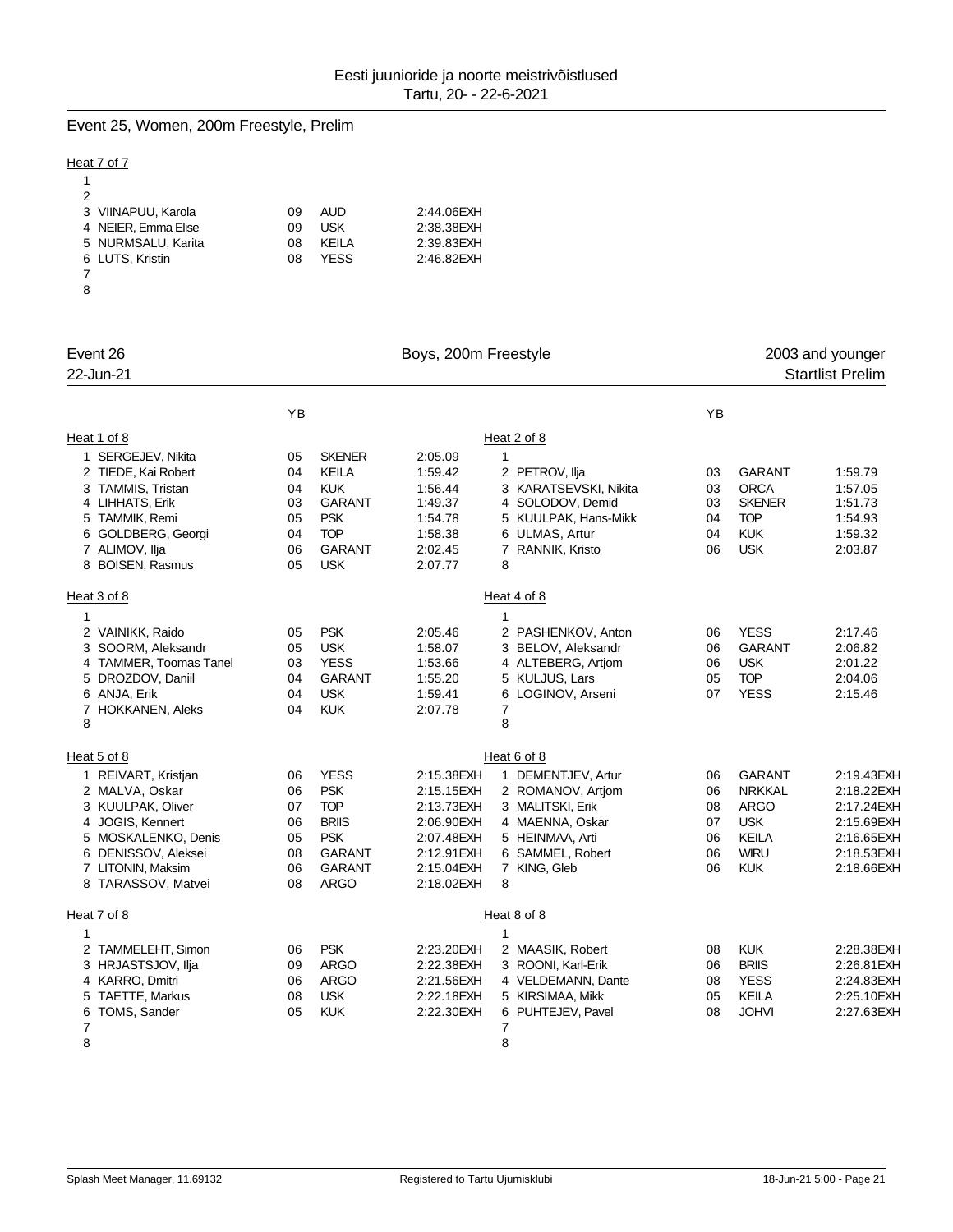| Event 27<br>22-Jun-21      |          |                            | Women, 100m Backstroke |                                               |          |                              | 2004 and younger<br><b>Startlist Prelim</b> |
|----------------------------|----------|----------------------------|------------------------|-----------------------------------------------|----------|------------------------------|---------------------------------------------|
|                            | YB       |                            |                        |                                               | YB       |                              |                                             |
| Heat 1 of 7                |          |                            |                        | Heat 2 of 7                                   |          |                              |                                             |
| 1 IRBE, Birgit             | 06       | <b>KUK</b>                 | 1:11.71                | 1 KESA, Miia                                  | 05       | <b>ORCA</b>                  | 1:12.02                                     |
| 2 JOENURM, Johanna Gertrud | 06       | <b>VIM</b>                 | 1:09.03                | 2 RANDMAA, Marleene                           | 06       | <b>USK</b>                   | 1:09.31                                     |
| 3 MALVA, Marii             | 07       | <b>USK</b>                 | 1:07.04                | 3 ULP, Loreen                                 | 06       | <b>TOP</b>                   | 1:07.15                                     |
| 4 TIMOFEJEVA, Polina       | 05       | <b>VIM</b>                 | 1:04.09                | 4 TEDER, Anette                               | 06       | <b>YESS</b>                  | 1:05.77                                     |
| 5 VITSUT, Laura            | 04       | <b>BRIIS</b>               | 1:05.99                | 5 LARIKOVA, Katalina                          | 06       | <b>SILUK</b>                 | 1:06.00                                     |
| 6 KANN, Kertu              | 06       | <b>BRIIS</b>               | 1:07.79                | 6 PRIIDEL, Emily                              | 05       | <b>BRIIS</b>                 | 1:08.48                                     |
| 7 ISRAEL, Romi             | 07       | <b>UKKS</b>                | 1:09.94                | 7 MARRAN, Mari Ann                            | 05       | <b>ORCA</b>                  | 1:10.09                                     |
| 8 MOTSNIK, Hanna-Marleen   | 06       | <b>TOP</b>                 | 1:12.37                | 8 MILLER, Nora                                | 06       | <b>BRIIS</b>                 | 1:12.10                                     |
| Heat 3 of 7                |          |                            |                        | Heat 4 of 7                                   |          |                              |                                             |
| $\mathbf{1}$               |          |                            |                        | 1 MOTSNIK, Kirke                              | 07       | <b>TOP</b>                   | 1:13.07EXH                                  |
| 2 LINK, Maarja Katherine   | 06       | KEILA                      | 1:09.92                | 2 VAERK, Freia                                | 06       | <b>ORCA</b>                  | 1:12.45 EXH                                 |
| 3 GUDOVSKAJA, Anita        | 05       | <b>AUD</b>                 | 1:07.52                | 3 SUEDA, Johanna                              | 07       | <b>WIRU</b>                  | 1:12.67EXH                                  |
| 4 MAAS, Mari-Liis          | 04       | <b>TOP</b>                 | 1:05.94                | 4 SOVTSA, Polina                              | 08       | <b>TOP</b>                   | 1:11.67EXH                                  |
| 5 RAHAMAEGI, Karolin       | 05       | <b>KUK</b>                 | 1:06.75                | 5 LOOTUS, Emma Sofia                          | 07       | KEILA                        | 1:11.70EXH                                  |
| 6 MERIMAA, Mirtel          | 08<br>07 | <b>WIRU</b><br><b>WIRU</b> | 1:09.01                | 6 KIVIMAEE, Emma                              | 06<br>07 | <b>ORCA</b><br><b>AKTIIV</b> | 1:12.81EXH<br>1:12.45EXH                    |
| 7 SALU, Egle<br>8          |          |                            | 1:10.91                | 7 KRIVORUKOVA, Amalia<br>8 MIHHALSKAJA, Leila | 08       | <b>GARANT</b>                | 1:13.24EXH                                  |
| Heat 5 of 7                |          |                            |                        | Heat 6 of 7                                   |          |                              |                                             |
| 1 TAMM, Krisete-Elisabeth  | 08       | <b>VIM</b>                 | 1:18.17EXH             | 1                                             |          |                              |                                             |
| 2 TAMMIK, Susanna Loviis   | 10       | <b>USK</b>                 | 1:17.46EXH             | 2 LAANE, Helis                                | 08       | <b>KUK</b>                   | 1:19.10EXH                                  |
| 3 MAKAROVA, Daria          | 08       | GARANT                     | 1:17.01 EXH            | 3 KOPPEN, Johanna                             | 08       | <b>KUK</b>                   | 1:19.71 EXH                                 |
| 4 LOIT, Eliise             | 07       | <b>ORCA</b>                | 1:13.75 EXH            | 4 VAISMA, Emili                               | 08       | <b>PSK</b>                   | 1:18.52EXH                                  |
| 5 LIMBERT, Amelia          | 07       | AQUA                       | 1:16.35EXH             | 5 VOLL, Anni-Alice                            | 08       | <b>AUD</b>                   | 1:19.81 EXH                                 |
| 6 SEPP, Johanna            | 07       | <b>TOP</b>                 | 1:17.54EXH             | 6 VOLKOV, Linda                               | 07       | <b>BRIIS</b>                 | 1:19.32EXH                                  |
| 7 VASHSELKO, Sandra        | 07       | <b>NRKKAL</b>              | 1:18.63EXH             | 7 REINARU, Birgit                             | 09       | <b>KUK</b>                   | 1:20.44EXH                                  |
| 8                          |          |                            |                        | 8                                             |          |                              |                                             |
| Heat 7 of 7                |          |                            |                        |                                               |          |                              |                                             |
| 1                          |          |                            |                        |                                               |          |                              |                                             |
| $\overline{\mathbf{c}}$    |          |                            |                        |                                               |          |                              |                                             |
| 3 ROSKOSHNY, Maria         | 10       | AQUA                       | 1:21.76EXH             |                                               |          |                              |                                             |
| 4 LUTS, Kristin            | 08       | <b>YESS</b>                | 1:20.78EXH             |                                               |          |                              |                                             |
| 5 JAERVMAEGI, Kristelle    | 09       | <b>PSK</b>                 | 1:21.32EXH             |                                               |          |                              |                                             |
| 6 TILLEMANN, Emma Marie    | 07       | <b>BRIIS</b>               | 1:21.36EXH             |                                               |          |                              |                                             |
| 7<br>8                     |          |                            |                        |                                               |          |                              |                                             |
| Event 28                   |          |                            | Boys, 100m Backstroke  |                                               |          |                              | 2003 and younger                            |
| 22-Jun-21                  |          |                            |                        |                                               |          |                              | <b>Startlist Prelim</b>                     |
|                            | YB       |                            |                        |                                               | YB       |                              |                                             |
| Heat 1 of 5                |          |                            |                        | Heat 2 of 5                                   |          |                              |                                             |
| 1 PRIBOSLAVSKI, Jegor      | 03       | <b>SKENER</b>              | 1:03.91                | 1 LEIB, Richard                               | 04       | <b>YESS</b>                  | 1:08.65                                     |
| 2 NOPPONEN, Jorven         | 05       | <b>VIM</b>                 | 1:02.72                | 2 TOMING, Jakob                               | 07       | <b>WIRU</b>                  | 1:04.21                                     |
| 3 MAENNIK, Hans Herman     | 05       | <b>BRIIS</b>               | 59.30                  | PRITS, Ralf Erik<br>3                         | 04       | <b>MYFIT</b>                 | 59.00                                       |
| 4 SMOK, Alan               | 05       | GARANT                     | 54.84                  | 4 TSOPP, Tristan                              | 04       | <b>KUK</b>                   | 57.85                                       |
| 5 BORISSOV, Pavel          | 05       | <b>JOHVI</b>               | 58.75                  | 5 TAMMIK, Remi                                | 05       | <b>PSK</b>                   | 58.20                                       |
| 6 SOOSAAR, Andreas         | 06       | <b>USK</b>                 | 1:01.40                | 6 EINBERG, Endrik                             | 04       | <b>BRIIS</b>                 | 1:02.24                                     |
| 7 GRITSOK, Aleks           | 05       | <b>GARANT</b>              | 1:02.75                | 7 FATEJEV, Fjodor                             | 05       | <b>KUK</b>                   | 1:06.36                                     |
| 8 SILLASTE, Dmitri         | 07       | <b>PSK</b>                 | 1:05.21                | 8                                             |          |                              |                                             |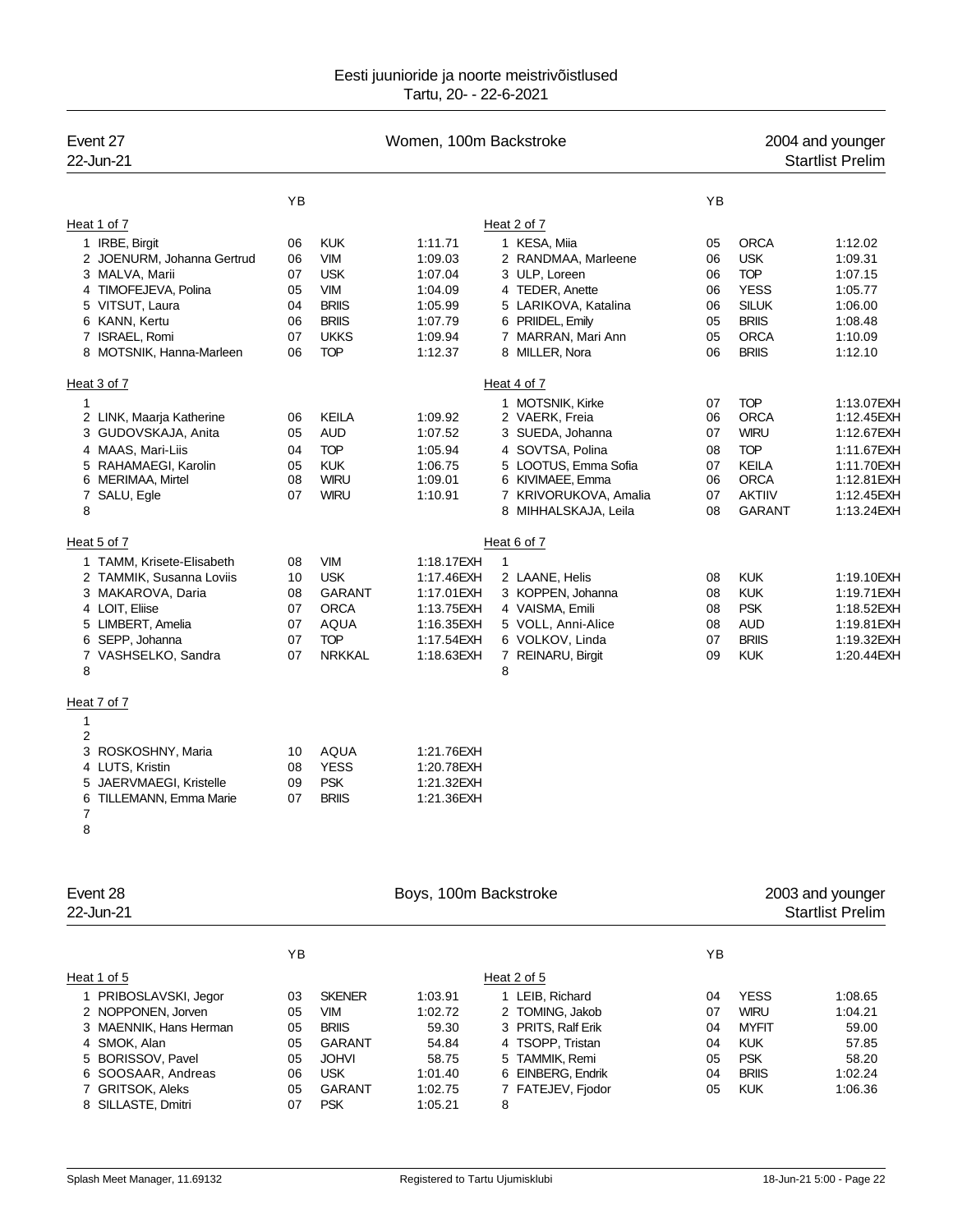### Event 28, Boys, 100m Backstroke, Prelim

| Heat 3 of 5                                   |          |                             |                                       | Heat 4 of 5        |    |              |                  |
|-----------------------------------------------|----------|-----------------------------|---------------------------------------|--------------------|----|--------------|------------------|
| 1 LOIKO, Lukas Baltazar                       | 06       | <b>SKENER</b>               | 1:08.08EXH                            | 1                  |    |              |                  |
| 2 KAEAER, Mathias                             | 05       | <b>ORCA</b>                 | 1:09.09EXH                            | 2 SKOLNOI, Artur   | 05 | <b>KUK</b>   | 1:10.46EXH       |
| 3 VAINO, Georg                                | 07       | <b>GARANT</b>               | 1:07.76EXH                            | 3 TOODU, Rasmus    | 06 | <b>PSK</b>   | 1:09.81 EXH      |
| 4 KESKUELA, Siim                              | 07       | <b>USK</b>                  | 1:06.68EXH                            | 4 SALK, Joonas     | 07 | <b>BRIIS</b> | 1:09.50EXH       |
| 5 SERGEJEV, Arseni                            | 05       | <b>SKENER</b>               | 1:07.12EXH                            | 5 OTT, Karl-Eric   | 08 | <b>USK</b>   | 1:09.69EXH       |
| 6 KADAK, Sander                               | 06       | <b>ORCA</b>                 | 1:08.87EXH                            | 6 VELDEMANN, Dante | 08 | <b>YESS</b>  | 1:10.29EXH       |
| 7 HEINMAA, Arti<br>8 KALMU, Villem            | 06<br>05 | KEILA<br><b>BRIIS</b>       | 1:09.19EXH<br>1:09.57EXH              | 7<br>8             |    |              |                  |
|                                               |          |                             |                                       |                    |    |              |                  |
| Heat 5 of 5                                   |          |                             |                                       |                    |    |              |                  |
| 1                                             |          |                             |                                       |                    |    |              |                  |
| 2                                             |          |                             |                                       |                    |    |              |                  |
| PUHTEJEV, Pavel<br>3<br>4 KING, Gleb          | 08<br>06 | <b>JOHVI</b><br><b>KUK</b>  | 1:11.27EXH<br>1:11.09EXH              |                    |    |              |                  |
| 5 KREHOV, Ivan                                | 07       | <b>KUK</b>                  | 1:11.35EXH                            |                    |    |              |                  |
| SHALOV, Mihhail<br>6                          | 09       | <b>ARGO</b>                 | 1:12.81 EXH                           |                    |    |              |                  |
| 7                                             |          |                             |                                       |                    |    |              |                  |
| 8                                             |          |                             |                                       |                    |    |              |                  |
|                                               |          |                             |                                       |                    |    |              |                  |
|                                               |          |                             |                                       |                    |    |              |                  |
| Event 29                                      |          |                             | Women, 400m Medley                    |                    |    |              | 2004 and younger |
| 22-Jun-21                                     |          |                             |                                       |                    |    |              | <b>Startlist</b> |
|                                               | ΥB       |                             |                                       |                    | YB |              |                  |
|                                               |          |                             |                                       |                    |    |              |                  |
| Heat 1 of 3                                   |          |                             |                                       |                    |    |              |                  |
| 1 IRBE, Birgit                                | 06       | <b>KUK</b>                  | 6:19.48                               |                    |    |              |                  |
| 2 MADDISON, Helena<br>3 MERIMAA, Mirtel       | 09<br>08 | <b>USK</b><br><b>WIRU</b>   | 6:06.27<br>5:54.53                    |                    |    |              |                  |
| 4 TSISTJAKOVA, Veronika                       | 08       | <b>AKTIIV</b>               | 5:40.53                               |                    |    |              |                  |
| 5 LILLO, Anee                                 | 06       | <b>TOP</b>                  | 5:52.00                               |                    |    |              |                  |
| 6 ROOP, Adele                                 | 09       | <b>USK</b>                  | 6:01.59                               |                    |    |              |                  |
| 7 VOOL, Madleen                               | 08       | <b>YESS</b>                 | 6:16.01                               |                    |    |              |                  |
| 8 PAJU, Karola                                | 08       | <b>VIM</b>                  | 6:22.56                               |                    |    |              |                  |
|                                               |          |                             | Heat 2, Heat 3 scheduled in session 6 |                    |    |              |                  |
|                                               |          |                             |                                       |                    |    |              |                  |
| Event 30                                      |          |                             | Boys, 400m Medley                     |                    |    |              | 2003 and younger |
| 22-Jun-21                                     |          |                             |                                       |                    |    |              | <b>Startlist</b> |
|                                               |          |                             |                                       |                    |    |              |                  |
|                                               | YB       |                             |                                       |                    | YB |              |                  |
| Heat 1 of 3                                   |          |                             |                                       |                    |    |              |                  |
| 1                                             |          |                             |                                       |                    |    |              |                  |
| 2                                             |          |                             |                                       |                    |    |              |                  |
| 3 BARANOVSKI, Vjatseslav<br>4 LOGINOV, Arseni | 05<br>07 | <b>JOHVI</b><br><b>YESS</b> | 5:28.01<br>5:20.64                    |                    |    |              |                  |
| 5 KVITKOVSKI, Semjon                          | 08       | <b>AKTIIV</b>               | 5:25.47                               |                    |    |              |                  |
| 6                                             |          |                             |                                       |                    |    |              |                  |
| 7                                             |          |                             |                                       |                    |    |              |                  |
| 8                                             |          |                             |                                       |                    |    |              |                  |
|                                               |          |                             |                                       |                    |    |              |                  |

Heat 2, Heat 3 scheduled in session 6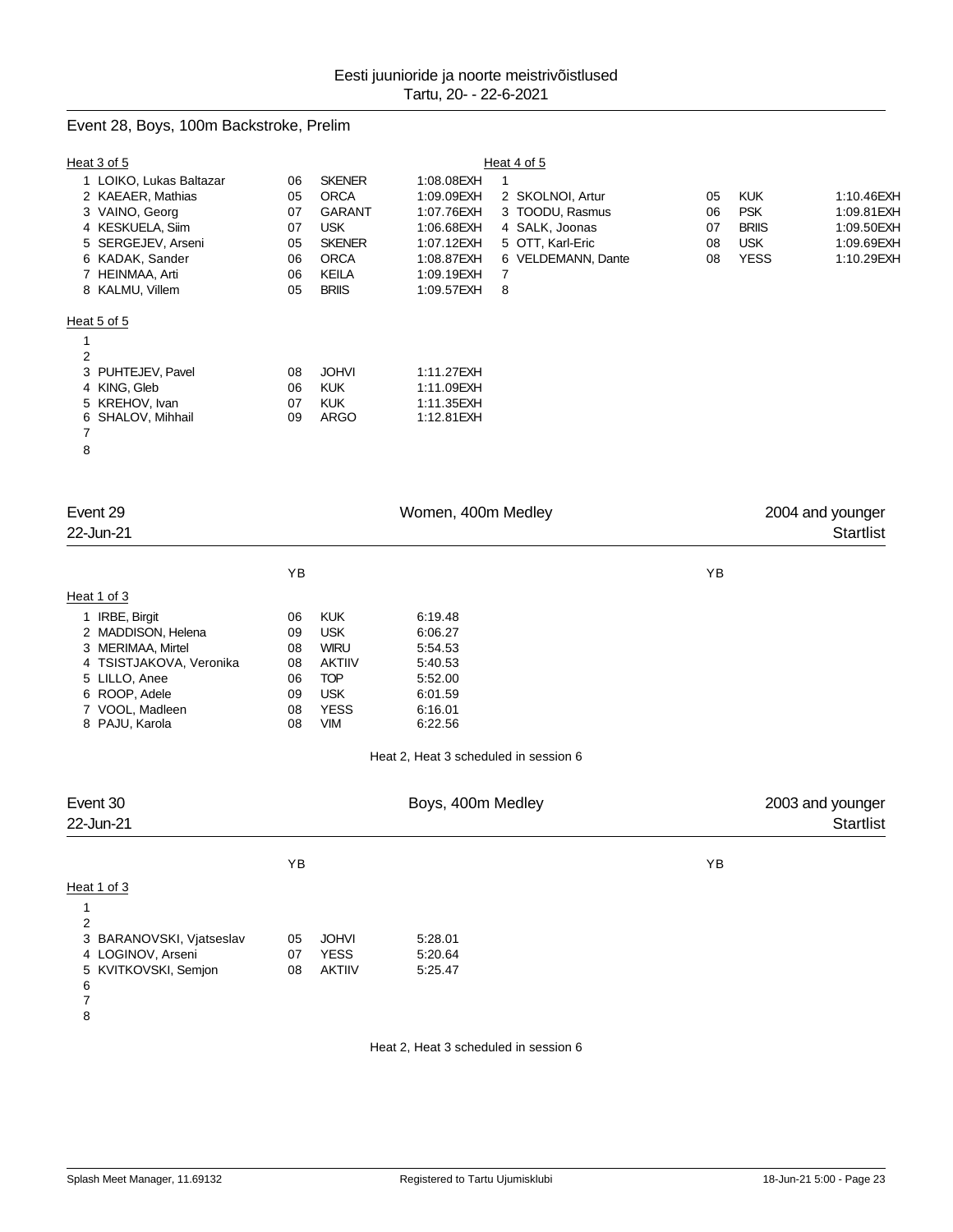| Event 31<br>22-Jun-21    |    |               | Women, 50m Butterfly |                             |    |               | 2004 and younger<br><b>Startlist Prelim</b> |
|--------------------------|----|---------------|----------------------|-----------------------------|----|---------------|---------------------------------------------|
|                          | YB |               |                      |                             | YB |               |                                             |
| Heat 1 of 6              |    |               |                      | Heat 2 of 6                 |    |               |                                             |
| 1 JUERISOO, Miriam       | 08 | <b>TOP</b>    | 31.79                | 1 SARANA, Smaragda-Luchia   | 04 | <b>KUK</b>    | 31.94                                       |
| 2 VILLEMS, Mariette      | 05 | <b>USK</b>    | 30.63                | 2 KRUUS, Katriin            | 05 | <b>KUK</b>    | 30.68                                       |
| 3 DOMAN, Maia            | 06 | <b>MYFIT</b>  | 29.49                | 3 LIU YEUNG, Ute Viktoria   | 07 | <b>JOHVI</b>  | 29.96                                       |
| 4 ROOS, Aurelia          | 04 | <b>PSK</b>    | 27.88                | 4 RANNAMETS, Brita          | 04 | <b>USK</b>    | 28.74                                       |
| 5 ZIRK, Heleri           | 04 | <b>AUD</b>    | 28.83                | 5 MADAR, Kirke              | 07 | <b>KEILA</b>  | 29.04                                       |
| 6 RANDVAELI, Maari       | 09 | <b>AUD</b>    | 30.14                | 6 MARDI, Martina            | 05 | <b>MYFIT</b>  | 30.52                                       |
| 7 VITSUT, Laura          | 04 | <b>BRIIS</b>  | 30.81                | 7 RANDMAA, Marleene         | 06 | <b>USK</b>    | 31.34                                       |
| 8 MALING, Helena         | 05 | <b>UKKS</b>   | 32.99                | 8 ISRAEL, Romi              | 07 | <b>UKKS</b>   | 33.77                                       |
| Heat 3 of 6              |    |               |                      | Heat 4 of 6                 |    |               |                                             |
| 1 PRIIDEL, Emily         | 05 | <b>BRIIS</b>  | 32.58                | 1 KARJA, Karolin            | 09 | <b>KEILA</b>  | 33.59EXH                                    |
| 2 MERIMAA, Mirtel        | 08 | <b>WIRU</b>   | 30.73                | 2 SEREBRJAKOVA, Olesja      | 07 | <b>AQUA</b>   | 33.05EXH                                    |
| 3 KUEBAR, Kirke          | 05 | <b>KUK</b>    | 29.99                | 3 LUIK, Jette Riin          | 08 | <b>YESS</b>   | 31.86EXH                                    |
| 4 TIMOFEJEVA, Polina     | 05 | <b>VIM</b>    | 28.78                | 4 VOLKOVA, Zlata            | 09 | <b>GARANT</b> | 31.08EXH                                    |
| 5 KANN, Kertu            | 06 | <b>BRIIS</b>  | 29.36                | 5 LIIAS, Laura              | 07 | <b>BRIIS</b>  | 31.49EXH                                    |
| 6 VORONTSOVA, Jekaterina | 05 | GARANT        | 30.62                | 6 ZAHOVAIKO, Anette         | 06 | <b>BRIIS</b>  | 31.89EXH                                    |
| 7 MALKOVA, Anastassija   | 04 | <b>SKENER</b> | 31.59                | 7 SOVTSA, Polina            | 08 | <b>TOP</b>    | 33.58EXH                                    |
| 8 LUTS, Janeli           | 06 | <b>KEILA</b>  | 34.64                | 8 NEBOGOVA, Safina          | 07 | <b>GARANT</b> | 33.59EXH                                    |
| Heat 5 of 6              |    |               |                      | Heat 6 of 6                 |    |               |                                             |
| 1 MIRANDA- PERALTA, Piia | 08 | <b>PSK</b>    | 34.47EXH             | 1 NEIER, Emma Elise         | 09 | <b>USK</b>    | 35.47EXH                                    |
| 2 LUHT, Nora Lee         | 08 | <b>YESS</b>   | 34.02EXH             | 2 TANKLER, Sheril           | 08 | <b>USK</b>    | 35.42EXH                                    |
| 3 MOTSNIK, Kirke         | 07 | <b>TOP</b>    | 33.96EXH             | 3 ROSKOSHNY, Alexandra      | 08 | <b>AQUA</b>   | 34.78EXH                                    |
| 4 KIVIMAEE, Emma         | 06 | <b>ORCA</b>   | 33.67EXH             | 4 KIKAS, Greete             | 07 | <b>TOP</b>    | 34.71 EXH                                   |
| 5 PAAS, Eliisa           | 09 | <b>YESS</b>   | 33.85 EXH            | 5 TAEL, Kaetriin            | 08 | <b>BRIIS</b>  | 34.74EXH                                    |
| 6 PALL, Triinu           | 07 | <b>YESS</b>   | 34.01EXH             | 6 NURMSALU, Karita          | 08 | <b>KEILA</b>  | 35.41 EXH                                   |
| 7 SILLAMAA, Mirjette     | 06 | <b>ORCA</b>   | 34.32EXH             | 7 TSERNUSHEVICH, Milena     | 07 | <b>NRKKAL</b> | 35.44EXH                                    |
| 8 VOLKOV, Linda          | 07 | <b>BRIIS</b>  | 34.70EXH             | 8 SUUROJA, Charlotte-Sophia | 10 | <b>KUK</b>    | 36.25EXH                                    |

| Event 32<br>22-Jun-21     |    |               | Boys, 50m Butterfly |                         |    |               | 2003 and younger<br><b>Startlist Prelim</b> |
|---------------------------|----|---------------|---------------------|-------------------------|----|---------------|---------------------------------------------|
|                           | ΥB |               |                     |                         | YB |               |                                             |
| Heat 1 of 9               |    |               |                     | Heat 2 of 9             |    |               |                                             |
| 1 LIIV, Armin             | 04 | <b>KUK</b>    | 27.02               | 1 STERLIKOV, Deniss     | 05 | <b>JOHVI</b>  | 27.15                                       |
| 2 PRITS, Ralf Erik        | 04 | <b>MYFIT</b>  | 26.28               | 2 LILL, Robin           | 05 | <b>TOP</b>    | 26.61                                       |
| 3 LUMI, Lennart Joosep    | 04 | <b>MYFIT</b>  | 25.85               | 3 VESKI, Harri          | 03 | <b>TOP</b>    | 25.97                                       |
| 4 ASTRELIN, Dmitri        | 03 | GARANT        | 25.09               | 4 TOBLER, Artur         | 04 | <b>TOP</b>    | 25.10                                       |
| 5 DROZDOV, Daniil         | 04 | <b>GARANT</b> | 25.37               | 5 SOLODOV, Demid        | 03 | <b>SKENER</b> | 25.66                                       |
| 6 MILK, Karl Mattias      | 04 | <b>USK</b>    | 26.05               | 6 GRITSOK, Aleks        | 05 | <b>GARANT</b> | 26.19                                       |
| 7 TEDER, Karl Christopher | 04 | <b>BRIIS</b>  | 26.71               | 7 KULJUS, Lars          | 05 | <b>TOP</b>    | 26.84                                       |
| 8 PENT, Mihkel            | 05 | <b>USK</b>    | 27.27               | 8 MARRAN, Mihkel Melker | 03 | <b>ORCA</b>   | 27.30                                       |
| Heat 3 of 9               |    |               |                     | Heat 4 of 9             |    |               |                                             |
| 1 NOMM, Mirko             | 04 | <b>VIM</b>    | 27.22               |                         |    |               |                                             |
| 2 TULTS, Carlos           | 04 | <b>KUK</b>    | 26.68               | 2 BORISSOV, Pavel       | 05 | <b>JOHVI</b>  | 27.62                                       |
| 3 TIEDE, Kai Robert       | 04 | <b>KEILA</b>  | 25.98               | 3 SERGEJEV, Nikita      | 05 | <b>SKENER</b> | 27.57                                       |
| KARATSEVSKI, Nikita<br>4  | 03 | <b>ORCA</b>   | 25.17               | 4 PETROV, Ilja          | 03 | <b>GARANT</b> | 27.36                                       |
| 5 URIKO, Kristjan Erik    | 03 | <b>AUD</b>    | 25.69               | 5 SAHPAZOV, Artiom      | 04 | <b>AUD</b>    | 27.47                                       |
| ORAV, Patrick<br>6        | 04 | <b>KUK</b>    | 26.23               | 6 PARM, Markus          | 04 | <b>KUK</b>    | 27.57                                       |
| 7 TSOPP, Tristan          | 04 | <b>KUK</b>    | 26.86               | 7 APPEL, Daniil         | 03 | <b>SKENER</b> | 27.68                                       |
| 8 MAENNIK, Hans Herman    | 05 | <b>BRIIS</b>  | 27.31               | 8                       |    |               |                                             |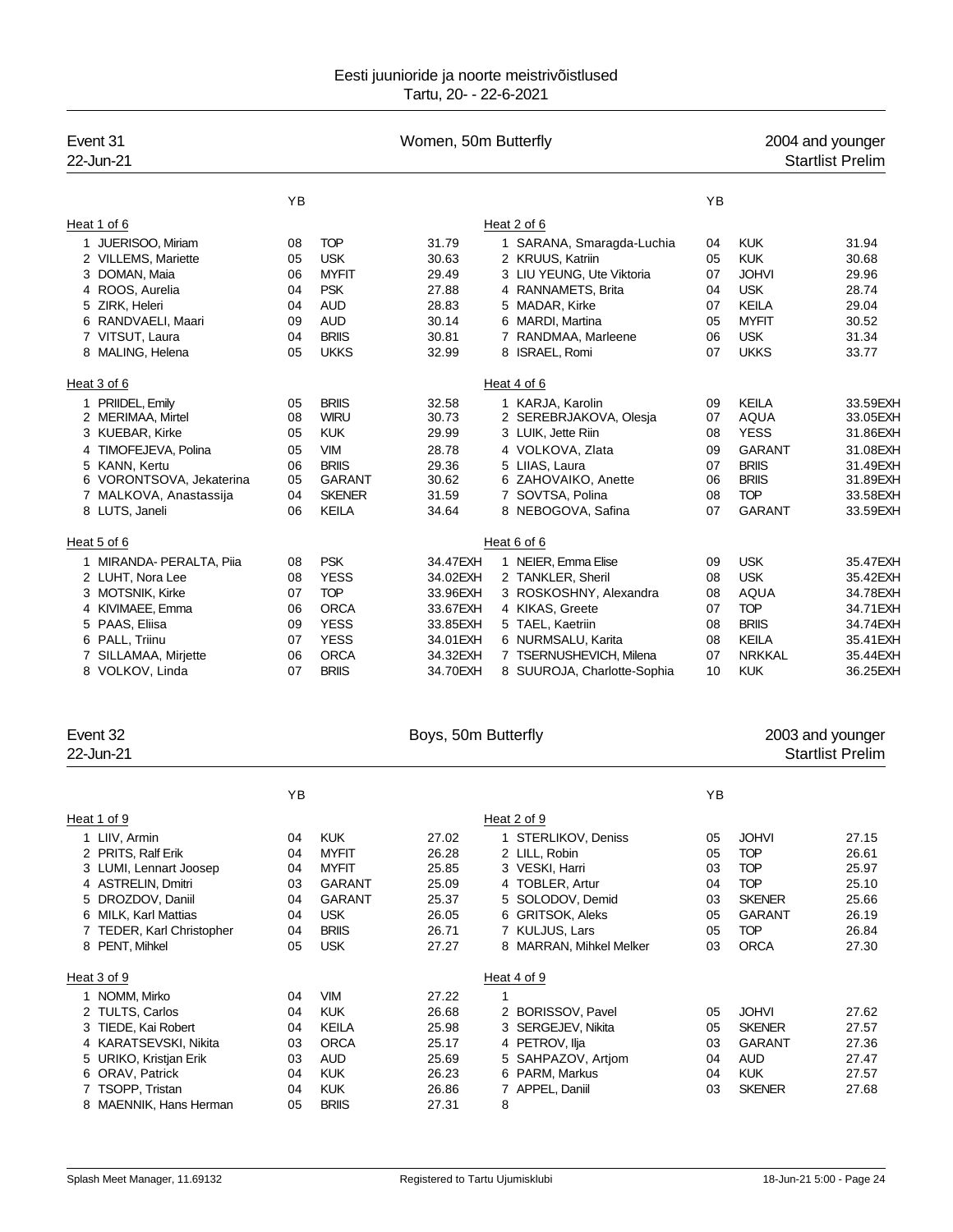# Event 32, Boys, 50m Butterfly, Prelim

|                               | Heat 5 of 9                                                                                                                                  |                                        |                                                                                                   |                                                                                  | Heat 6 of 9                                                                                                                                                |                                              |                                                                                                                         |                                                                                               |
|-------------------------------|----------------------------------------------------------------------------------------------------------------------------------------------|----------------------------------------|---------------------------------------------------------------------------------------------------|----------------------------------------------------------------------------------|------------------------------------------------------------------------------------------------------------------------------------------------------------|----------------------------------------------|-------------------------------------------------------------------------------------------------------------------------|-----------------------------------------------------------------------------------------------|
| 1<br>6<br>$\overline{7}$<br>8 | 2 SILLASTE, Dmitri<br>VAINIKK, Raido<br>4 TOMING, Jakob<br>5 ALIMOV, Ilja<br><b>HOKKANEN, Aleks</b>                                          | 07<br>05<br>07<br>06<br>04             | <b>PSK</b><br><b>PSK</b><br><b>WIRU</b><br><b>GARANT</b><br><b>KUK</b>                            | 28.94<br>27.92<br>27.95<br>27.84<br>28.18                                        | 1 VAINO, Georg<br>2 METSA, Aap Valter<br>3 LASIMER, Artur<br>4 AKSJONOV, Artiom<br>5 RUHNO, Roger<br>6 MEIER, Martin<br>7 KESKUELA, Siim<br>8 KREHOV, Ivan | 07<br>05<br>04<br>07<br>06<br>04<br>07<br>07 | <b>GARANT</b><br><b>USK</b><br><b>SKENER</b><br><b>SKENER</b><br><b>BRIIS</b><br><b>VIM</b><br><b>USK</b><br><b>KUK</b> | 29.33EXH<br>28.23EXH<br>28.51 EXH<br>27.74EXH<br>27.97EXH<br>28.96EXH<br>28.57EXH<br>29.15EXH |
|                               | Heat 7 of 9                                                                                                                                  |                                        |                                                                                                   |                                                                                  | Heat 8 of 9                                                                                                                                                |                                              |                                                                                                                         |                                                                                               |
| 8                             | 1 VILSON, Karl<br>2 ANDRESSON, Franz<br>3 KAZAREVSKI, Nikita<br>4 KADAK, Sander<br>REIMAND, Hannes Villem<br>MAENNA, Oskar<br>MEISTER, Kevin | 08<br>06<br>06<br>06<br>05<br>07<br>06 | <b>KEILA</b><br><b>TOP</b><br><b>USK</b><br><b>ORCA</b><br><b>USK</b><br><b>USK</b><br><b>KUK</b> | 30.98EXH<br>30.83EXH<br>29.99EXH<br>29.40EXH<br>29.47EXH<br>29.93EXH<br>30.72EXH | 2 TARASSOV, Matvei<br>3 ILVES, Gregor<br>4 KALMU, Villem<br>5 SAMMEL, Robert<br>6 SALK, Joonas<br>7 OTT, Karl-Eric<br>8                                    | 08<br>07<br>05<br>06<br>07<br>08             | <b>ARGO</b><br><b>BRIIS</b><br><b>BRIIS</b><br><b>WIRU</b><br><b>BRIIS</b><br><b>USK</b>                                | 31.92EXH<br>31.40EXH<br>31.00EXH<br>31.16EXH<br>31.08EXH<br>31.93EXH                          |
|                               | Heat 9 of 9                                                                                                                                  |                                        |                                                                                                   |                                                                                  |                                                                                                                                                            |                                              |                                                                                                                         |                                                                                               |
| 4<br>6<br>7<br>8              | 2 MAASIK, Robert<br>SHALOV, Mihhail<br>KARRO, Dmitri<br>KASE, Raido<br>HRJASTSJOV, Ilja                                                      | 08<br>09<br>06<br>07<br>09             | <b>KUK</b><br><b>ARGO</b><br><b>ARGO</b><br><b>USK</b><br><b>ARGO</b>                             | 33.10EXH<br>32.37EXH<br>32.19EXH<br>32.34EXH<br>32.46EXH                         |                                                                                                                                                            |                                              |                                                                                                                         |                                                                                               |

| Event 106<br>22-Jun-21                                                                    |             | Women, 4 x 200m Freestyle | 2004 and younger<br><b>Startlist</b>     |               |         |
|-------------------------------------------------------------------------------------------|-------------|---------------------------|------------------------------------------|---------------|---------|
| Heat 1 of 2                                                                               |             |                           | Heat 2 of 2                              |               |         |
| 1 Kalevi Ujumiskool 3                                                                     | <b>KUK</b>  | 9:20.90                   |                                          |               |         |
| 2 TOPi Ujumisklubi 3                                                                      | <b>TOP</b>  | 9:20.00                   | 2                                        |               |         |
| 3 Ujumise Spordiklubi 2<br>TREIAL, E. 04, TAENNA, S. 05, VILLEMS, M. 05, RANNAMETS, B. 04 | <b>USK</b>  | 9:09.09                   | 3 Ujumisklubi Aktiiv 3<br>IVANOVA, D. 08 | <b>AKTIIV</b> | NT      |
| 4 Ujumise Spordiklubi 31<br>TSAERO, G. 06, HALJASTE, H. 07, ANNUS, I. 08, MALVA, M. 07    | USK.        | 8:25.21                   | 4 Spordiklubi Garant 3                   | <b>GARANT</b> | 9:40.50 |
| 5 Yess 3                                                                                  | <b>YESS</b> | 9:02.94                   | 5 Wiru Swim 3                            | <b>WIRU</b>   | NT      |
| 6 Audentese Spordiklubi 3                                                                 | <b>AUD</b>  | 9:17.00                   | 6                                        |               |         |
| 7 Kalevi Ujumiskool 2                                                                     | <b>KUK</b>  | 9:20.90                   | 7                                        |               |         |
| 8 Ujumise Spordiklubi 32<br>RANDMAA, M. 06, NEIER, E. 09, ROOP, A. 09, TANKLER, S. 08     | <b>USK</b>  | 9:33.33                   | 8                                        |               |         |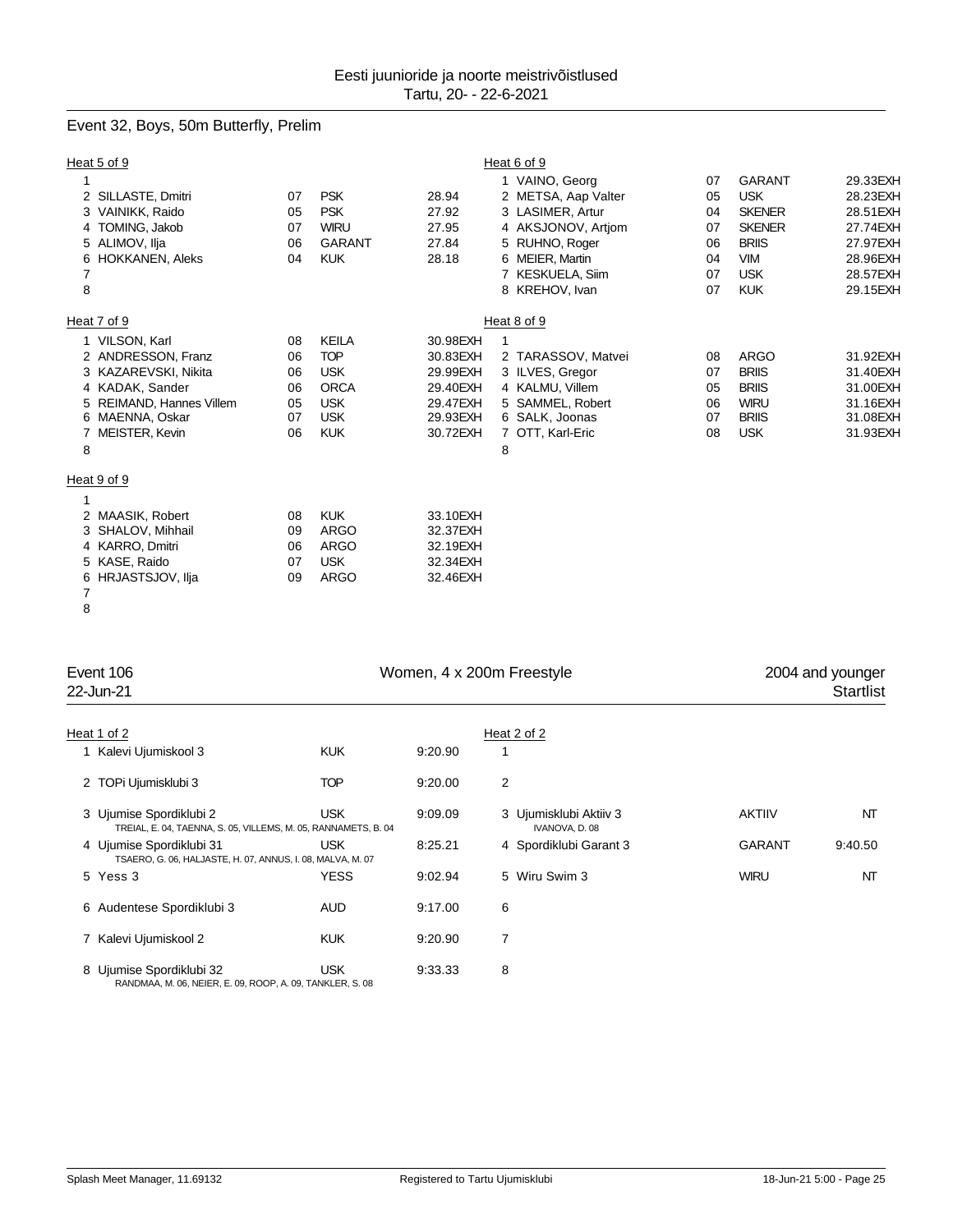| Event 107<br>22-Jun-21 |                                                                                       |               |         | Boys, 4 x 200m Freestyle | 2003 and younger<br><b>Startlist</b>                                                            |
|------------------------|---------------------------------------------------------------------------------------|---------------|---------|--------------------------|-------------------------------------------------------------------------------------------------|
|                        | Heat 1 of 2                                                                           |               |         | Heat 2 of 2              |                                                                                                 |
|                        |                                                                                       |               |         |                          |                                                                                                 |
|                        | 2 Kalevi Ujumiskool 3                                                                 | <b>KUK</b>    | 8:26.90 | 2                        |                                                                                                 |
|                        | 3 Ujumise Spordiklubi 3<br>SOORM, A. 05, METSA, A. 05, RANNIK, K. 06, ALTEBERG, A. 06 | <b>USK</b>    | 8:16.16 | 3 Narva SK/Energia 3     | <b>SKENER</b><br>9:00.00<br>AKSJONOV, A. 07, PETRIKOV, A. 06, KANEVSKI, D. 07, VASSILJEV, J. 05 |
|                        | 4 TOPi Ujumisklubi 2                                                                  | <b>TOP</b>    | 8:00.00 | 4 Spordiklubi Garant 3   | <b>GARANT</b><br>8:40.00                                                                        |
|                        | 5 Spordiklubi Garant 2                                                                | <b>GARANT</b> | 8:05.00 | 5 Yess 3                 | <b>YESS</b><br>8:42.82                                                                          |
|                        | 6 Kalevi Ujumiskool 2                                                                 | <b>KUK</b>    | 8:24.90 | 6                        |                                                                                                 |
|                        | 7 TOPi Ujumisklubi 3                                                                  | <b>TOP</b>    | 8:30.00 | 7                        |                                                                                                 |
| 8                      |                                                                                       |               |         | 8                        |                                                                                                 |
|                        |                                                                                       |               |         |                          |                                                                                                 |
|                        |                                                                                       |               |         |                          |                                                                                                 |

# 6 - III päev- Finaalid 22-Jun-21 - 17:45

| Event 29  | Women, 400m Medley | 2004 and younger |
|-----------|--------------------|------------------|
| 22-Jun-21 |                    | <b>Startlist</b> |
|           |                    |                  |

# Heat 2 of 3

| 1 HVOROSTINOV, Anna       |    | 08 Kalevi Ujumis5:35.98              |
|---------------------------|----|--------------------------------------|
| 2 ZAIDENTSAL, Alessandra  | 08 | Johvi Spordik5:29.20                 |
| 3 ULP, Loreen             | 06 | TOPi Ujumisl5:23.25                  |
| 4 GURJANOVA, Violanta     | 06 | Johvi Spordik5:07.10                 |
| 5 LIU YEUNG, Ute Viktoria |    | 07 Johvi Spordik5:18.40              |
| 6 ROMANJUK, Darja         | 06 | Spordiklubi G5:26.08                 |
| 7 SIIMAR, Mirtel-Madlen   |    | 07 TOPi Ujumisl5:30.55               |
| 8 KUETT, Camilla          |    | 07 Viimsi Veeklt5:37.44 o Ujumiskool |
|                           |    |                                      |

YB

# Heat 3 of 3

| 2 TIMOFEJEVA, Polina                               |    | 05 Viimsi Veeklt5:17.74 o Ujumiskool |
|----------------------------------------------------|----|--------------------------------------|
| 3 TAMMIK, Laura                                    |    | 05 Paernu Sporc5:14.38               |
| 4 KOTSAR, Karolin Victoria 05 Audentese Sp:04.59bi |    |                                      |
| 5 MAAS, Mari-Liis                                  | 04 | TOPi Ujumisl5:14.10                  |
| 6 TOOMPUU, Marie                                   | 04 | Kalevi Ujumis5:15.43                 |
|                                                    |    |                                      |